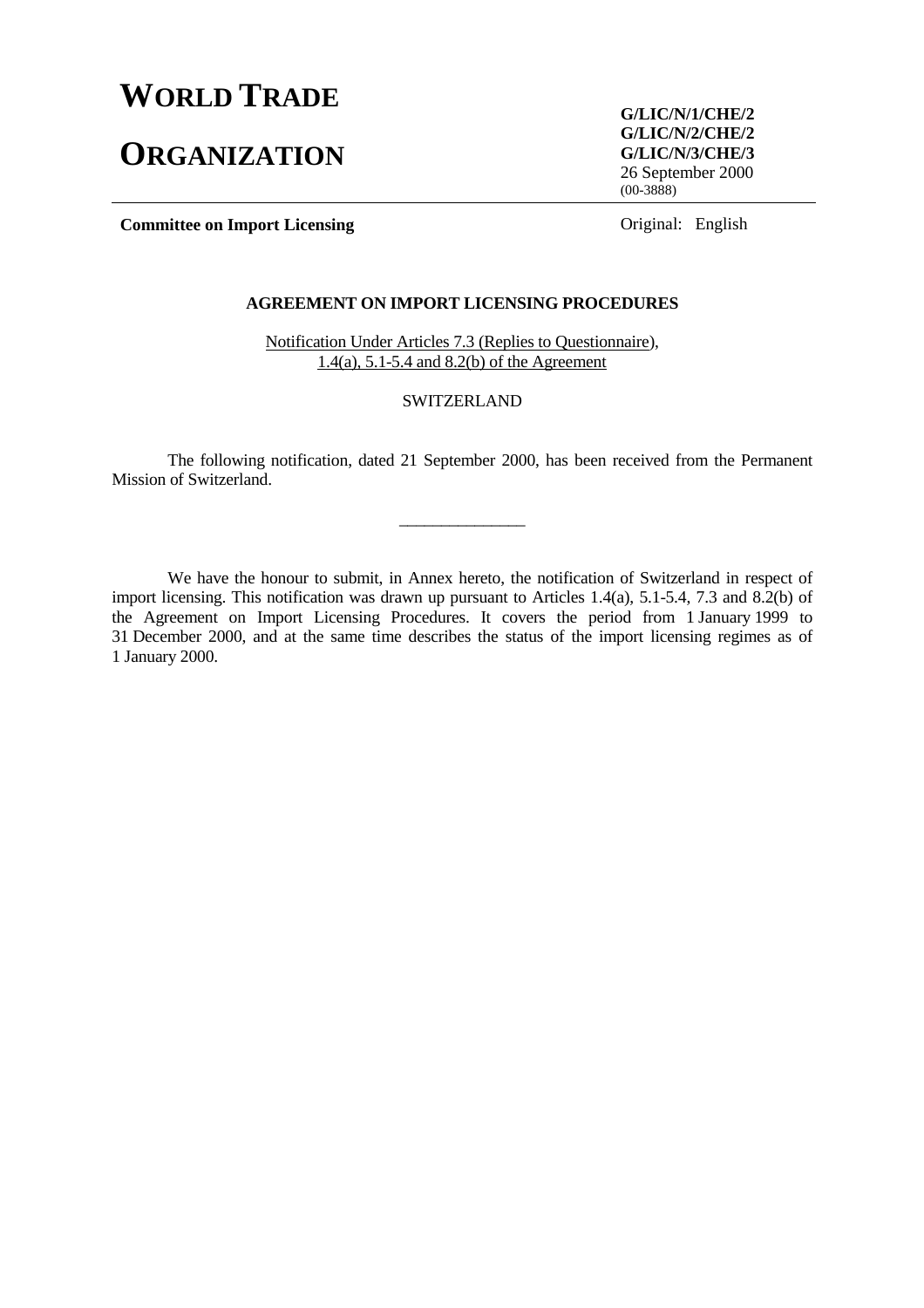| I.     |                                                                                                                                                       |      |
|--------|-------------------------------------------------------------------------------------------------------------------------------------------------------|------|
| (I)    |                                                                                                                                                       |      |
| (II)   |                                                                                                                                                       |      |
| (III)  |                                                                                                                                                       |      |
| (IV)   | FRESH FRUIT AND VEGETABLES (A), FRUIT FOR CIDER AND FRUIT PRODUCTS (B), CUT<br>FLOWERS (C), FROZEN VEGETABLES (D), POTATOES (INCLUDING SEED POTATOES) |      |
| (V)    |                                                                                                                                                       |      |
| (VI)   | GRAIN FOR HUMAN CONSUMPTION: DURUM WHEAT (A), COMMON WHEAT (B),<br>COARSE GRAIN FOR HUMAN CONSUMPTION, SUCH AS BARLEY, OATS AND MAIZE (C) 16          |      |
| (VII)  |                                                                                                                                                       |      |
| (VIII) |                                                                                                                                                       |      |
| (IX)   |                                                                                                                                                       |      |
| (X)    |                                                                                                                                                       |      |
| II.    |                                                                                                                                                       |      |
| (I)    |                                                                                                                                                       |      |
| (II)   |                                                                                                                                                       |      |
| (III)  |                                                                                                                                                       |      |
| (IV)   |                                                                                                                                                       |      |
| (V)    | BLOOD, BLOOD PRODUCTS AND IMMUNOBIOLOGICAL PRODUCTS FOR HUMAN USE 29                                                                                  |      |
| (VI)   | NARCOTIC DRUGS, PSYCHOTROPIC SUBSTANCES AND PRECURSORS USED AND                                                                                       |      |
| (VII)  |                                                                                                                                                       |      |
| Ш.     | <b>GOODS OF VITAL AGRICULTURAL AND INDUSTRIAL IMPORTANCE</b>                                                                                          |      |
| IV.    | <b>INDUSTRIAL PRODUCTS.</b>                                                                                                                           | . 36 |
| (I)    |                                                                                                                                                       |      |
| (II)   | IMPLEMENTATION OF THE CONVENTION ON THE PROHIBITION OF THE<br>DEVELOPMENT, PRODUCTION, STOCKPILING, AND USE OF CHEMICAL WEAPONS AND                   |      |
| (III)  |                                                                                                                                                       |      |
| (IV)   | EXPLOSIVE MATERIALS AND PYROTECHNIC DEVICES FOR CIVILIAN USE  43                                                                                      |      |
| (V)    |                                                                                                                                                       |      |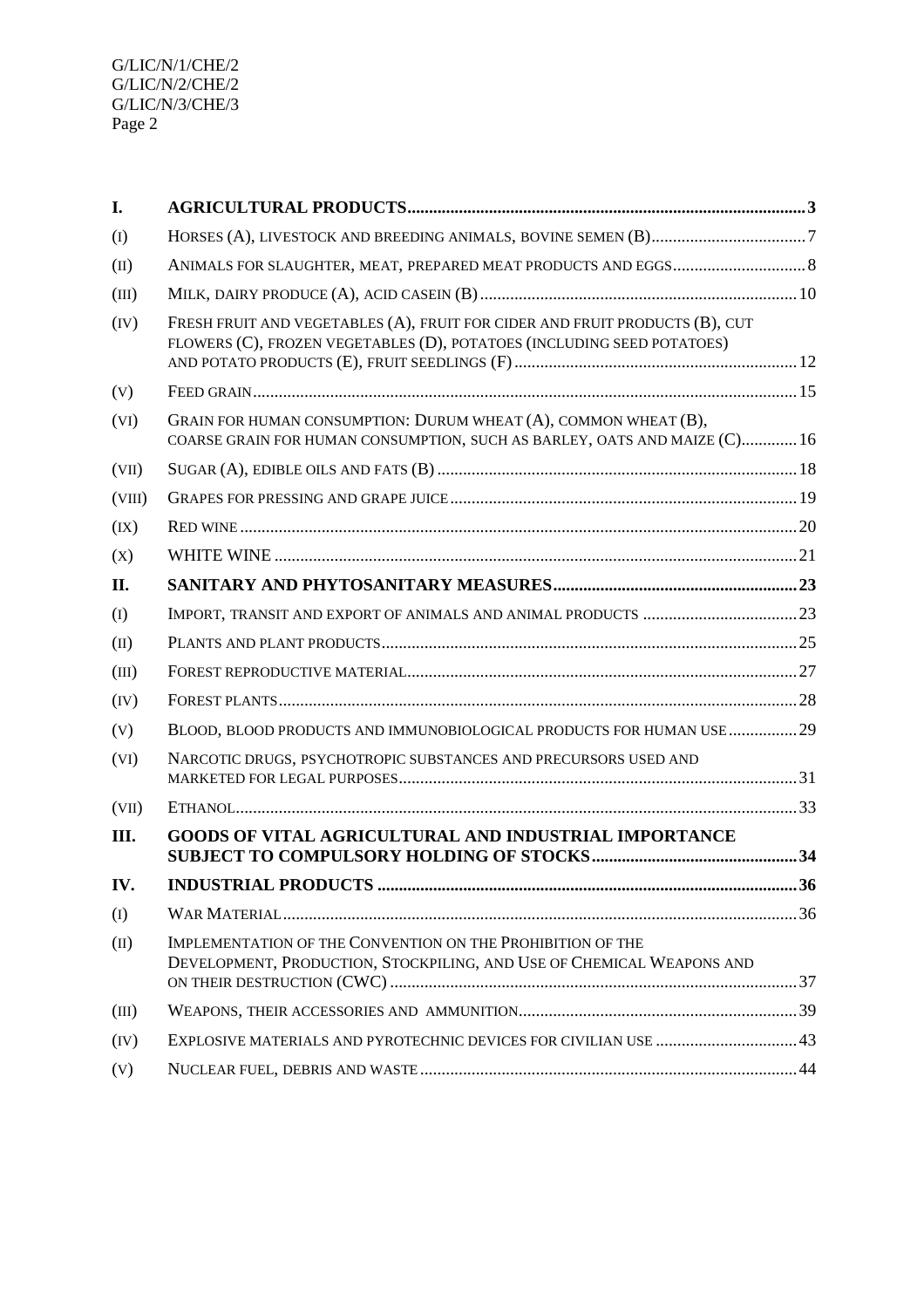#### Preliminary observation

The replies to the questionnaire as well as the forms and other relevant documents provided in Annex reflect the status of the licensing systems in force as on 1 January 2000.

#### Questionnaire

## **I. AGRICULTURAL PRODUCTS**

Sanitary and phytosanitary aspects of the products dealt with in Chapter I are described in greater detail in Chapter II(i) and II(ii). The licensing system with respect to the compulsory holding of reserve stocks of foodstuffs and industrial products is described in Chapter III.

Under the tariffication introduced with the implementation of the Results of the Uruguay Round, Switzerland no longer applies quantitative restrictions. The series of questions under point 6 was used to reflect as accurately as possible the non-automatic licensing systems applied with respect to the agricultural tariff quotas resulting from the Uruguay Round.

## **- HORIZONTAL REPLIES**

Where there are no remarks concerning the outlines of the licensing systems by group of products below, the following provisions apply:

## Outline of systems

1. The licensing systems for agricultural products are essentially governed by the new Federal Law on Agriculture of 29 April 1998, which entered into force on 1 January 1999 (Systematic Compendium -  $RS 910.1<sup>1</sup>$ ), the Federal Law on Alcohol of 21 June 1932 (RS 680) and the General Ordinance on imports of agricultural products of 7 December 1998 (RS 916.01). They provide the legal basis for the statistical control of imports, the collection of portions of the customs duties that are not collected by the Federal Customs Administration (i.e. that are levied by bodies outside the customs system) and for the individual allocation of tariff quota (TQ) shares and the control of their utilisation. To this end, the two following instruments are applied:

- (A) Automatic licensing (general import licence PGI): All imports of the groups of products listed under headings  $I(i)$  to  $I(x)$  are subject to the PGI system. This licence, granted automatically, is used for statistical purposes and serves in certain cases to ensure collection of those portions of the customs duty that are not levied by the Federal Customs Administration. The licensing system to cover the expenses of compulsory stocks is described in Chapter III. Persons liable to customs controls must show their PGI number on their customs declaration.
- (B) Non-automatic licensing governed by conditions set forth in the PGI, for the allocation of tariff quota (TQ) shares: This licence is part of an administrative procedure whereby importers who meet the relevant legal requirements are authorised to carry out imports within the TQ. If import at the TQ rate is authorised provided that the importer purchases a fixed proportion of domestic products, an importer meeting this requirement may import at the TQ rate even if the TQ has been exhausted. Since 1 January 1999 quota shares may be transferred among holders of such non-automatic licences. They are usually allocated for a limited period. The importer is not

<sup>&</sup>lt;u>1</u> <sup>1</sup> Available under http://www.admin.ch/ch/f/rs/rs.html (in French, German and Italian only)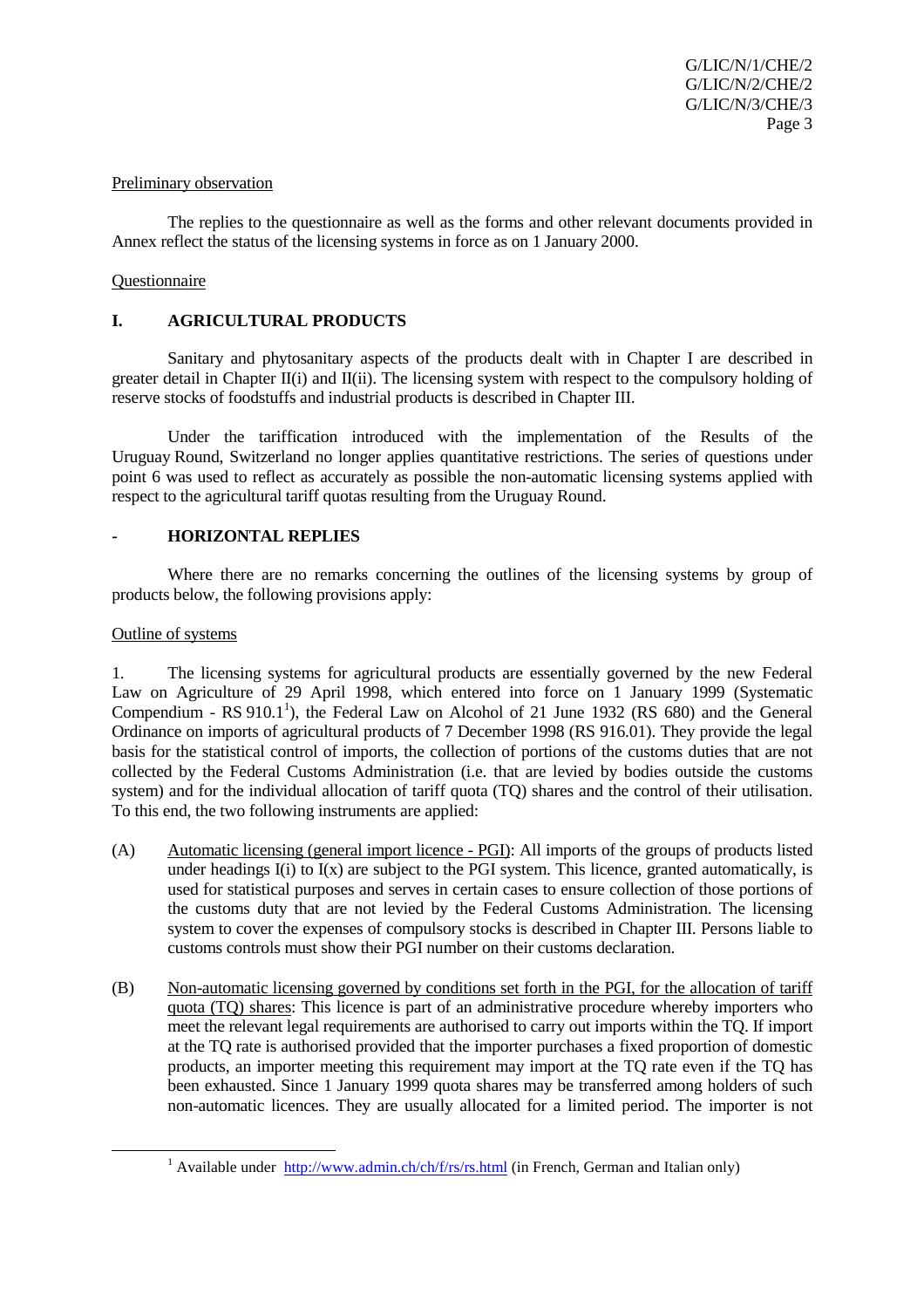required to produce this authorisation at the border, as the competent authority carries out an *ex post* control.

# Purposes and coverage of licensing

2. In principle, the agricultural products described under headings  $I(i)$  to  $I(x)$  are subject to an automatic import licence (PGI). Imports within the TQs - assuming that a TQ exists and is applied require a non-automatic licence (for tariff item numbers within the TQs, see Swiss notification to the Committee on Agriculture G/AG/N/CHE/13/Add1).

3. The regulations apply to imports of all goods, whatever their origin.

4. Automatic licences provide for the statistical control of imports and, in certain cases, the collection of portions of customs duties that are not levied by the Federal Customs. Non-automatic licences provide for the individual allocation of TQ shares and the control of their utilisation.

5. Legal bases: Federal Law on Agriculture (RS 910.1, Article 24, Federal Law on Alcohol (RS 680, Article 24*ter*) and General Ordinance on imports of agricultural products (RS 916.01, Article 1). For specific procedures, see Chapters  $I(i)$  to  $I(x)$ . As a rule, the government has the competence to abolish or amend ordinances concerning import systems without legislative approval. In some cases, it must submit the provisions to Parliament for *ex post* approval. The changes are published in the Official Compendium of Federal Law (RO) and the Systematic Compendium of Federal Law (RS).

## Procedures

6. Non-automatic licence. Does not apply to TQs which, for independent reasons, are not currently applied.

- I. The administration of TQs for the calendar year 1999 is described in the Swiss notifications to the Committee on Agriculture G/AG/N/CHE/13/Add.1. All information concerning TQ utilisation (quantities, application procedures for licences, exceptions, exemptions etc.) is set forth in the specific ordinances published in the RO and RS (see Chapters I(i) to I(iv), I(vi) and  $I(viii)$  to  $I(x)$ ). The customs tariffs indicate, in the specific remarks under each tariff item number, whether or not a licence is required. If so, the name of the office through which the importer may obtain further details is also provided.
- II. TQs are determined for one year. TQ shares (non-automatic licence) may be allocated for shorter periods. The validity of the non-automatic licence is generally limited (see description by group of products below).
- III. Since 1 January 1999, producers of agricultural products and their marketing entities are also allowed to apply for tariff quotas. The unused remainder of the allocations is not added to quotas for a succeeding period. In February/March of each year, the annex to the Report to Parliament on Tariff Measures provides the names of importers for the preceding year. The list of names is published in Official Journal (Feuille Fédérale). This Report may be ordered from the Central Federal Office of Publications and Printed Materials (Office central fédéral des imprimés et du matériel).
- IV. There is no deadline for the submission of applications from the time of opening of the quota.
- V. As a rule, applicants receive a response within one to three days according to the product.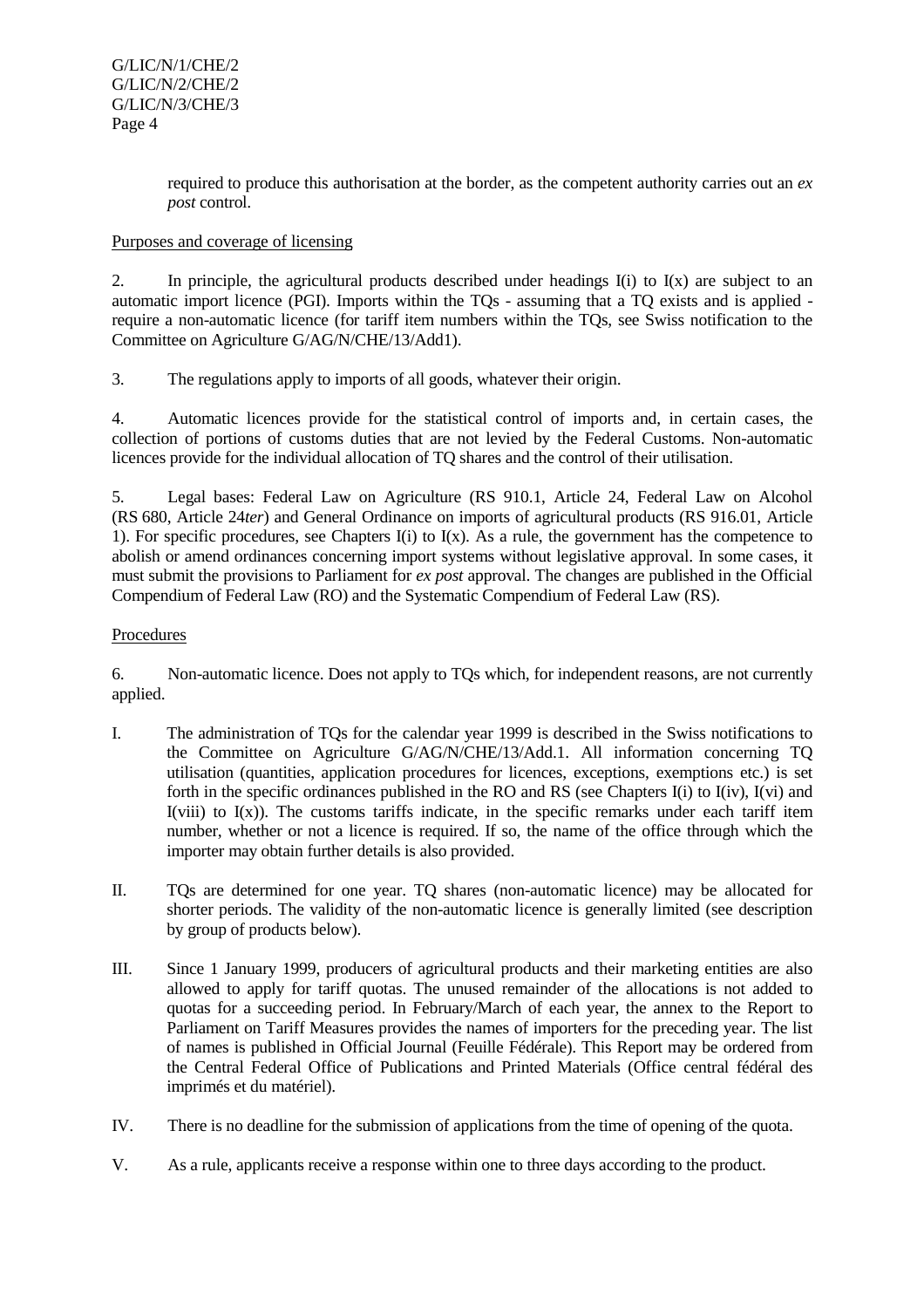- VI. When an import licence is granted, the date of opening of the period of importation may be the same as the date for the utilisation of the licence. In other cases, the goods may be imported as soon as the individual quota has been allocated.
- VII. As a rule, applications are examined by a single administrative organ.
- VIII. For the distribution of TQs by product group, see below (Chapters I(i) to I(iv), I(vi) and I(viii) to  $I(x)$ ). In principle, each TO allocation method enables new importers to participate in the market. A reserve supply is set aside specifically to that effect. Such reserves are above the total quantity of the tariff quota.
- IX. The same rules apply to all imports within the TQs, regardless of the regulations of the exporting country.
- X. Export licences from the exporting countries are not required.
- XI. No.
- 7. Automatic licence.

(a) In view of the time required to obtain a licence, the application must be submitted three to five days in advance of the importation itself. For certain products, it may be granted upon request by telephone. For the import of certain goods, however, the approval of the Cantonal Veterinary Office (see Chapter II(i)) or of the Plant Protection Service (see Chapter II(ii)) is required, and the time-period is therefore longer.

(b) Generally, yes.

 $(c)$  No.

(d) In most cases, applications are considered by a single organ. However, applications concerning goods that are subject to veterinary control (see Chapter II(i)) or to phytosanitary control (see Chapter II(ii)) must be examined by a second organ. The importer generally approaches only one organ.

8. There are no reasons to refuse an application for a licence other than failure to meet the specific criteria. The reasons for any refusal are communicated to the applicant, who has a right to appeal the decision to the administrative authority or to the Appeals Commission and, at second instance, to the Federal Supreme Court.

## Eligibility of importers to apply for licence

9.(a) Non-automatic licensing: TQ shares are only allocated to individuals, businesses and organisations, irrespective of nationality or origin, that: (a) Are established on Swiss customs territory; (b) import goods in the sector concerned for business purposes; (c) provide guarantees that, where necessary, they can meet the requirements and undertake the commitments related to utilisation of TQ shares. Since 1 January 1999 producers of agricultural products and their marketing entities are also eligible for TQ if they meet the commitments for the allocation of TQ (e.g. purchase of like products directly from other producers in Switzerland). In February/March of each year, the annex to the Report on Tariff Measures provides the names of all the importers for the preceding year (see point 6.III).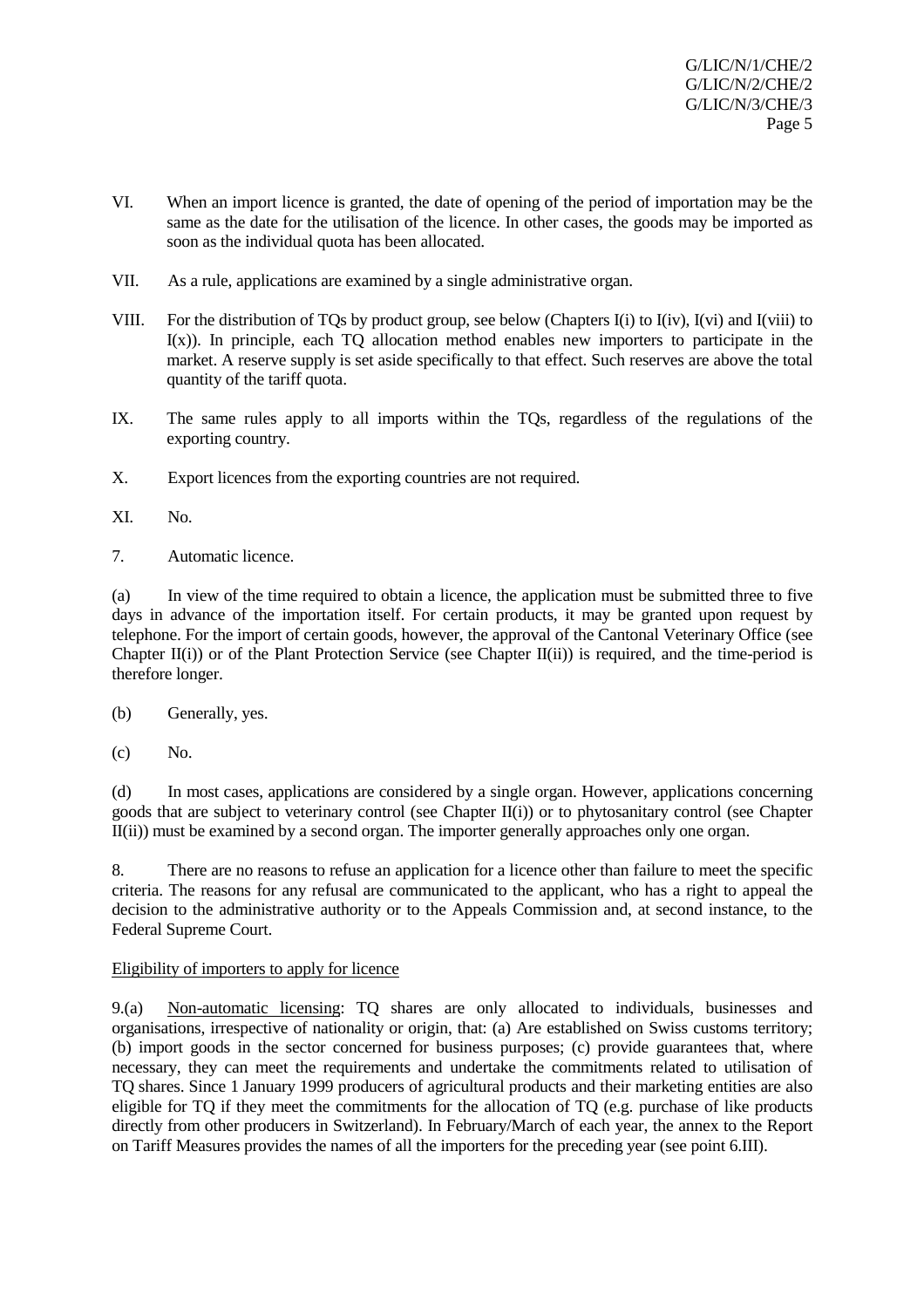(b) Automatic licensing (PGI): As a rule, any natural or legal person domiciled in Switzerland is eligible, irrespective of nationality or origin, to receive a licence. In some cases, the applicant must engage regularly, and for business purposes, in trade in the product in question. There is no published list of authorised importers (except those who import within the TQs - see point 6.III).

## Documentational and other requirements for application for licence

10. Only the usual information is required. Samples of the various application forms are available at the WTO Secretariat.

11. In addition to the number of the automatic licence and the documents usually required by the customs services, certain certificates, such as certificates of origin or sanitary or phytosanitary certificates (see Chapter II), are required according to the product.

12. Automatic licensing: No fees; PGI: Sw F 8 per consignment of goods released from customs; imports following the allocation of an individual TQ share: Sw F 30 per allocation and Sw F 8 per consignment released from customs; imports following a specific allocation, upon special request, of a TQ share: Sw F 80 per allocation and Sw F 8 per consignment released from customs. These amounts correspond to the actual cost of the administrative services involved.

# 13. As a rule, no.

## Conditions of licensing

14.(A) Automatic licensing: The validity is not limited as long as the conditions on which the licence was granted are met; (B) Non-automatic licensing: The validity of the licence varies from two weeks to one year according to the product. The licence is generally renewable, sometime several times.

15. No.

16. Automatic licensing (A) and non-automatic licensing (B): The licences are transferable between eligible persons.

17.(a) In a certain number of cases, the issue of non-automatic licences is subject to the purchase of like products from Switzerland or to auctioning.

(b) In a certain number of cases, the issuing of automatic licences is subject to the payment of the portions of the customs duty that are not collected by the Federal Customs Administration.

## Other procedural requirements

18. No.

19. The foreign exchange required to pay for imports is automatically provided by the banks. There are no restrictions on foreign exchange.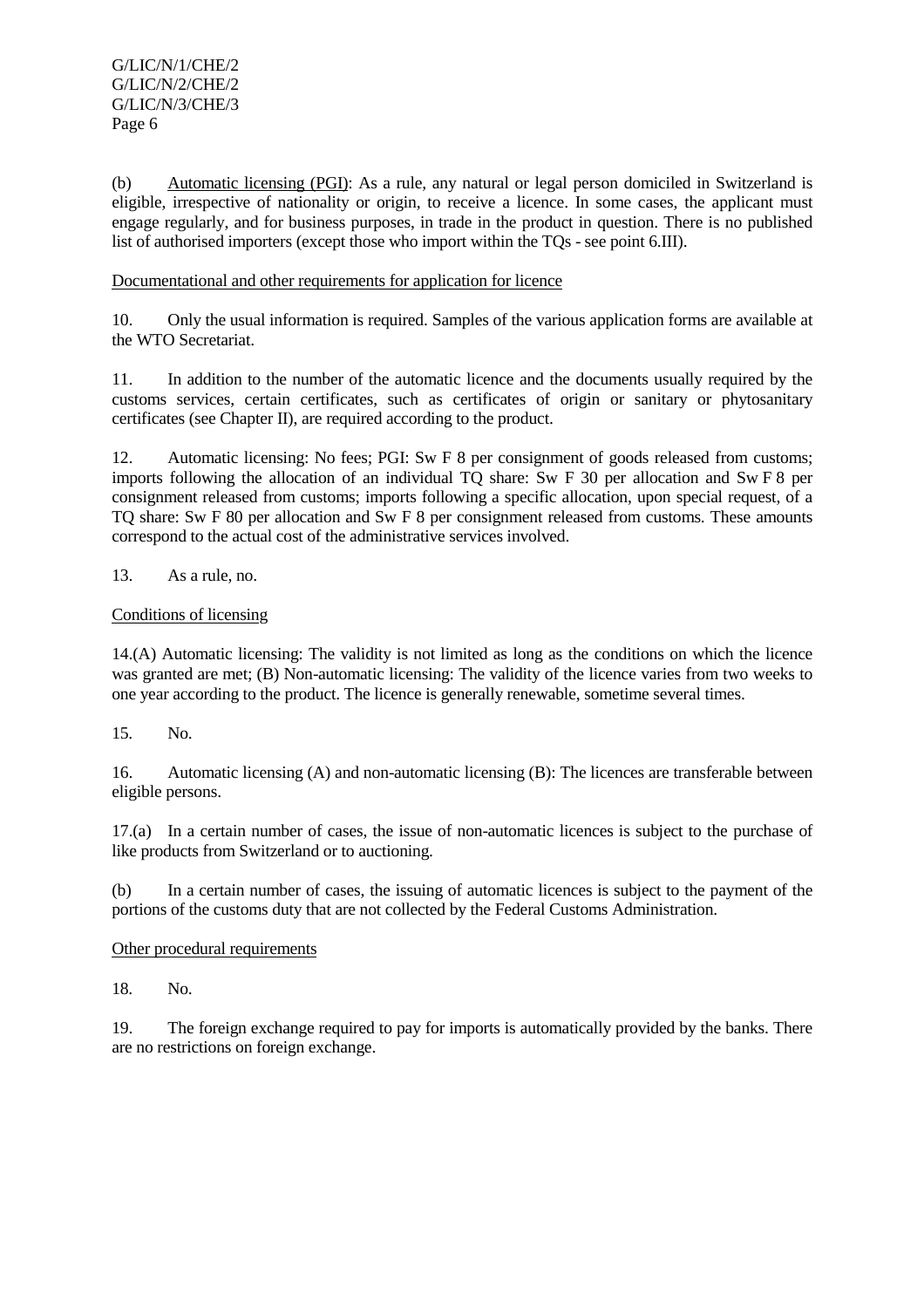## (I) HORSES (A), LIVESTOCK AND BREEDING ANIMALS, BOVINE SEMEN (B)

#### Outline of systems

1. See horizontal replies. The specific legal basis for (A) is the Ordinance of 7 December 1998 regulating the import of horses (Ordinance on Horses, OIC; RS 916.322.1), and for (B) the Ordinance of 7 December 1998 concerning animal breeding (RS 916.310). The automatic and the non-automatic licensing system are administered by the Federal Office for Agriculture (OFAG).

## Purposes and coverage of licensing

2. Horses, livestock and breeding animals as well as bovine semen are subject to automatic licensing, and to non-automatic licensing for imports within the TQs.

3. See horizontal replies.

4. Automatic licensing provides for the statistical control of imports, it doesn't restrict the quantity or value of imports. Non-automatic licensing provides for the individual allocation of TQ shares and the control of their utilisation, it does restrict the quantity.

5. See horizontal replies and point 1.

#### **Procedures**

- 6.I. See horizontal replies. (A) Auction dates are published in the specialised press and the Swiss Official Trade Gazette (FOSC).
- II. (A) and (B): The TQs are determined for one year (1 January-31 December). Validity of nonautomatic licences: (A) 50% of the TQ is put for auction each September – the licences are valid for the next calendar year (1 January-31 December); the remaining 50% of the TQ is put for auction each April – the licences are valid till the end of the same year (31 December). (B) The TQ is distributed in chronological order of submission of applications. The non-automatic licences are valid as soon as they have been issued till the end of the calendar year (31 December).
- III-V. See horizontal replies.
- VI. See point II.
- VII. In order to import animals and semen, the importer must obtain one licence from the OFAG and one licence from the OVF (two distinct forms - for health aspects see Chapter II(i)).
- VIII. (A) Auctioning of the TQ. The maximum amount per applicant is 10% of the TQ.

(B) Distribution of the TQ in chronological order of submission of applications. The maximum amount per applicant is 5% of the TQ.

IX-XI. See horizontal replies.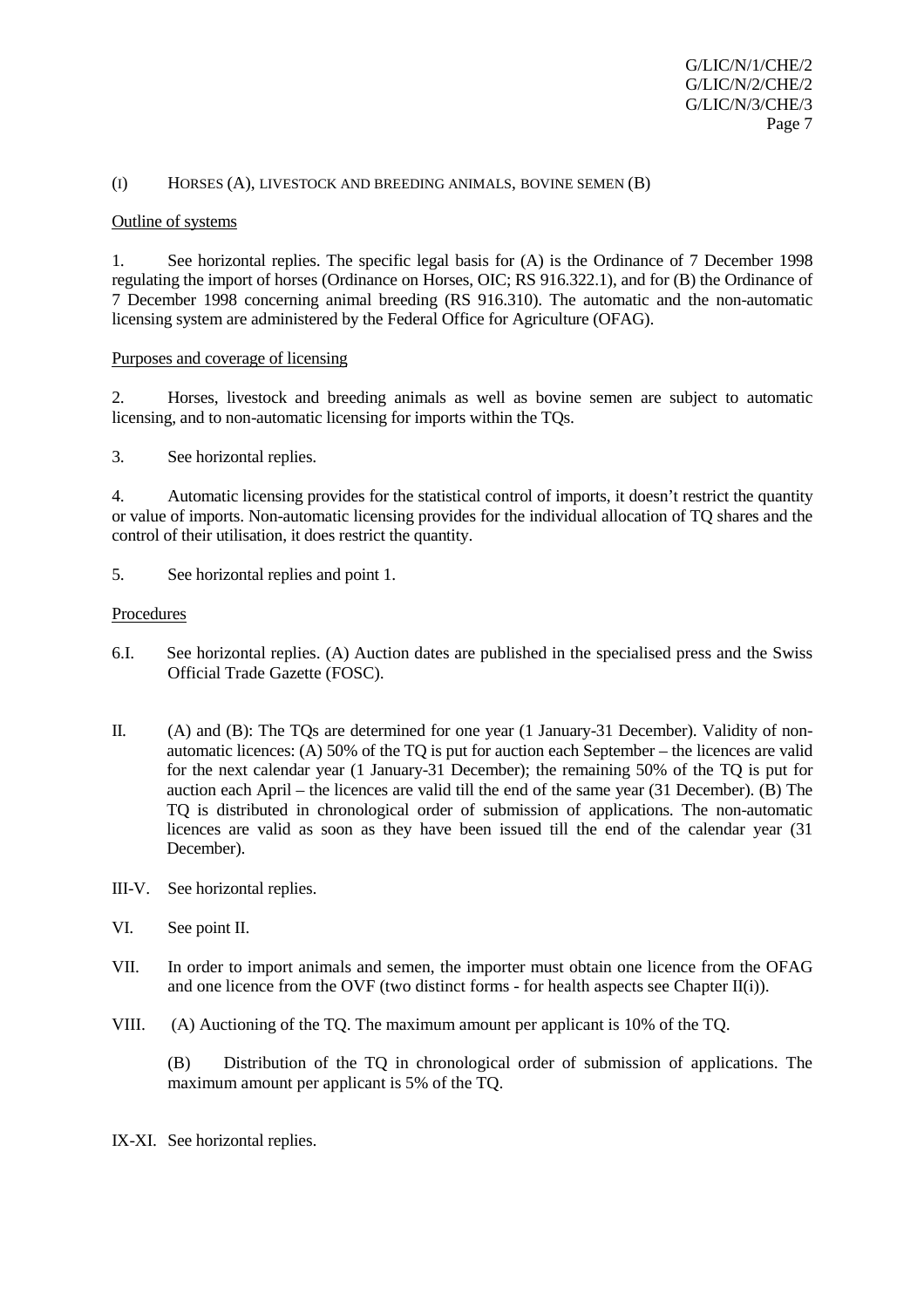- 7.(a-c) See horizontal replies.
- (d) See point 6.VII.
- 8. See horizontal replies.

#### Eligibility of importers to apply for licence

9.(a) See horizontal replies. Semen: cattle breeding and insemination organisations recognised under Swiss law, breeders and groups of breeders domiciled on Swiss customs territory and participating in a Swiss breeding programme.

(b) See horizontal replies.

## Documentational and other requirements for application for licence

10-13. See horizontal replies.

## Conditions of licensing

- 14. Automatic licensing: see horizontal replies; non-automatic licensing: see point 6.II.
- 15-16. See horizontal replies.
- 17. (a) (A) Applicants have to take part in the auction. (B) No
	- (b) No.

## Other procedural requirements

- 18-19. See horizontal replies.
- (II) ANIMALS FOR SLAUGHTER, MEAT, PREPARED MEAT PRODUCTS AND EGGS

## Outline of systems

1. See horizontal replies.

# (A) Animals for slaughter, meat of bovine, equine, ovine, caprine and porcine animals as well as poultry

The specific legal bases is the Ordinance of 7 December 1998 concerning the slaughter cattle and meat market (Ordinance on Cattle for Slaughter, OBB; RS 916.341) The licensing system is administered by the OFAG.

(B) Prepared meat products

The specific legal basis is the Ordinance of 7 December 1998 concerning the slaughter cattle and meat market (Ordinance on Cattle for Slaughter, OBB; RS 916.341). The licensing system is administered by the OFAG.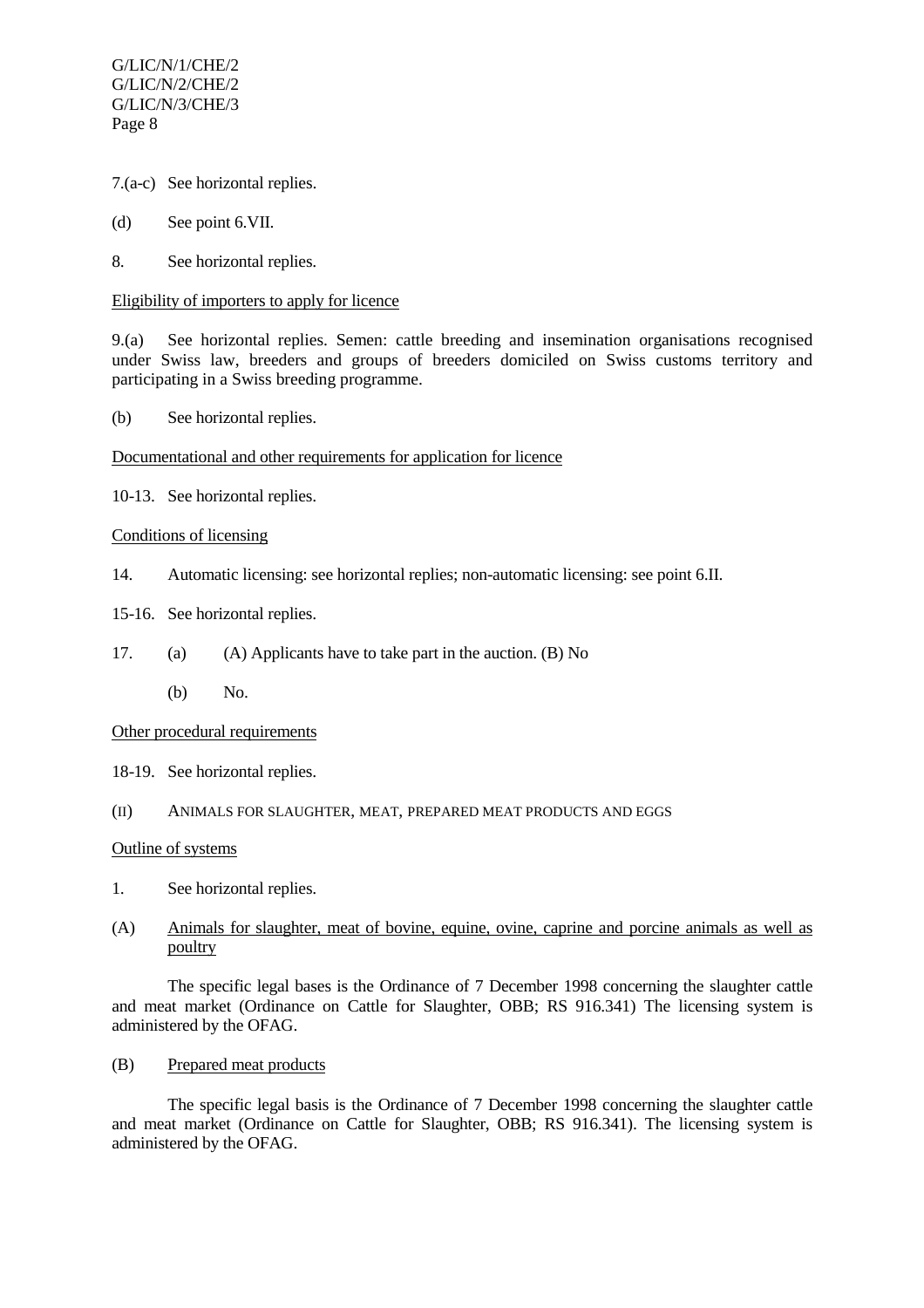#### (C) Eggs and egg products

The specific legal basis is the Ordinance of 7 December 1998 concerning the egg market (Ordinance on Eggs, OO; RS 916.371). The licensing system is administered by the OFAG.

#### Purposes and coverage of licensing

2. All of the products from (A) to (C) are subject to automatic licensing, and to non-automatic licensing as regards imports within the TQ.

- 3. See horizontal replies.
- 4. See horizontal replies.
- 5. See horizontal replies and point 1.

#### **Procedures**

- 6.I. See horizontal replies. Auction dates are published in the specialised press and the Swiss Official Trade Gazette (FOSC).
- II. See horizontal replies. (A) and (B): the maximum duration of non-automatic licences is one year. (C): the maximum duration of non-automatic licences are four months (eggs for consumption) and one year (eggs for processing and egg products).
- III-V. See horizontal replies.
- VI. Animals for slaughter, meat of bovine, equine, ovine, caprine and porcine animals, poultry, egg products: one day. Prepared meat products and eggs: one month.
- VII. (A), (B) and (C): The OFAG is responsible for issuing licences. For health aspects see Chapter II.
- VIII. See horizontal replies.
- (A) TQ-distribution according to slaughter and to purchases within the country.
- (B) TQ-distribution by auction.
- (C) TQ-distribution according to purchases within the country (eggs for consumption) and first come, first served (eggs for processing and egg products).
- IX-XI. See horizontal replies.
- 7.(a) One week. Emergency procedure by telephone or fax possible.
- (b-c) See horizontal replies.
- (d) See point 6.VII.
- 8. See horizontal replies.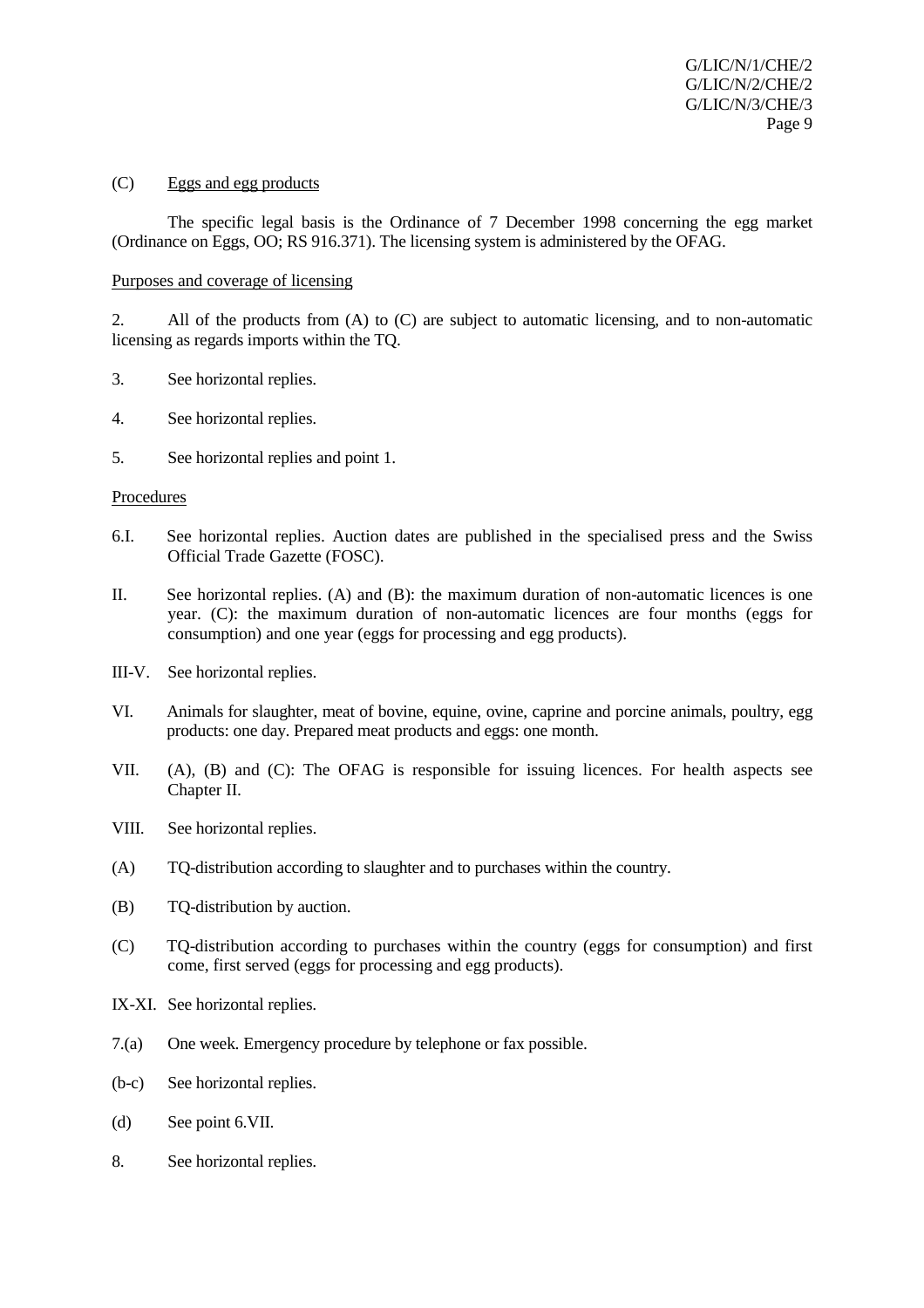## Eligibility of importers to apply for licence

9. See horizontal replies.

## Documentational and other requirements for application for licence

- 10-12. See horizontal replies.
- 13. See horizontal replies.

# Conditions of licensing

14. Automatic licensing: see horizontal replies; non-automatic licensing: see point 6.II.

15-16. See horizontal replies.

17.(a) (A) and (C, only eggs for consumption) Purchase of like products from Switzerland . (B) Applicants have to take part in the auction.

(b) No.

## Other procedural requirements

18-19. See horizontal replies.

(III) MILK, DAIRY PRODUCE (A), ACID CASEIN (B)

# Outline of systems

- 1. See horizontal replies.
- (A) Milk and dairy produce

The specific legal basis is the Ordinance of 17 May 1995 on the importation of milk and dairy produce as well as edible oils and fats (OILHG; RS 916.355.1). The licensing system is administered by the OFAG.

(B) Acid casein

The specific legal basis is the Ordinance of 8 June 1995 concerning the import and domestic purchase of acid casein (RS 916.355.3). The licensing system is administered by the OFAG.

## Purposes and coverage of licensing

2. The products are subject to automatic licensing, and to non-automatic licensing as regards imports of certain dairy products (whole milk powder, butter, Fontal cheese, natural yoghurt, dairy spreads with a basis of milk fat) within the TQs.

3. See horizontal replies.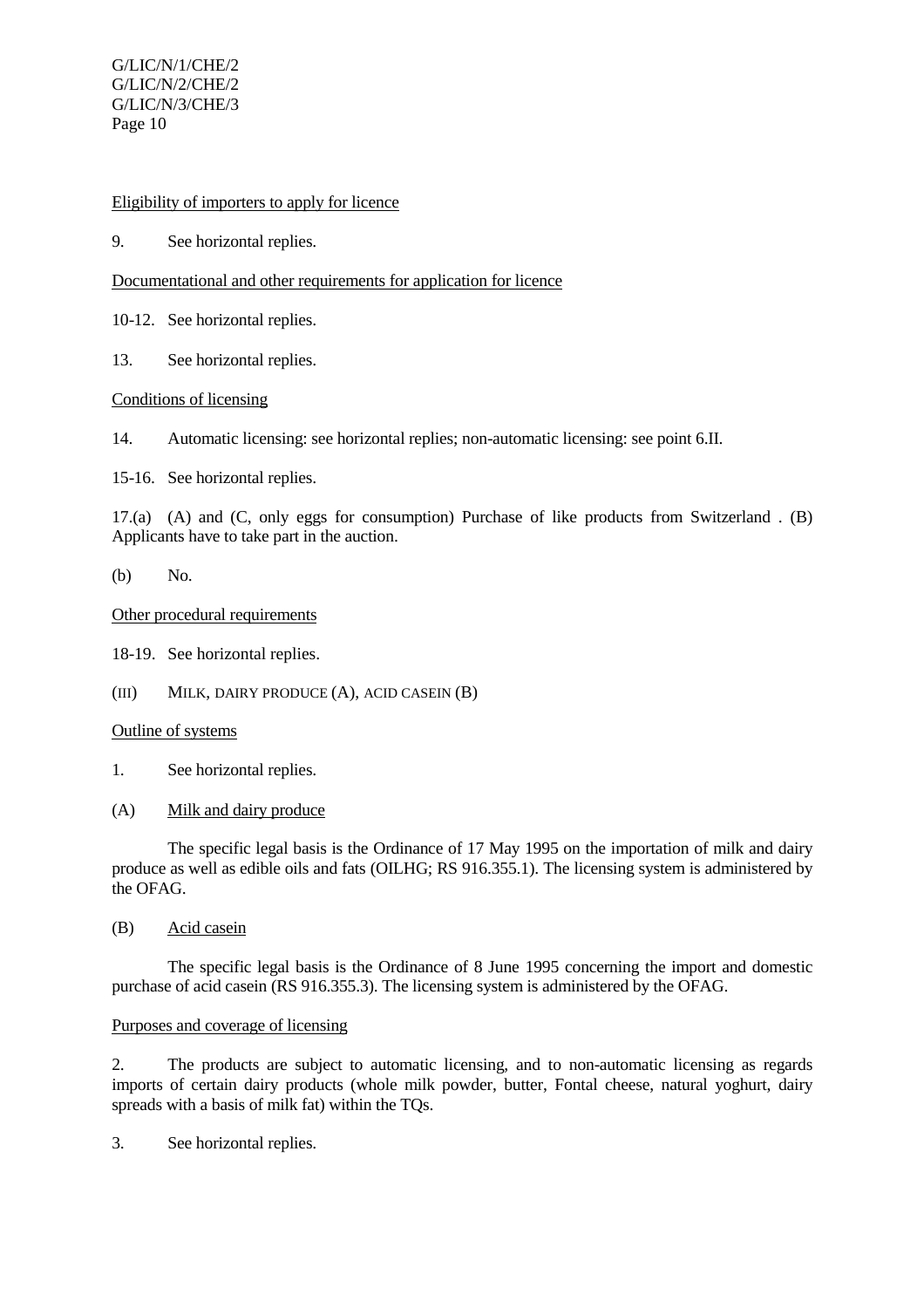4. Automatic licensing provides for the statistical control of imports for all products. Nonautomatic licensing provides for the individual allocation of TQ shares and the control of their utilisation.

5. See horizontal replies and point 1.

## Procedures

- 6.I. See horizontal replies.
- II. See horizontal replies. Quotas and non-automatic licences are established for one calendar year. Exception: non-automatic licences for whole milk powder are valid for 18 months from the date of performance of the action in favour of Swiss production (current account; purchase with scale).
- III-V. See horizontal replies.
- VI. At least three to five days.
- VII. The OFAG is the only organ to approach.

VIII.(A)See horizontal replies. The distribution of partial TQs takes place as follows:

- Whole milk powder: according to purchases within the country;
- Butter: The OFAG decides how much butter can be imported within the tariff quota.
- Fontal cheese: In 1999 70 per cent and in 2000 40 per cent according to imports in the previous year. The remaining quantities were allocated by auction (total quantity limited to 2,624 tons);
- Selected dairy products (natural yoghurt, spreads with a basis of milk fat): as needed (amount limited to 10 tons per year and per importer; maximum total quantity: 200 tons per year).
- (B) Distribution according to purchases within the country.
- IX-X. See horizontal replies.
- 7.(a) One week. Emergency procedure by telephone or fax possible.
- (b-c) See horizontal replies.
- (d) See point 6.VII.
- 8. See horizontal replies.

## Eligibility of importers to apply for licence

9. See horizontal replies.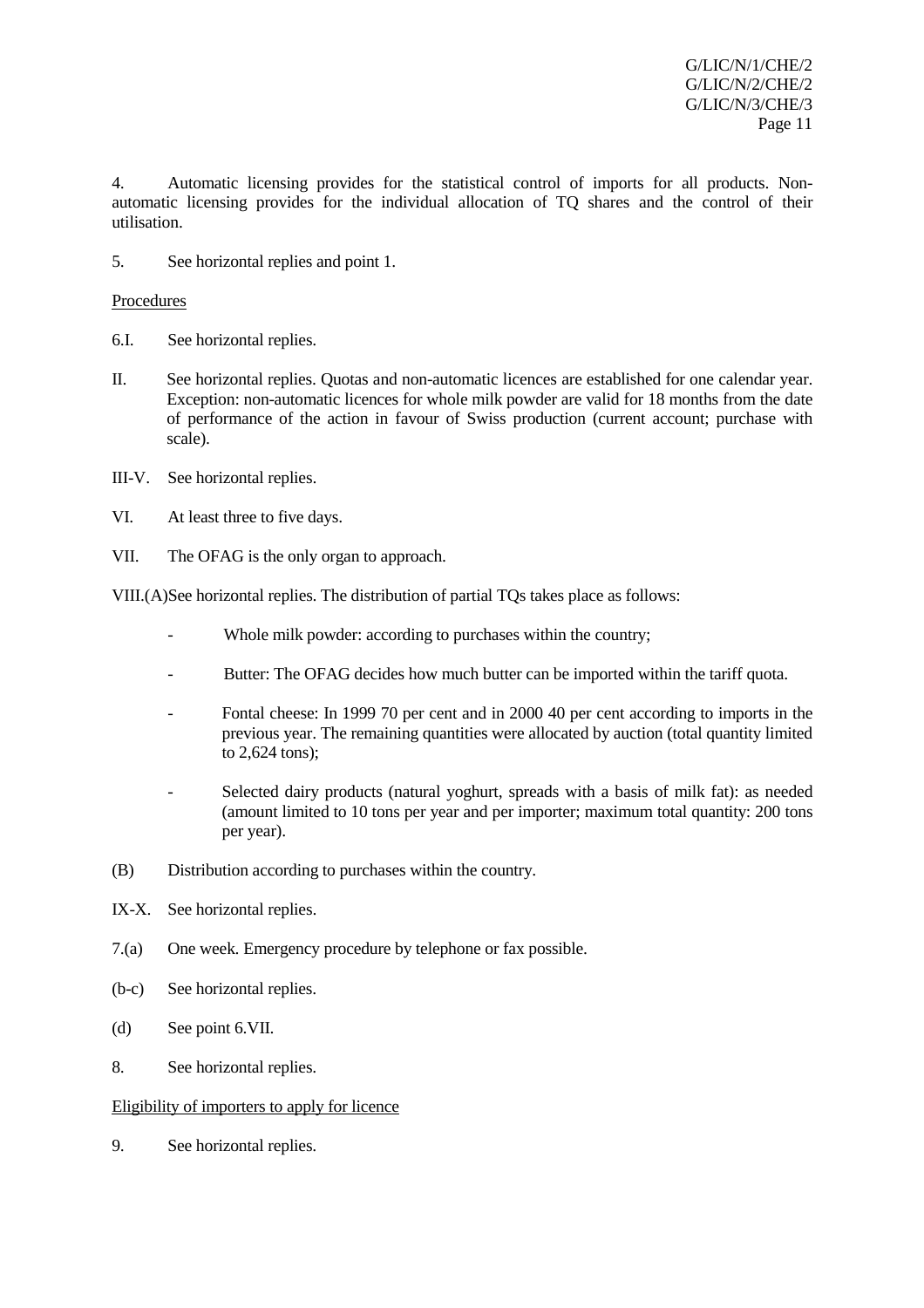Documentational and other requirements for application for licence

10-13. See horizontal replies.

## Conditions of licensing

- 14. See horizontal replies. Non-automatic licences, valid for one year, are not extendable.
- 15-16. See horizontal replies.
- 17.(a) Purchase of like products from Switzerland (only partially for (A)).
- (b) No.

## Other procedural requirements

- 18-19. See horizontal replies.
- (IV) FRESH FRUIT AND VEGETABLES (A), FRUIT FOR CIDER AND FRUIT PRODUCTS (B), CUT FLOWERS (C), FROZEN VEGETABLES (D), POTATOES (INCLUDING SEED POTATOES) AND POTATO PRODUCTS (E), FRUIT SEEDLINGS (F)

## Outline of systems

1. See horizontal replies.

(A), (B), (C), (D) and (F): The specific legal basis is the Ordinance of 7 December 1998 on the import of vegetables, fresh fruit and cut flowers (RS 916.121.10). The licensing system is administered by the OFAG.

(E) The specific legal basis is the Ordinance of 7 December 1998 concerning the utilisation as well as the import and export (RS 916.113.11). The licensing system is administered by the OFAG (as of 1 February 1997).

## Purposes and coverage of licensing

- 2. The following products:
	- (A) Fresh vegetables and fresh fruit are subject to: (a) automatic licensing and (b) nonautomatic licensing as regards imports within the TQs over a period ranging from 6 to 50 weeks according to the product;
	- (B) Fruit for cider, seed fruit products, (D) frozen vegetables are subject to: (a) automatic licensing and (b) non-automatic licensing as regards imports within the TQs;
	- (C) Cut flowers are subject to: (a) automatic licensing and (b) non-automatic licensing as regards imports within the TO during the period from 1 May to 25 October;
	- (E) Potatoes including seed potatoes are subject to (b) non-automatic licensing as regards imports within the TQs;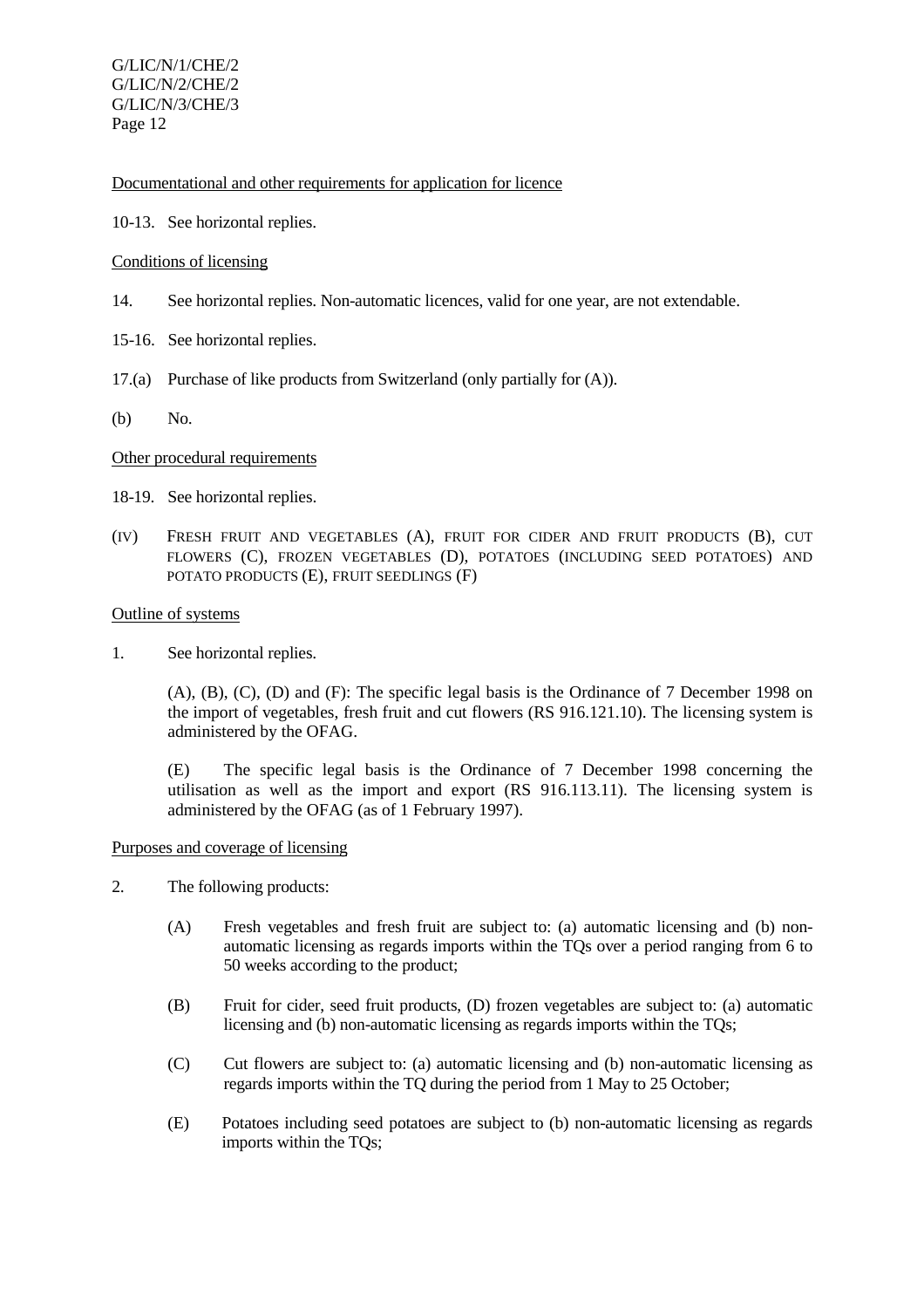(F) Seedlings of seed fruit and stone fruit are subject to (a) automatic licensing.

3. See horizontal replies.

4. Automatic licensing provides for the statistical control of imports for all products. Non-automatic licensing provides for the individual allocation of TQ shares and the control of their utilisation.

5. See horizontal replies and point 1.

## Procedures

- 6.I. See horizontal replies.
- II.(A) See horizontal replies. In principle, non-automatic licences are granted for the period indicated in point 2.
- (B) See horizontal replies. Non-automatic licences for seed fruit products are issued for a maximum period of five months.
- (C) The size of the TQ is determined for the period from 1 May to 25 October. Non-automatic licences are issued for that period.
- (D) and (E): See horizontal replies. With the exception of table potatoes the non-automatic licences are issued for one year.
- III. See horizontal replies.
- IV. See horizontal replies.
- (A) and (C): With respect to non-automatic licences granted according to previous imports by the applicant, the licensing office sends the new licence to the importers at the beginning of each year. As regards other licensing systems, there is no time-limit for the submission of applications. They can be submitted throughout the year of opening of the TQ. Licences are issued primarily according to the applicants' previous imports.
- (B) For the issuing of non-automatic licences according to need, there is no time-limit for the submission of applications. They may be submitted throughout the year of opening of the TQ. The deadline for applications in the case of auctions is generally set at 15 working days following publication.
- (D) The licensing office sends the new licences to the importers at the beginning of each year.
- (E) With respect to non-automatic licences granted according to previous purchases of Swiss products, the licensing office sends the new licence to the importers at the beginning of each year. For the other systems, there is no time-limit for application, which may take place throughout the year of opening of the TQ.
- V. See horizontal replies. (B): The time-period for the examination of applications in connection with auctions is about five working days after the call for bids has been closed.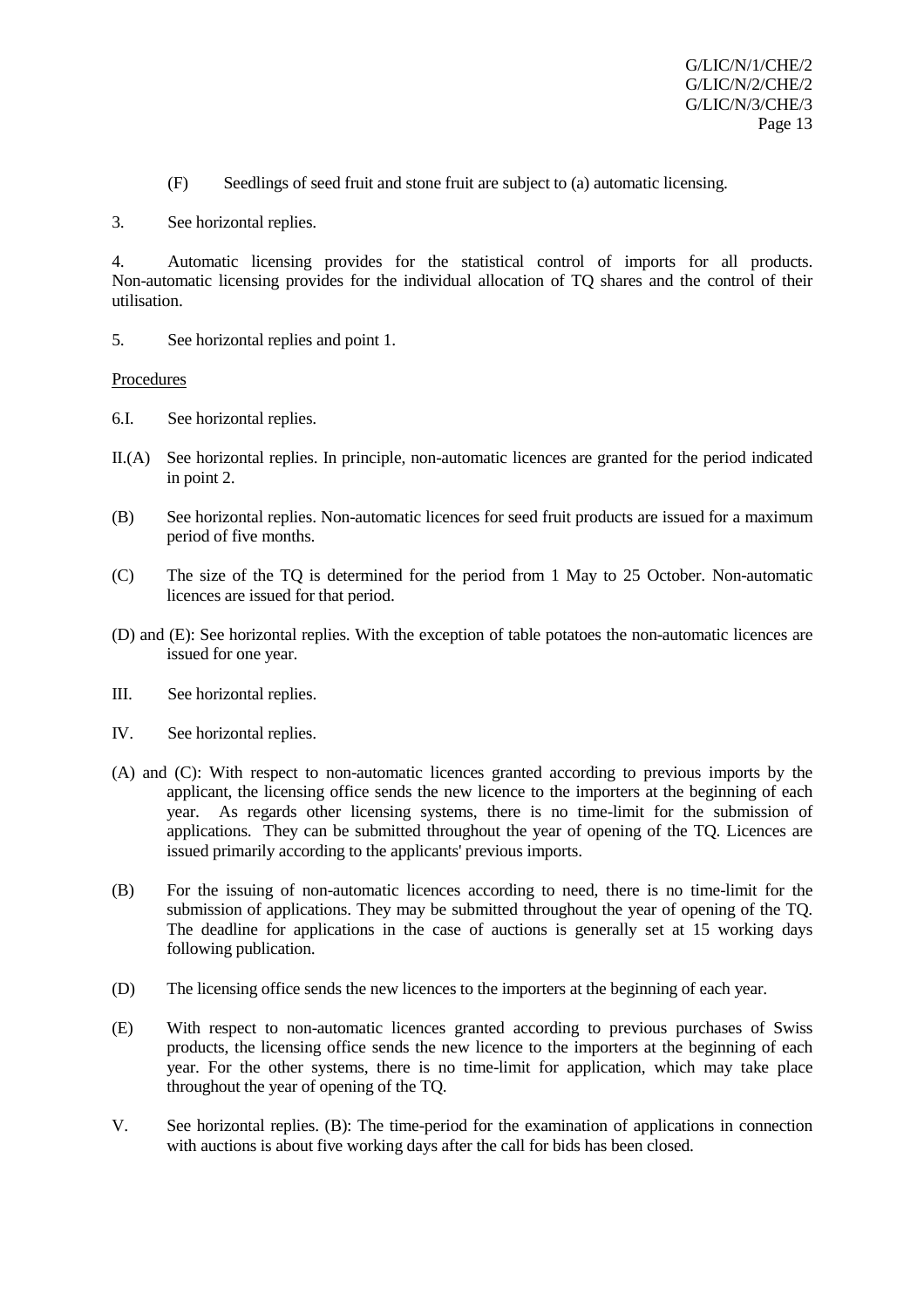#### VI-VII. See horizontal replies.

- VIII.(A)For the vast majority of products, licences are issued according to previous imports by the applicant. New importers are given a minimum volume. For certain products, allocations are made *pro rata* to applications or in response to a contribution to domestic production.
- (B) Licences are mainly issued by auction. They may also be issued according to need (pectin) or on the basis of a contribution to Swiss production (concentrates of seed fruit juice). New importers may obtain a licence at each new allocation.
- (C) Licences are generally issued according to a combination of two criteria: previous imports by the applicant and purchase of local goods by the applicant. New importers receive a licence based on the volume of imports for the winter semester.
- (D) Licences are issued on the basis of a combination of two criteria: previous imports outside the TQ by the applicant, and purchase of local goods by the applicant.
- (E) Licences for fresh potatoes are issued in accordance with a contribution to local production. Licences for potato products are allocated by auction.
- IX-XI. See horizontal replies.
- 7.(a) See horizontal replies. No time-limit. Emergency procedure by telephone or fax possible.
- (b-c) See horizontal replies.
- (d) See point 6.VII.
- 8. See horizontal replies.

## Eligibility of importers to apply for licence

9. See horizontal replies.

## Documentational and other requirements for application for licence

10-13. See horizontal replies.

## Conditions of licensing

- 14. Automatic licensing: See horizontal replies.
- Non-automatic licensing: See point 6.II.

(A) The validity of the licence ranges from one month to 50 weeks according to the system of allocation in force (see point 2), and is not extendable.

(B) The validity of the licence ranges from one month to one year according to the system of allocation in force. Licences valid for one month may be extended to a maximum of five months simply upon request.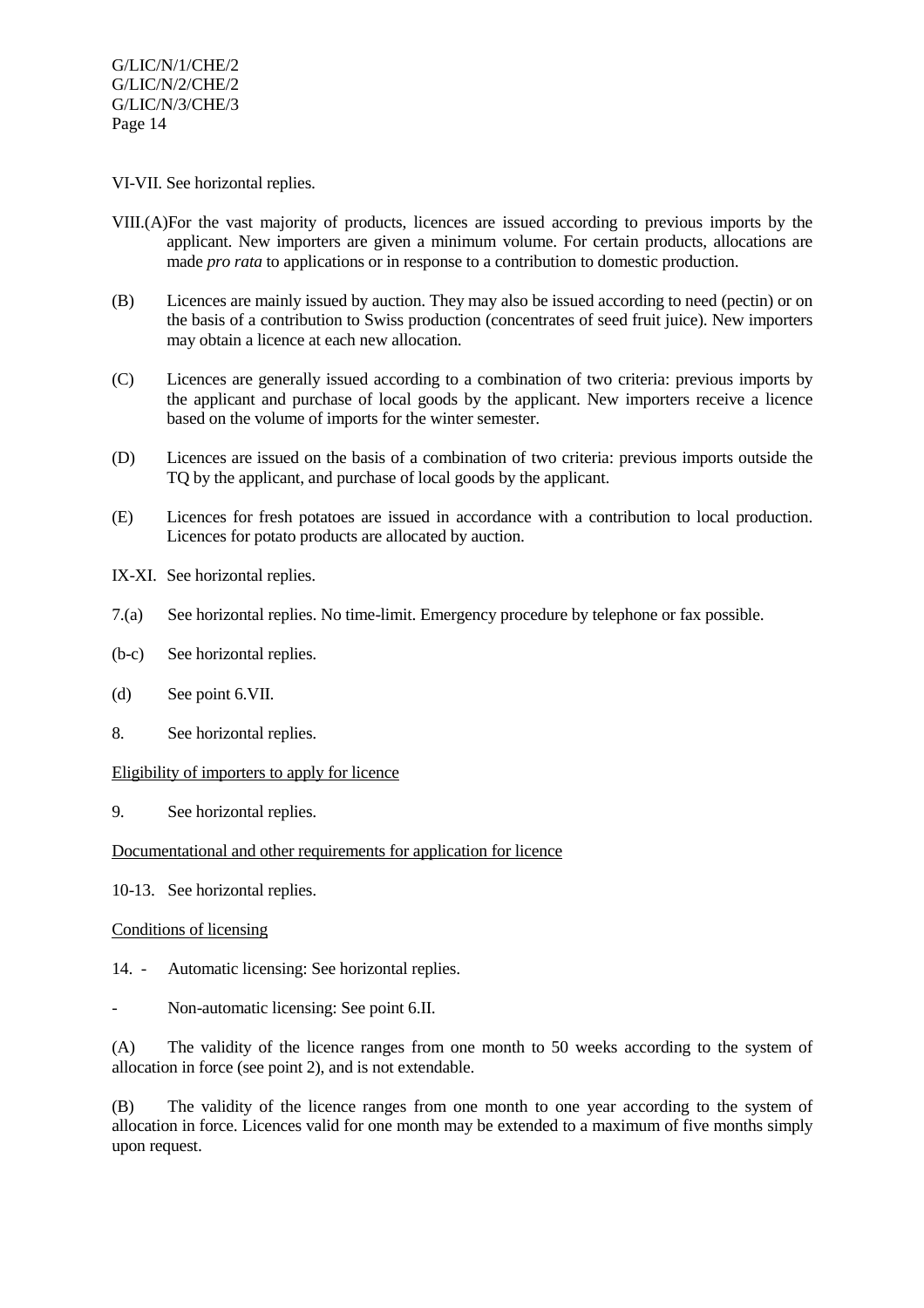(C) The validity of the licence extends from 1 May to 25 October.

(D) The licence is valid for one year.

(E) The validity of the licence ranges from two months to one year according to the system of allocation in force.

- 15-16. See horizontal replies.
- 17.(a) Subject in certain cases to the purchase of like products from Switzerland.
- (b) No.

## Other procedural requirements

18-19. See horizontal replies.

(V) FEED GRAIN

## Outline of systems

1. See horizontal replies. The specific legal bases are the Ordinance of 7 December 1998 on imports of seed-grain and feeding stuffs (RS 916.112.211) and the Ordinance of 6 July 1983 on the creation of compulsory reserves of fodder products, oats, barley and maize for milling (RS 531.215.17). The licensing system is administered by the OFAG and the Fiduciary Office of Swiss Holders of Compulsory Cereal Stocks (OSSOC - see Chapter III).

## Purposes and coverage of licensing

2. The import of products governed by market regulations concerning feed grain and oilseeds for feeding is subject to automatic licensing.

3. See horizontal replies.

4. Automatic licensing provides for the statistical control of imports and maintenance of the system of reserve stocks (see Chapter III).

5. See horizontal replies and point 1.

## Procedures

6. Not applicable.

7.(a) See horizontal replies. No time-limit. Emergency procedure by telephone or fax possible.

(b-c) See horizontal replies.

(d) Automatic licences for goods subject to guarantee fund contributions are checked by the OSSOC. Automatic licences for other types of fodder are supervised by the OFAG.

8. See horizontal replies.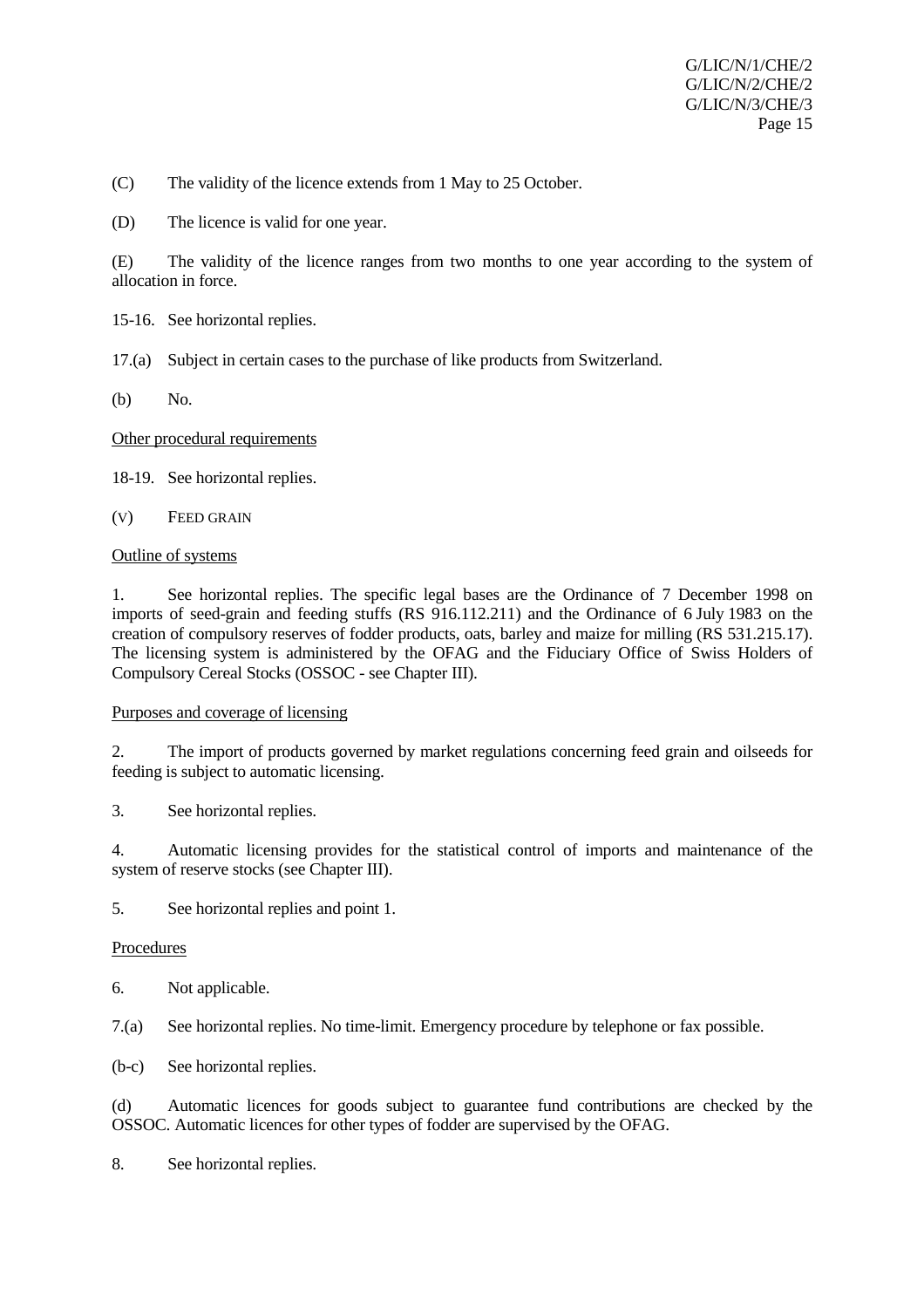## Eligibility of importers to apply for licence

- 9.(a) Not applicable.
- (b) See horizontal replies.

#### Documentational and other requirements for application for licence

10-11. See horizontal replies. For statistical reasons, non-electronic customs clearance (customs model 90) requires prior notice to the OFAG.

12. Automatic licence against payment of a single fee of Sw F 100. Other charges: see horizontal replies.

13. See horizontal replies.

#### Conditions of licensing

- 14. Automatic licensing: no fees. Other expenses: see horizontal replies.
- 15. No.
- 16. See horizontal replies.

17.(a) No.

(b) Participation in the cost of establishing compulsory reserve stocks and, where applicable, conclusion of a contract providing for the establishment of a compulsory reserve stock (see Chapter III).

#### Other procedural requirements

18-19. See horizontal replies

(VI) GRAIN FOR HUMAN CONSUMPTION: DURUM WHEAT (A), COMMON WHEAT (B), COARSE GRAIN FOR HUMAN CONSUMPTION, SUCH AS BARLEY, OATS AND MAIZE (C)

#### Outline of systems

1. See horizontal replies. The specific legal bases are the Law on Wheat of 20 March 1959 (RS 916.111.0), the General Ordinance of 16 June 1986 concerning the Law on Wheat (RS 916.111.01), the Ordinance of 10 November 1959 concerning supplementary wheat reserve stocks (RS 918.111.121) and the Ordinance of 7 December 1998 concerning seed-grain and feeding stuffs (RS 916.112.211). The licensing system is administered by the OSSOC (see Chapter III) for goods subject to contributions to the guarantee fund or to the supplementary reserve stocks. The OFAG grants licences for other products.

Purposes and coverage of licensing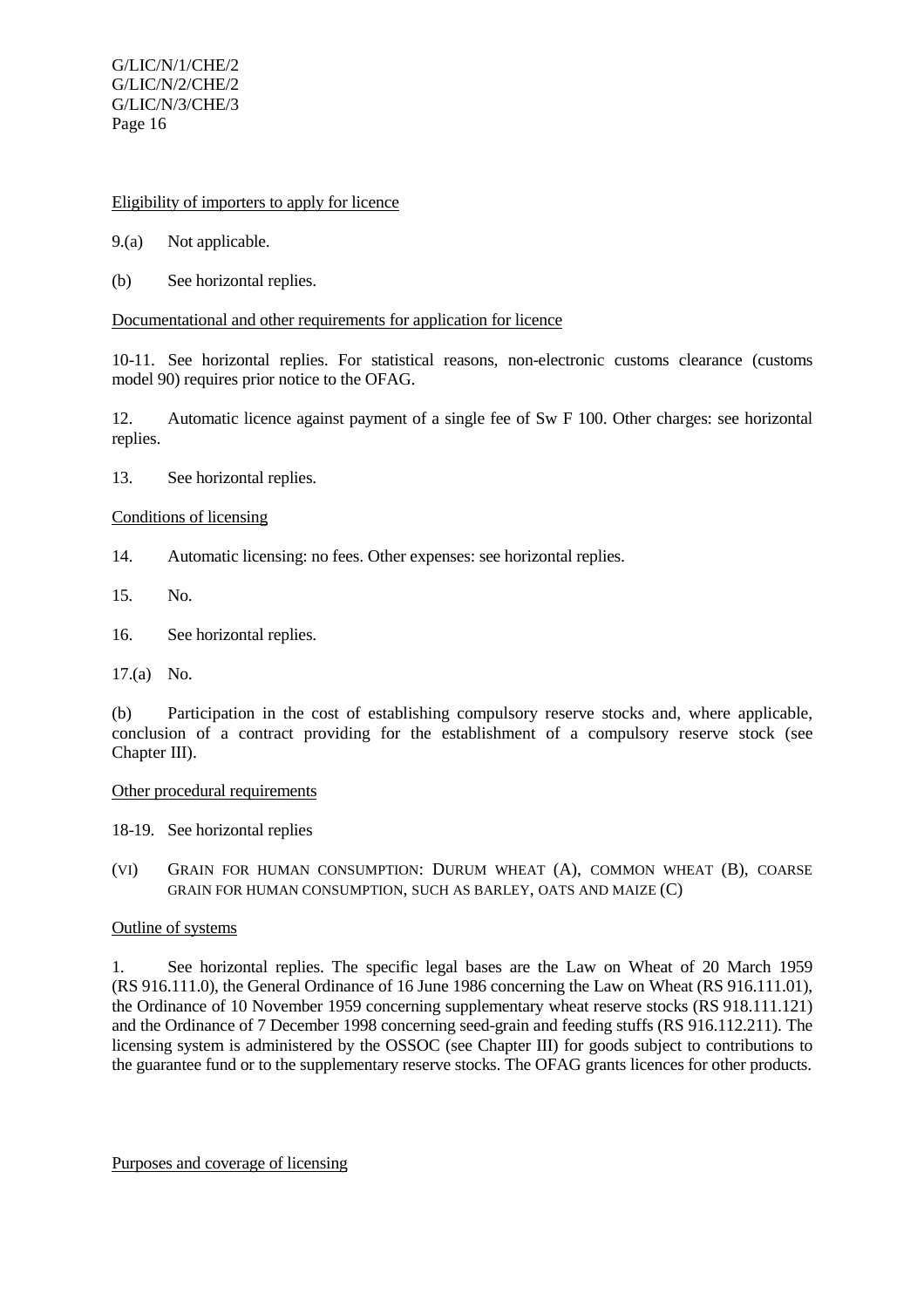2. Importation of products governed by market regulations concerning grain for human consumption is subject to automatic licensing as regards imports within the TQ. , is subject to an applied TQ. TQs for durum wheat (A), common wheat (B) and coarse grain for human consumption, such as barley, oats and maize (C) are not currently administered, i.e. importation at the TQ rate is not limited. As regards common wheat, millers are required to purchase local wheat for 85 per cent of the total amount processed in their mills.

3. See horizontal replies.

4. Automatic licensing provides for the statistical control of imports and the maintenance of the reserve stocks system (see Chapter III).

5. See horizontal replies and point 1.

## Procedures

- 6. Valid for coarse grain only (C).
- I. See horizontal replies.
- II. See horizontal replies.
- III. See horizontal replies. The right to import is restricted to millers who have the necessary manufacturing facilities (special mill). The controlling body is the Directorate-General of Customs.
- IV. Before the planned date of importation.
- V. The prior notice must be submitted the day preceding importation.
- VI. There is no minimum time-limit.
- VII. Applications are considered by the OSSOC for goods subject to contribution to the guarantee fund or to the supplementary reserve stocks, and by the OFAG for other products.
- VIII. See horizontal replies.
- IX-XI. See horizontal replies.

7.(a) See horizontal replies. The automatic licence must be obtained before importation. Emergency procedure by telephone or fax possible.

- (b-c) See horizontal replies.
- (d) See 6.VII.
- 8. See horizontal replies.

Eligibility of importers to apply for licence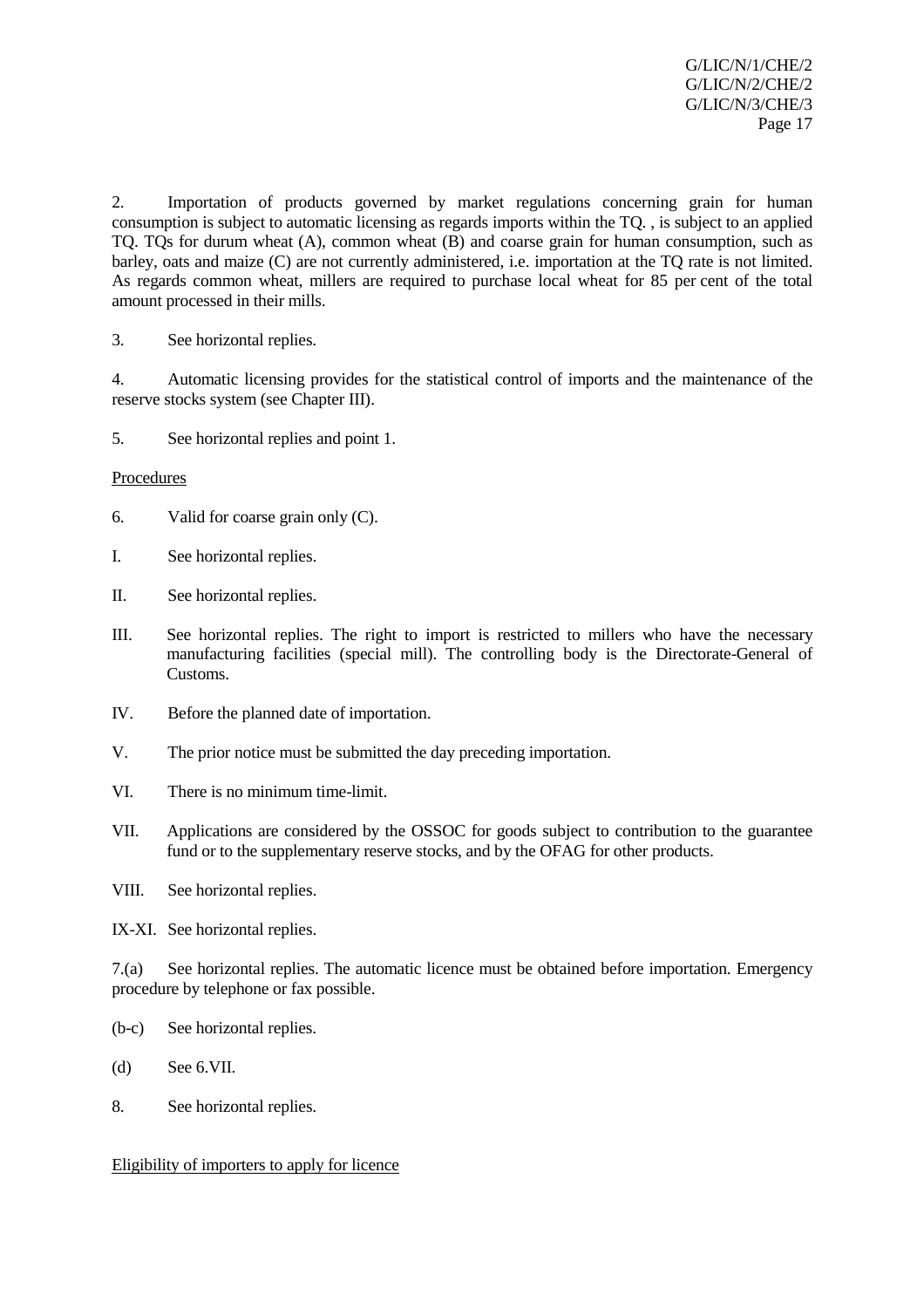9. See horizontal replies.

# Documentational and other requirements for application for licence

- 10-11. See horizontal replies.
- 12. Automatic licence without fees. Other expenses: see horizontal replies.
- 13. See horizontal replies.

## Conditions of licensing

14. Automatic licensing is for an unlimited duration.

## 15. No.

16. See horizontal replies.

17.(a) (B): Purchase of like products from Switzerland. (A), (B): No.

(b) Participation in the cost of establishing the compulsory reserve stock and, where appropriate, conclusion of a contract providing for the establishment of a compulsory reserve stock (see Chapter III).

## Other procedural requirements

18-19. See horizontal replies.

(VII) SUGAR (A), EDIBLE OILS AND FATS (B)

## Outline of systems

1. See horizontal replies. The licensing system is administered by the Fiduciary Office of Swiss Foodstuff Importers (OFIDA), acting on instructions from the OFAG (and the Federal Office for National Economic Supply - see Chapter III).

(A) The specific legal bases is the Sugar Ordinance of 7 December 1998 ( RS 916.114.11).

(B) The specific legal basis is the Ordinance of 7 December 1998 on the importation of milk and dairy produce and of edible fats and oils as well as casein (RS 916.355.1).

## Purposes and coverage of licensing

2. The import of products governed by the market regulations concerning sugar and edible oils and fats are subject to automatic licensing.

3. See horizontal supplies.

4. Automatic licensing provides for the statistical control of imports and the maintenance of the system of reserve stocks (see Chapter III).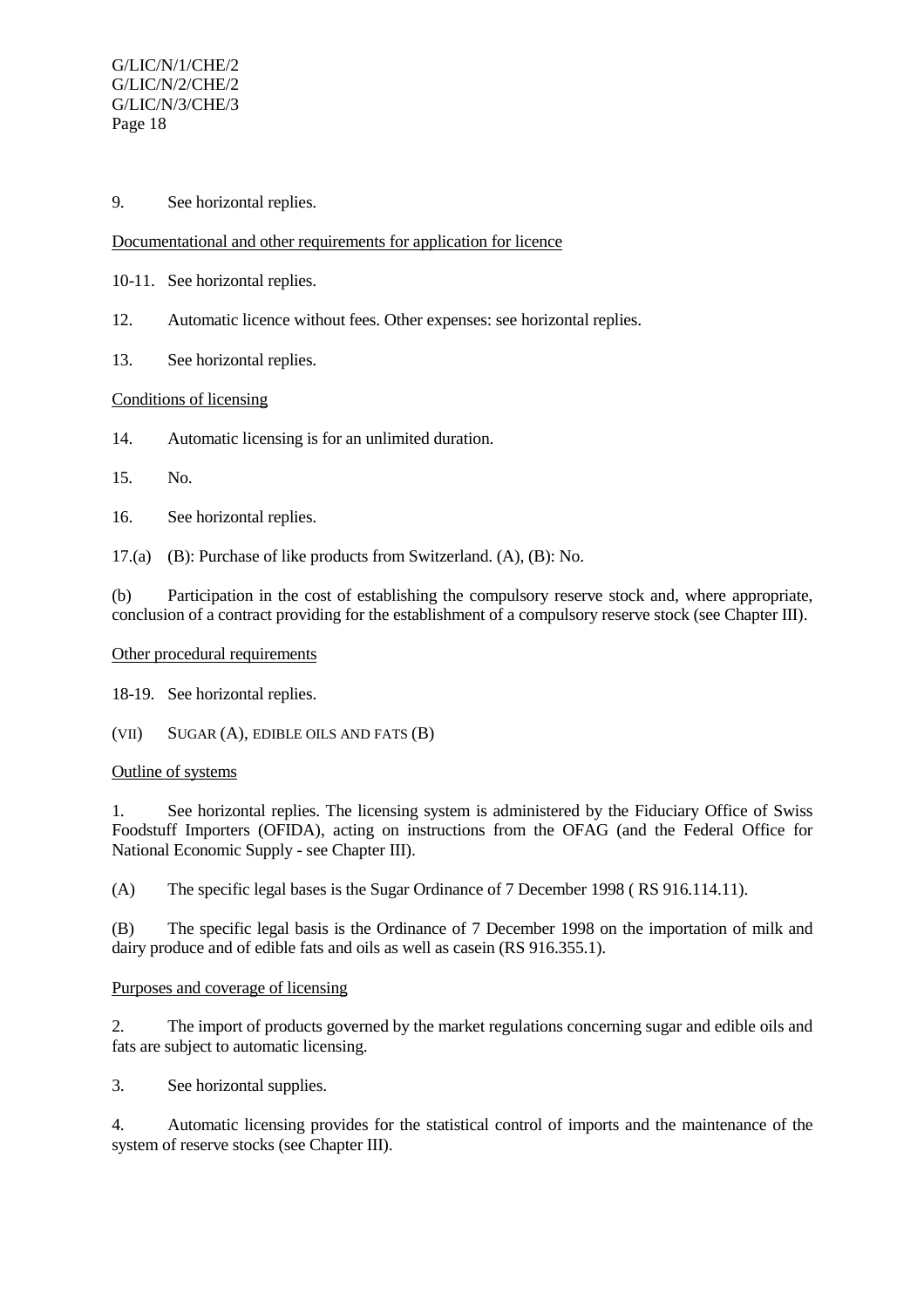5. See horizontal replies and point 1.

Procedures

- 6. Not applicable.
- 7.(a-c) See horizontal replies.
- (d) Only the OFIDA has the authority to issue licences.
- 8. See horizontal replies.

## Eligibility of importers to apply for licence

9. See horizontal replies.

## Documentational and other requirements for application for licence

10-13. See horizontal replies.

Conditions of licensing

14-16. See horizontal replies.

17.(a) Not applicable.

(b) Participation in the costs of establishing the compulsory reserve stock and, where appropriate, conclusion of a contract providing for the establishment of a compulsory reserve stock (see Chapter III).

## Other procedural requirements

18-19. See horizontal replies.

(VIII) GRAPES FOR PRESSING AND GRAPE JUICE

## Outline of systems

1. See horizontal replies. The specific legal base is the General Ordinance of 7 December 1998 on imports of agricultural products (RS 916.01). The automatic licensing system is administered by the OFAG. Since for independent reasons the TQ is not administered, there are no non-automatic licences for these products.

## Purposes and coverage of licensing

2. Grapes for pressing (0806.1021) and grape juice (2009.6018, 6021, 6031; 2202.9018, 9041) are subject to automatic licensing only.

3-4. See horizontal replies.

5. See horizontal replies and point 1. Procedures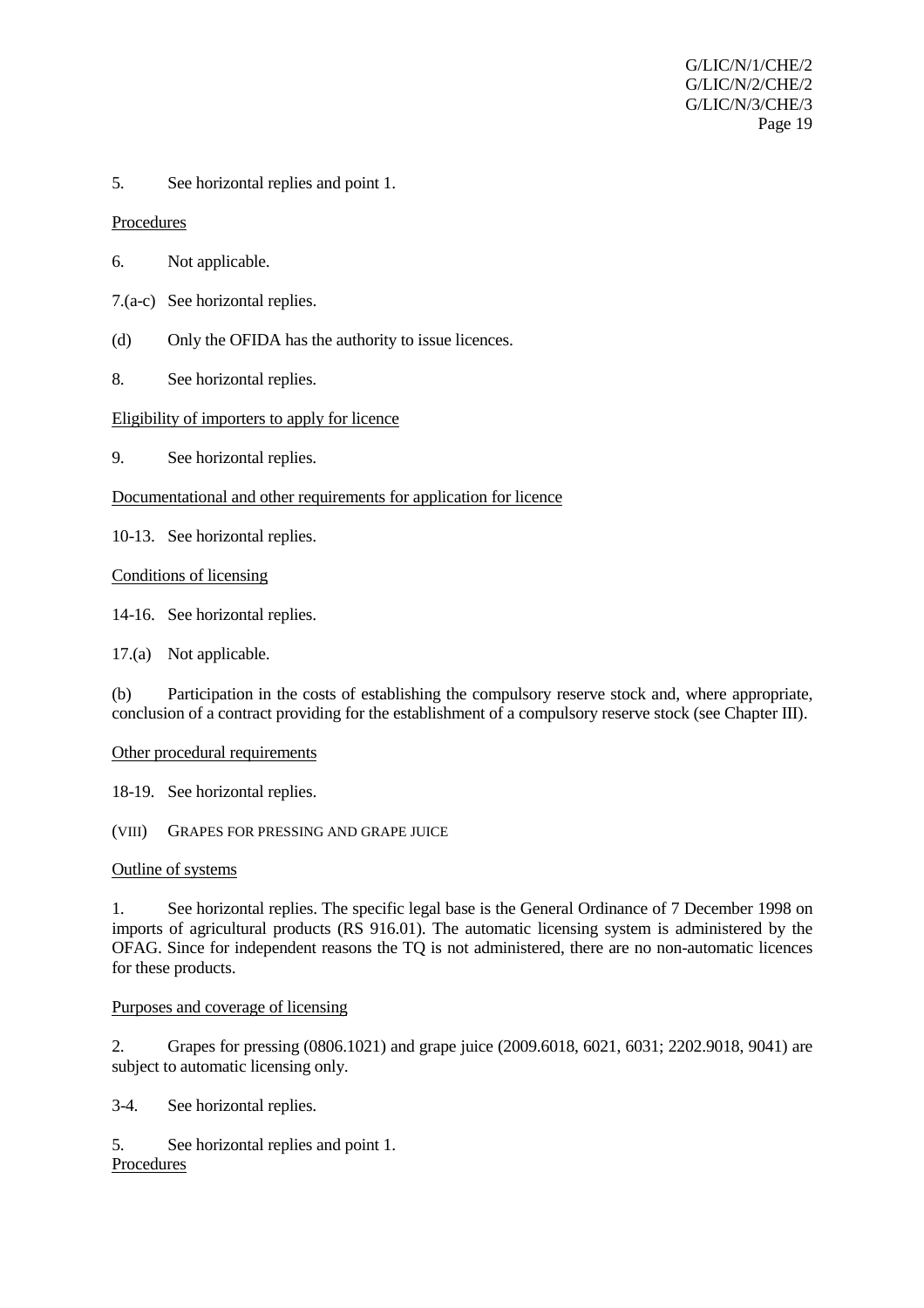- 6. Not applicable.
- 7-8. See horizontal replies.

## Eligibility of importers to apply for licence

9. See horizontal replies. In order to be eligible to market the products in question, the importer has to be listed in the commercial register and has to report the beginning of his commercial activities to the authority.

## Documentational and other requirements for application for licence

10-13. See horizontal replies.

Conditions of licensing

- 14-16. See horizontal replies.
- 17.(a) Not applicable.
- (b) No.

## Other procedural requirements

18-19. See horizontal replies.

(IX) RED WINE

## Outline of systems

1. See horizontal replies. Specific legal bases: See chapter I(viii), point 1. The licensing system is administered by the OFAG.

# Purposes and coverage of licensing

2. Red wines (2204.2131/2149, 2931/2939) are subject to automatic licensing and non-automatic licensing as regards imports within the TQ.

3. See horizontal replies.

4. Automatic licensing provides for statistical control of imports. Non-automatic licensing provides for the individual allocation of TQ shares and the control of the utilisation.

5. See horizontal replies and point 1.

## Procedures

6.I. See horizontal replies. The TQ distribution is also published in the Official Swiss Trade Journal (Feuille officielle suisse du commerce - FOSC).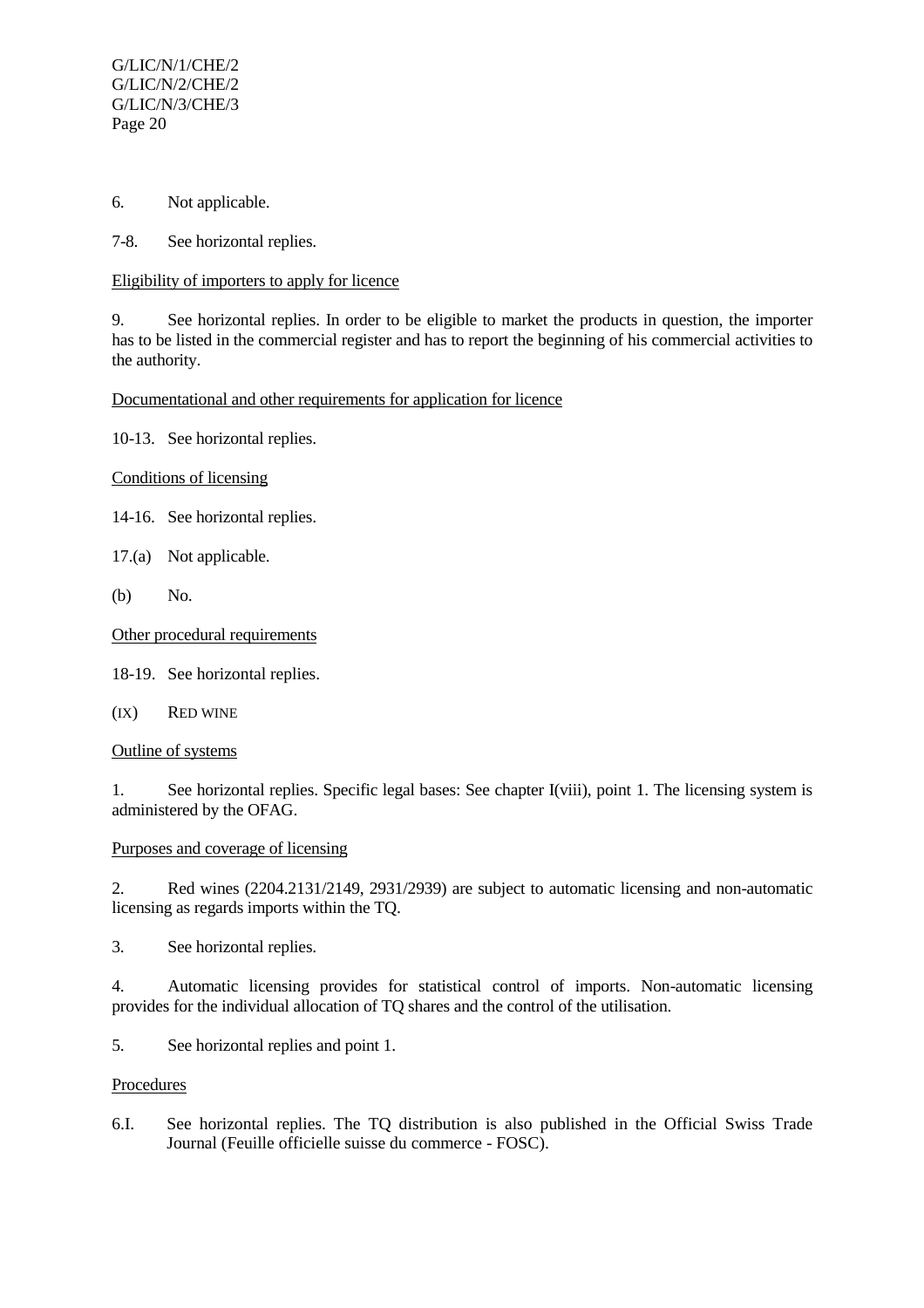- II. See horizontal replies.
- III. See horizontal replies. Producers of agricultural commodities and their organisations are not excluded from access to TQs.
- IV-VI. See horizontal replies.
- VII. Only the OFAG has the power to decide whether or not imports are to be counted against the TQ, including retroactively (see TQ distribution method under the next point).
- VIII. See horizontal replies. The allocation of TQ shares takes place as needed. Licences are issued in chronological order of actual imports, upon customs clearance, as long as the TQ is not exhausted. In other words, the TQ is allocated in the order in which the customs declarations are received. The volume of imports under the TQ is recorded by the customs authorities. On the basis of this data, the OFAG determines when the TQ is exhausted and provides information to that effect. There is no maximum amount per importer.
- IX-XI. See horizontal replies.
- 7.(a-c) See horizontal replies.
- (d) See point 6.VII.
- 8. See horizontal replies.

Eligibility of importers to apply for licence

9. See horizontal replies and Chapter I(viii), point 9.

Documentational and other requirements for application for licence

10-13. See horizontal replies.

#### Conditions of licensing

- 14-16. See horizontal replies.
- 17.(a) No.
- (b) No.

Other procedural requirements

- 18-19. See horizontal replies.
- (X) WHITE WINE

#### Outline of systems

1. See horizontal replies. For specific legal bases see Chapter I(viii), point 1. The licensing system (allocation by auction) is administered by the OFAG.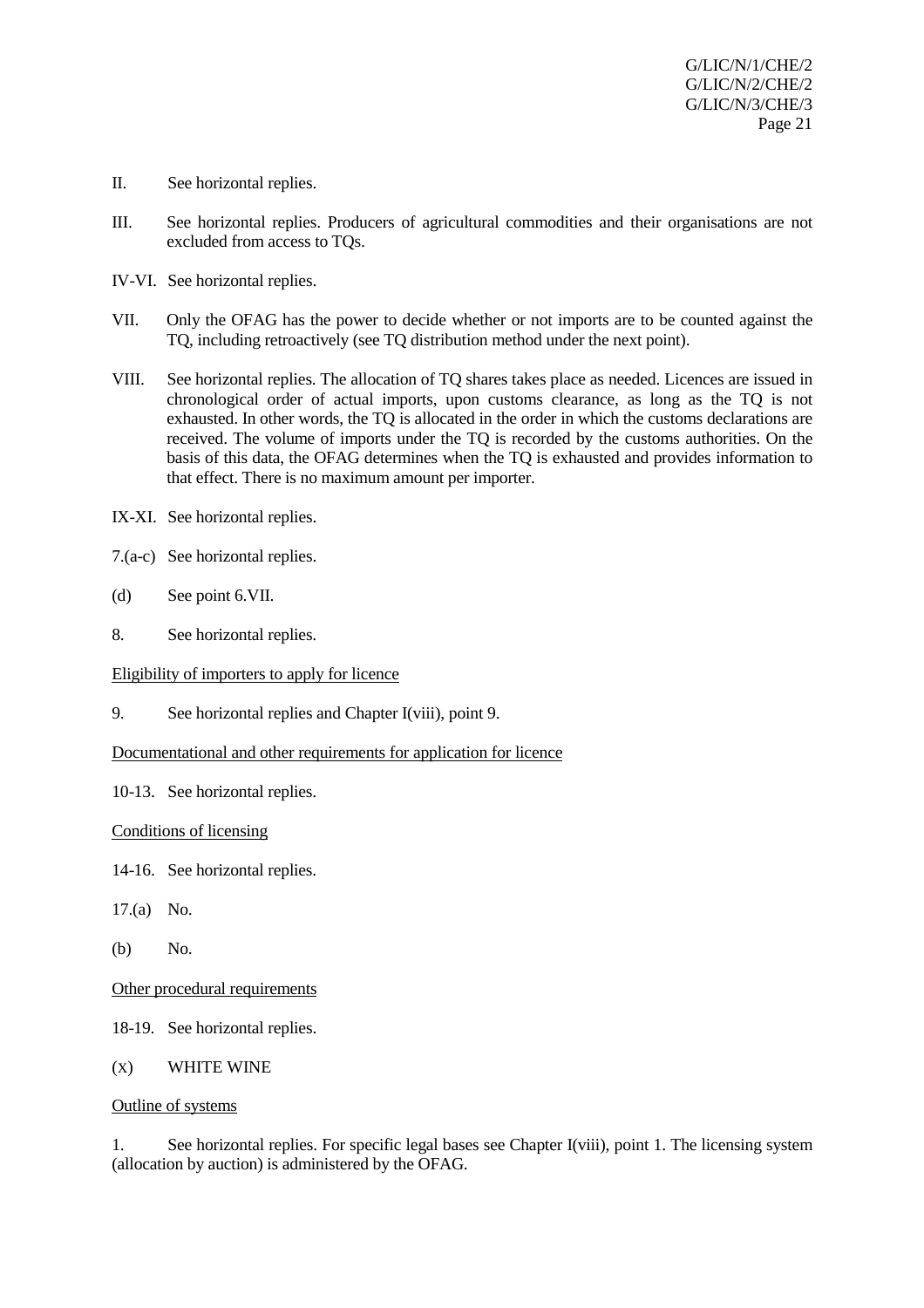## Purposes and coverage of licensing

2. White wines (2204.2121/2129, 2921/2929) are subject to automatic licensing, and a non-automatic licensing as regards imports within the TQ.

3. See horizontal replies.

4. Automatic licensing provides for the statistical control of imports. Non-automatic licensing provides for the individual allocation of TQ shares and the control of their utilisation.

5. See horizontal replies and point 1.

## Procedures

- 6.I. See horizontal replies. The allocation of TQ shares is also published in February 1997 in the FOSC.
- II. See horizontal replies. Licences are valid for one year.
- III. See horizontal replies. Producers of agricultural commodities and their organisations are not excluded from access to the TQ.
- IV-V. The deadline for registration for the first year of application for the auction system (1997), i.e. 12 December 1996, was published on 20 November 1996. Allocations were communicated on 20 December 1996.
- VI. See preceding points and horizontal replies.
- VII. Licence applications are considered by the OFAG only.
- VIII. See horizontal replies. TQ shares are allocated by auction. Each year, the OFAG sets a deadline for registration. An importer may submit up to five bids at different prices and for different quantities up to a maximum of 10,000 hl. per importer. The TQ is distributed according to the bids in the decreasing order of prices until exhaustion. The quantities of the last bids taken into consideration, at the lowest price, are reduced according to the remaining amount of the TQ. TQ shares are awarded at the prices offered. The OFAG communicates the quantities allocated to the importers.
- IX-XI. See horizontal replies.
- 7.(a-c) See horizontal replies.
- (d) See point 6.VII.
- 8. See horizontal replies.

Eligibility of importers to apply for licence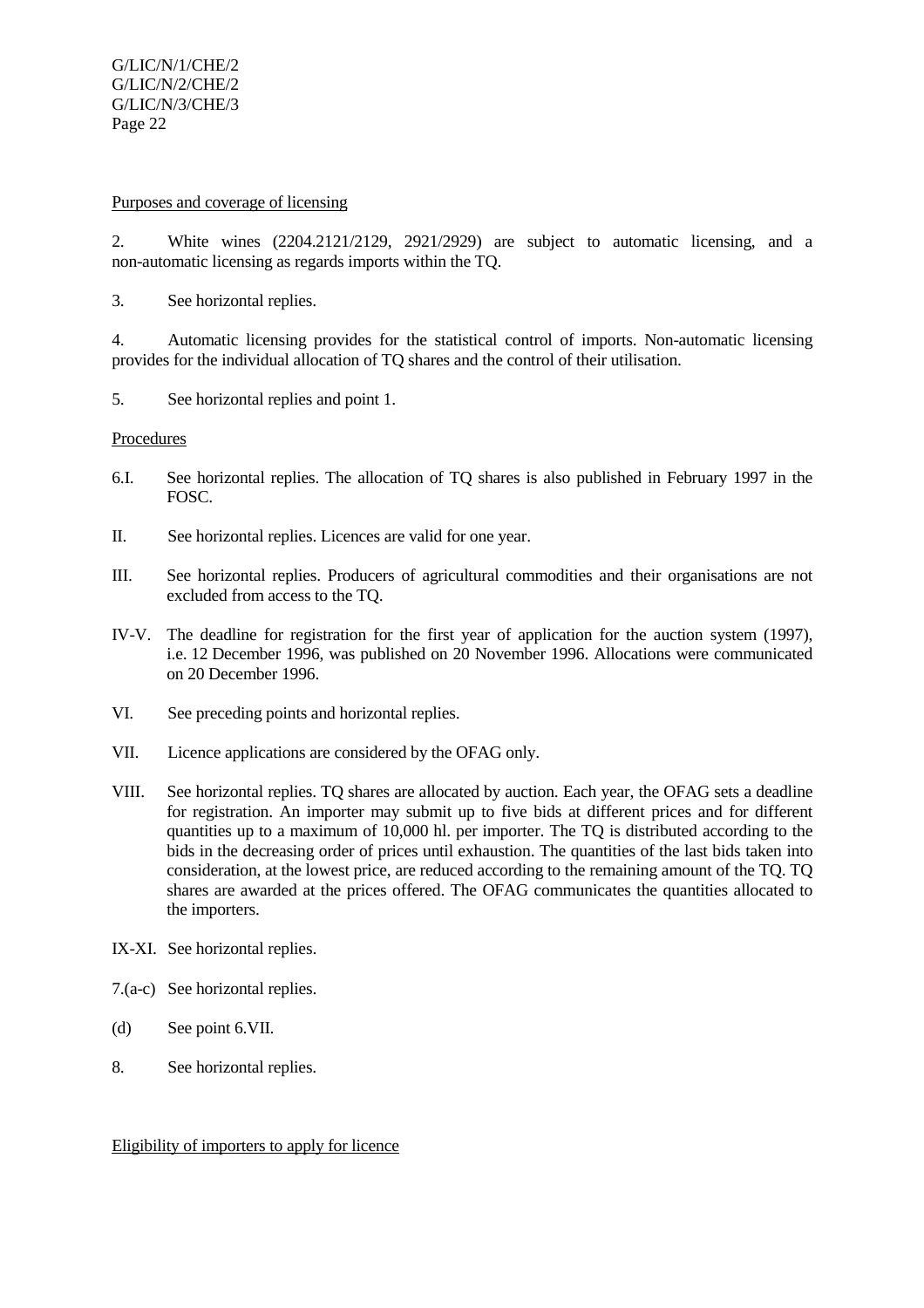## 9. See horizontal replies and Chapter I(viii), point 9.

#### Documentational and other requirements for application for licence

10-13. See horizontal replies.

#### Conditions of licensing

14-16 See horizontal replies. Non-automatic licences are valid for one year and are not extendable.

17.(a) Payment of the lowest successful tender price must take place before importation and, at the latest, 60 days following the entry into force of the award.

(b) No.

#### Other procedural requirements

18-19. See horizontal replies.

#### **II. SANITARY AND PHYTOSANITARY MEASURES**

(I) IMPORT, TRANSIT AND EXPORT OF ANIMALS AND ANIMAL PRODUCTS

#### Outline of systems

- 1. The Federal Veterinary Office (OFV) is responsible for issuing:
	- (a) The authorisations laid down by veterinary law for the importation of animals and goods, (Ordinance 20 April 1988 on the import, transit and export of animals and animal products (OITE; RS 916.443.11; Articles 25, 36, 49, 51, 54 and 57). These authorisations are police authorisations issued in accordance with the Law on Epizootics of 1 July 1966 (LFE: RS 916.40), the Law on Foodstuffs of 9 October 1992 (817.0), the Federal Law on Fishing of 21 June 1991 (RS 923.0) and the Law on the Protection of Animals (RS 455) of 9 March 1978.
	- (b) The authorisations laid down in the laws on the protection of species with respect to the import of animals and goods, (Ordinance of 19 August 1981 on the conservation of species (OCE - RS 453, Article 5) and required under the Convention on International Trade on Endangered Species of Wild Fauna and Flora of 3 March 1973 (CITES; SR 0.453), the Law on the Protection of Animals of 9 March 1978 (RS 455) and the Law of 20 June 1986 on Hunting (RS 922.0).

#### Purposes and coverage of licensing

- 2. (a) List of OITE products: see OITE, Article 1.
	- (b) List of products coming under the conservation of species: see OCE, Article 5.
- 3. No restrictions.
- 4. No restrictions. For purpose, see point 1.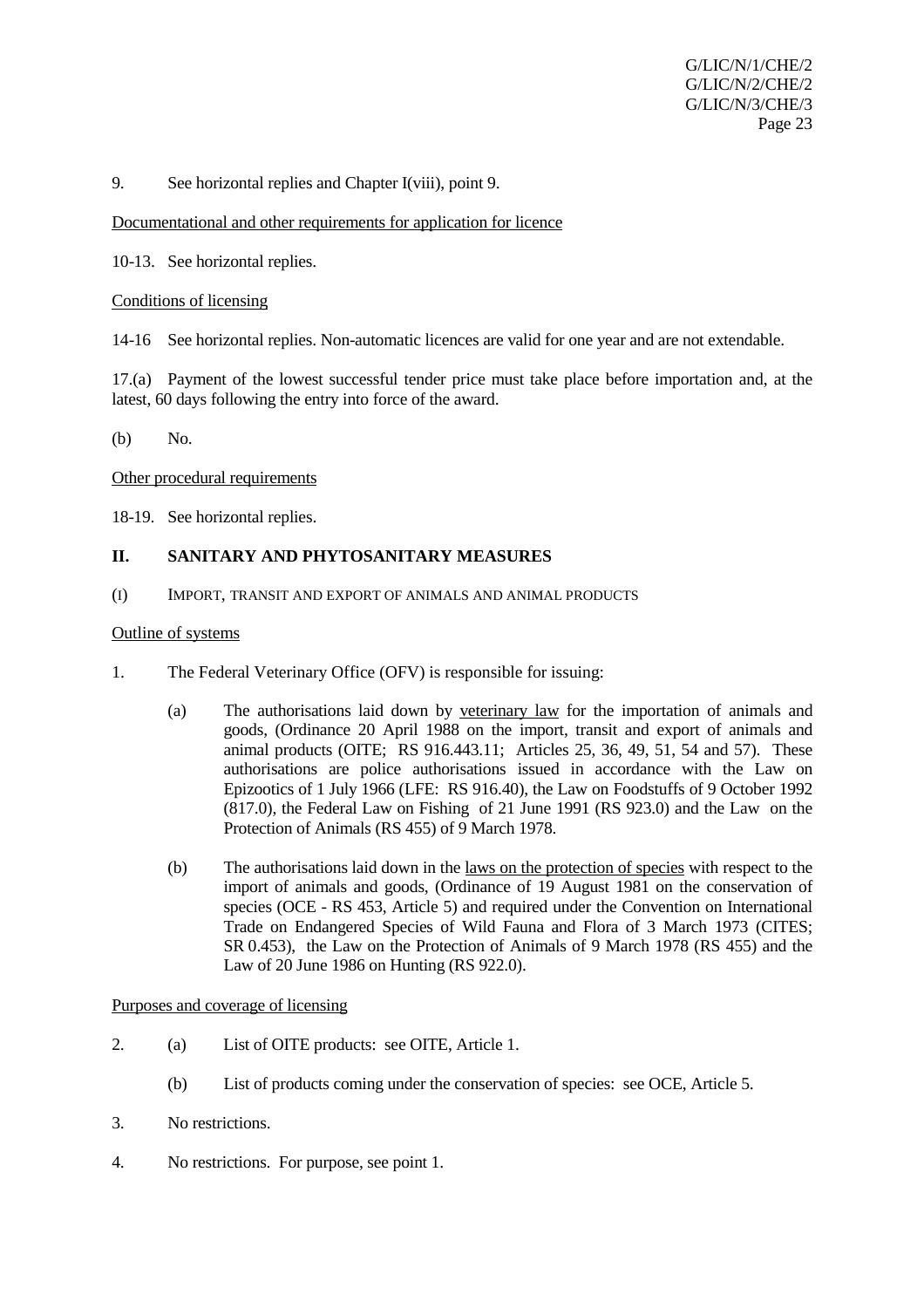5. See point 1. A particle modification of the regime would be possible, but would require the approval of Parliament on certain points (Law on Hunting).

## Procedures

- 6. Not applicable (no quantitative restrictions).
- 7.(a) It is recommended that applications should be submitted at least one week in advance of importation. Authorisations concerning the species listed in Annex I of the CITES require a slightly longer time-limit owing to the procedure stipulated by the international treaty (consultation of scientific authorities). However, many applications are processed the day on which they are submitted.
- (b) Sometimes. In some cases an approval/opinion/authorisation is required from other services (Cantonary Veterinary Office, OFAG, Federal Office of the Environment, Forests and Landscape (OFEFP), Technical Commission for the Conservation of Species).
- (c) No.
- (d) See point 7(b). The procedure is generally regulated so that the applicant needs to approach two services (Federal Veterinary Office and Federal office of Agriculture).
- 8. See horizontal replies.

## Eligibility of importers to apply for licence

9. All persons, firms and institutions are eligible to apply for an import licence provided they domiciled in Switzerland. Specimens of the species appearing in Annex 1 of the CITES may only be imported for professional purposes, thereby automatically limiting the number of applicants. Holders of licences that are valid for one or two years are included in "lists of professional importers".

## Documentational and other requirements for application for licence

- 10. See horizontal replies.
- 11. Import licence, veterinary certificate, CITES documents as appropriate.
- 12. Yes. Sw F 15.
- 13. See horizontal replies.

## Conditions of licensing

14. In general, three months. Possible extensions of twice two months (the licence must be sent with a brief extension request). For certain categories of animals or goods, so called "general" authorisations are issued. They are valid for one or two years for an indeterminate number of shipments and an undefined quantity.

15-16. See horizontal replies.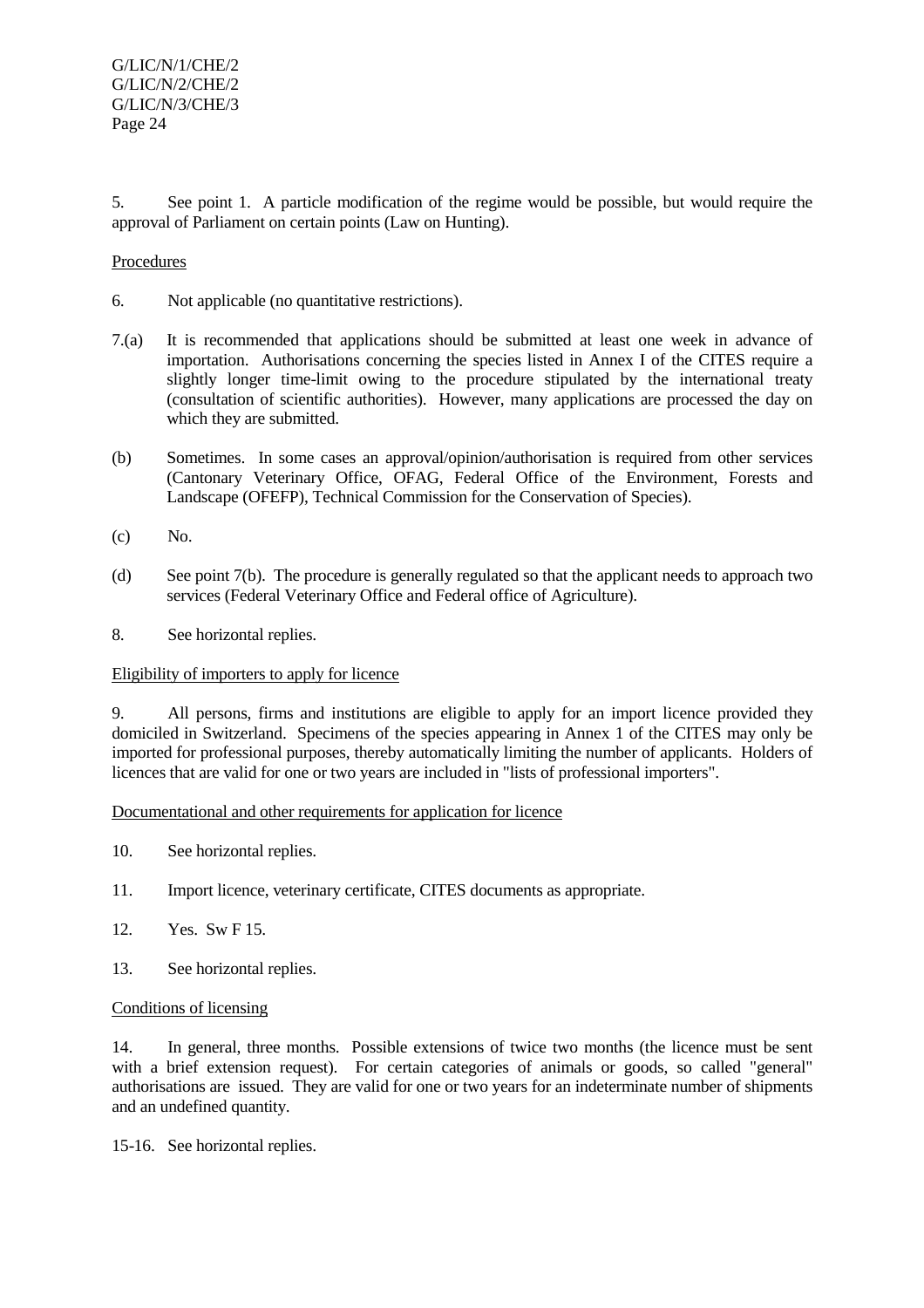17. No.

#### Other procedural requirements

18. Sometimes. Subject to cantonal authorisations required by veterinary law and the laws on foodstuffs.

- 19. See horizontal replies.
- (II) PLANTS AND PLANT PRODUCTS

## Outline of systems

1. This OFAG is responsible for issuing the authorisations required under phytosanitary law for the import of goods which could present a risk of transmitting plant pests and diseases.

Purposes and coverage of licensing

2. Phytosanitary measures applying to the importation of plants, plant products and other items form three distinct regimes: Prohibition of imports, authorisation to import and phytosanitary certificate. A distinction is drawn within these regimes between goods from any country and goods from nonmember countries of the European and Mediterranean Plant Protection Organisation (EPPO).

The products in question are essentially those listed under the following customs tariff chapters:

| 6  | (live trees and other plants; bulbs, roots and the like; cut flowers and            |
|----|-------------------------------------------------------------------------------------|
|    | ornamental foliage);                                                                |
|    | (edible vegetables and certain roots and tubers);                                   |
| 8  | (edible fruit and nuts; peel of citrus fruit or melons);                            |
| 10 | (cereals);                                                                          |
| 12 | (oil seeds and oleaginous fruits; miscellaneous grains, seeds and fruit; industrial |
|    | or medicinal plants; straw and fodder);                                             |
|    | (fertilisers).                                                                      |

3. See item 2.

4. No. The purpose of the measures is to prevent the introduction of quarantine organisms affecting plants. The regimes governing plants, plant products and other items are frequently revised according to the phytosanitary situation in the territory of Switzerland (e.g. the abolition, on 1 January 1996, of the system of phytosanitary certificates for seed fruit and stone fruit from the member countries of the EPPO).

5. Legal bases: Law on Agriculture of 29 April 1998 (RS 910.1), Ordinance of 5 March 1962 on Plant Protection (RS 916.20), Ordinance of 28 April 1982 on the control of San José scale, fire blight and fruit trees virus diseases constituting a general danger (RS 916.22). The items subject to the different regimes are set forth in the Ordinance on Plant Protection. The OFAG may take measures in cases where new quarantine organisms appear, but it must promptly submit such measures to the Federal Council for approval. The government has the authority under the law to decide on the items that are subject to the regimes described in point 2 above.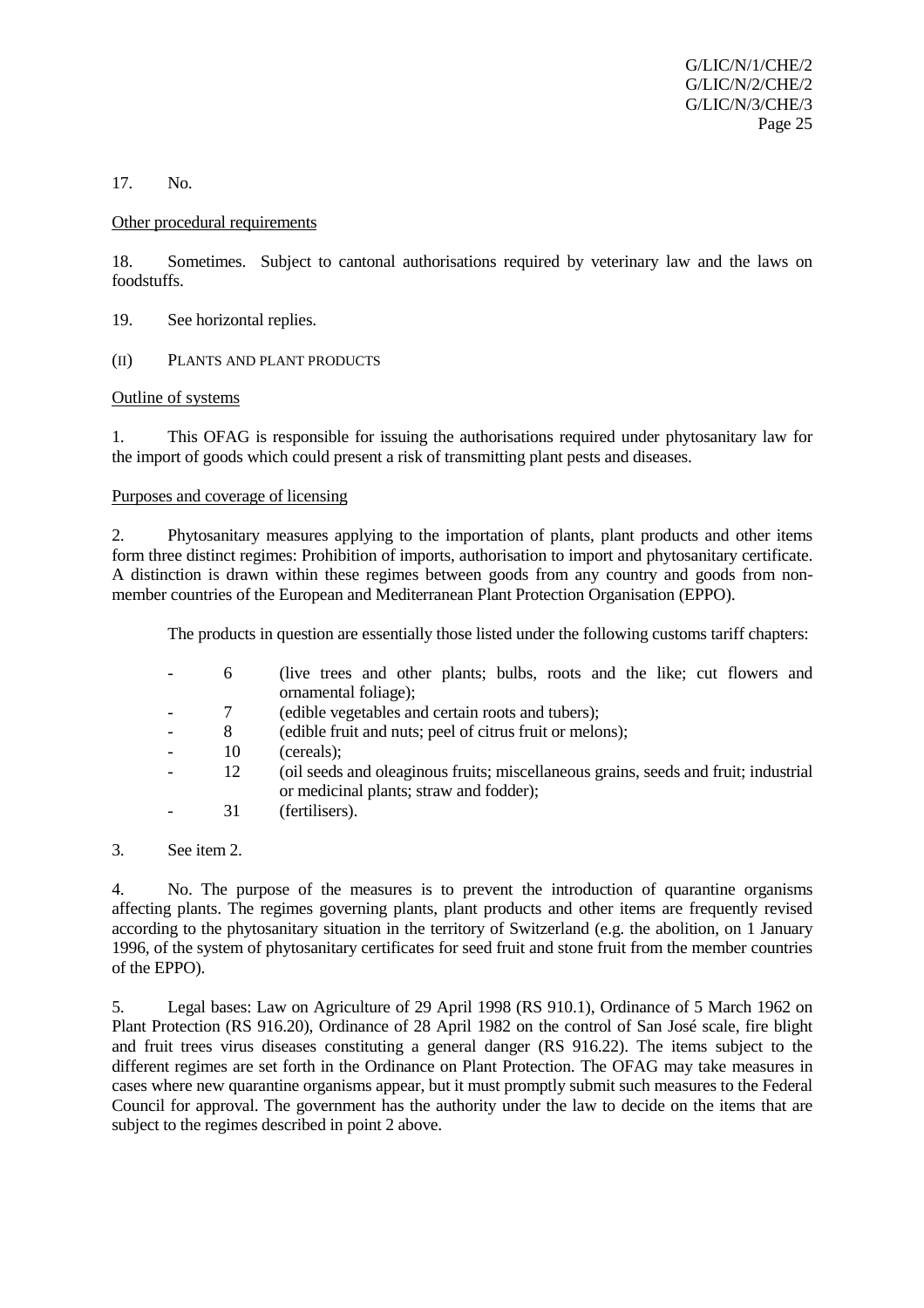## Procedures

6. Not applicable (no restrictions).

7.(a) For items subject to import licensing, applications must be submitted two weeks in advance of importation to the Federal Phytosanitary Service at the OFAG. Imports of goods under the phytosanitary certificate regime must be announced to the said service 24 hours in advance.

(b) Applications for import licences submitted after the deadline mentioned in 7(a) are processed as quickly as possible, but without any guarantee that the applicants will receive the licences by the requested date.

(c) See horizontal replies.

(d) All applications for import licences for the items mentioned in point 2 are dealt with by the Federal Phytosanitary Service.

8. See horizontal replies.

## Eligibility of importers to apply for a licence

9. All persons, firms or institutions are eligible to apply for an import licence provided they are domiciled in Switzerland.

## Documentational and other requirements for application for licence

10. See horizontal replies. Applications for an import licence must mention the place of origin of the goods, the type of goods, the quantity, the producer and the consignee. There is no specific form.

11. The licence, and in certain cases, a phytosanitary certificate.

12. Sw F 5 per licence application.

13. See horizontal replies.

## Conditions of licensing

14. The period of validity of an import licence is limited according to the type of goods imported. Extensions are granted upon written request.

15-16. See horizontal replies.

17. No.

## Other procedural requirements

18. The goods subject to the regime described above are controlled by the Phytosanitary Service upon import. The Phytosanitary Service is the OFAG's control body in the field of plant protection.

19. See horizontal replies.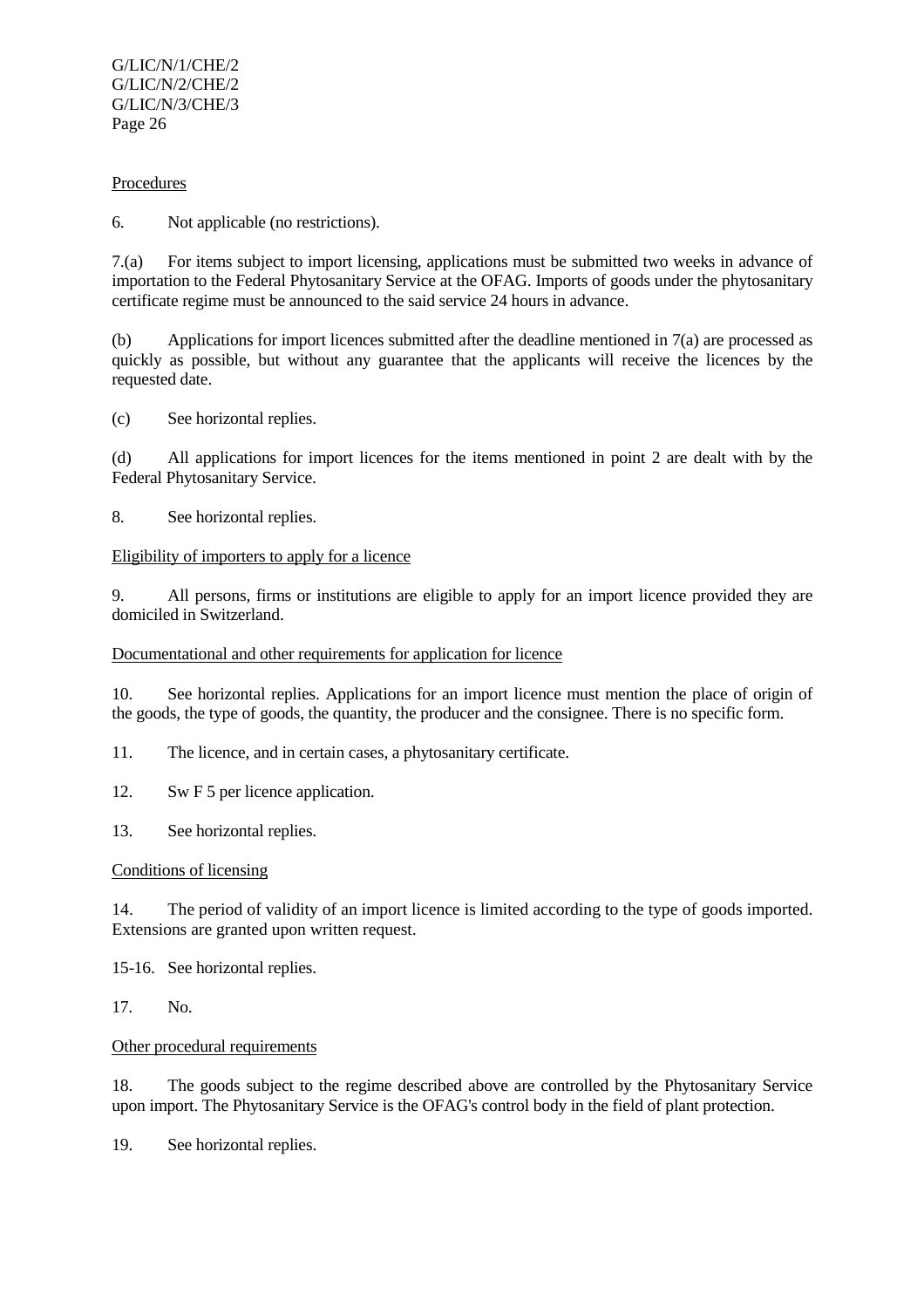#### (III) FOREST REPRODUCTIVE MATERIAL

#### Outline of systems

1. The Federal Directorate of Forestry is responsible for issuing the authorisations required by the regulations governing the import and export of forest reproductive material. The purpose of these measures remains above all to ensure the use of healthy and appropriate forest reproductive material at the place of reforestation.

#### Purposes and coverage of licensing

2. The regulations cover certain varieties of trees that are important for Swiss forestry (11 varieties of conifers and 31 varieties of leaf-bearing trees). See also Annex 1 to the Ordinance on Forest Reproductive Material).

3. Countries in which the tree varieties in question grow naturally and permanently (Europe, North America and Japan).

4. No. The purpose of the Ordinance is to ensure the supply of appropriate forest reproductive material, i.e. suited to the geographical and climatic conditions of Switzerland.

5. Federal Law on Forests of 4 October 1991 (LFo; RS 921.0); Ordinance on Forests of 30 November 1992 (LOFo; RS 921.01); Ordinance of 29 November 1994 on Forest Reproductive Material (SR 921.552.1). The tree varieties subject to the Ordinance are listed in Annex I thereto.

#### Procedures

6. Not applicable (no quantitative restriction).

7.(a) 14 days.

(b) Only where justified.

(c) See horizontal replies.

(d) Applications for import licences are examined by the Federal Directorate of Forestry, which also issues the licence.

## 8. See horizontal replies.

## Eligibility of importers to apply for licence

9. All persons, firms or institutions are eligible to apply for an import licence provided they are domiciled in Switzerland.

#### Documentational and other requirements for application for licence

10. See horizontal replies. The application for an import licence must mention the variety of tree, the origin, the quantity, the supplier and the buyer. The importer must include in the application a certificate of origin for the varieties of trees. There is no specific form.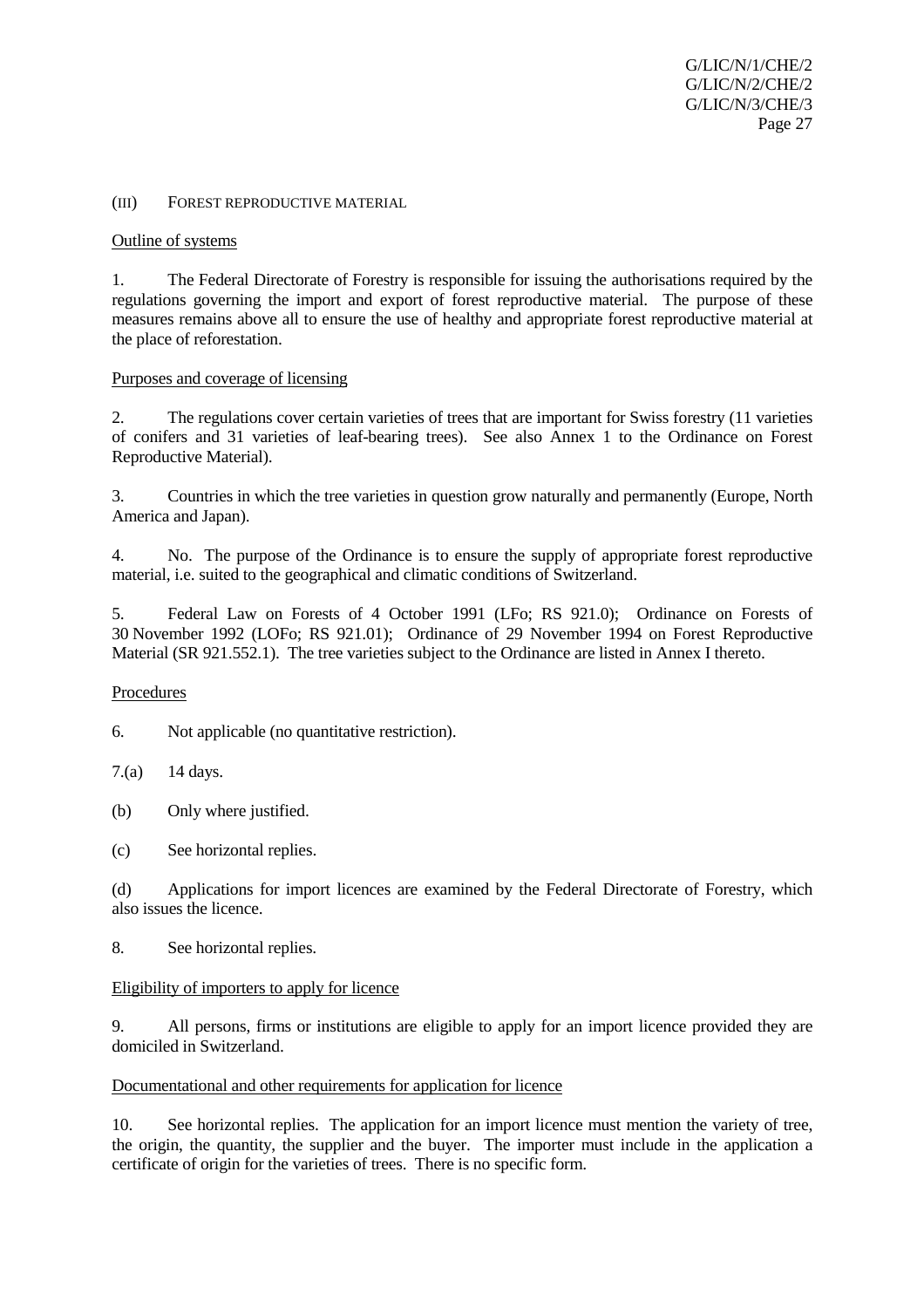- 11. Import licence and certificate of origin.
- 12. A fee is charged for all import licence applications (to cover administrative expenses).
- 13. See horizontal replies.

# Conditions of licensing

14. The imports licence is valid for six months, extendable for another six months on request.

15-17. No.

# Other procedural requirements

18-19. See horizontal replies.

(IV) FOREST PLANTS

## Outline of systems

1. The Federal Directorate of Forestry is responsible for issuing the authorisations required by the regulations governing the protection of forest plants. The purpose of these measures remains above all to ensure the use of healthy forest plants.

# Purposes and coverage of licensing

2. Regulations for the protection of forest plants in connection with the trans-boundary traffic of goods (see Annex 3 of the Ordinance on the Protection of Forest Plants, which contains the list of forest products whose import is prohibited).

3. See point 2.

4. No. The purpose of the conditions is to prevent the introduction of new pests that are dangerous for forestry; they consist in phytosanitary measures that are in conformity with the FAO International Convention and the recommendations of the EPPO.

5. Federal Law on Forests of 4 October 1991 (LFo; SR 921.0), Ordinance of 30 November 1992 on the protection of forest plants in connection with the trans-boundary traffic of goods (SR 921.541).

# Procedures

6. Not applicable (no restrictions).

7.(a) Import and export licences are issued subject to prior submission of an application (time-limit: 7 to 14 days). The import of goods subject to phytosanitary conditions must be announced 24 hours in advance of importation to the Federal Plants Protection Service or a customs office.

(b) Applications submitted with a very short time-limit are processed as rapidly as possible.

(c) See horizontal replies.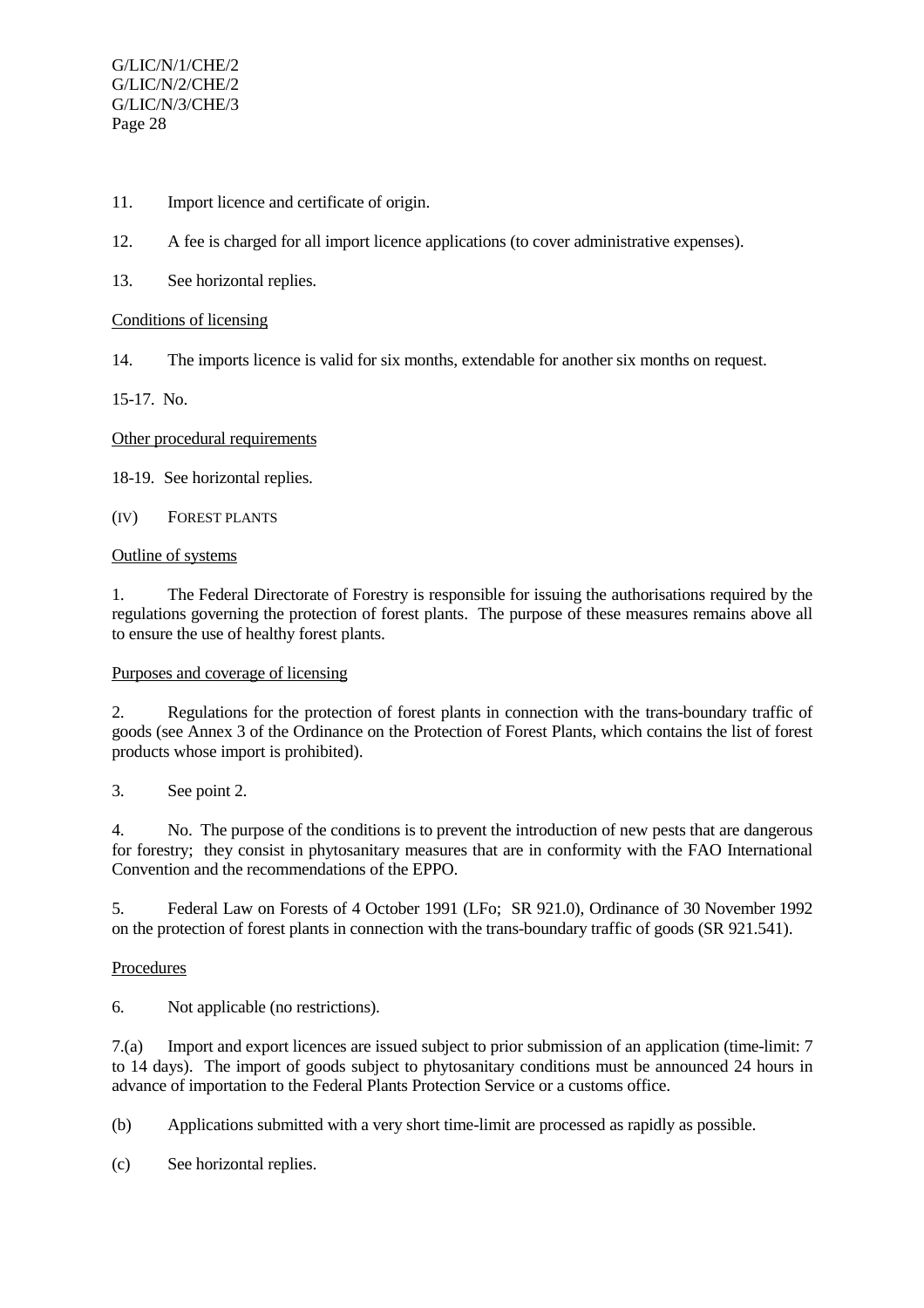(d) Applications are usually processed by an official organisation. In the case of tree-seedlings, applications for import licences must be co-ordinated in respect of rules of origin. In the field of plants or parts of plants, the agricultural and forestry sectors co-ordinate their activities, i.e. applications are examined by two officers.

8. See horizontal replies.

## Eligibility of importers to apply for licence

9. All persons, firms or institutions are eligible to apply for an import licence provided that they are domiciled in Switzerland.

## Documentational and other requirements for application for licence

10. See horizontal replies. An application for an import licence must mention the type of good, the place of origin, the quantity, the producer, the importer, the forwarding agent and the border point.

11. The licence and/or phytosanitary certificate.

12. Administrative fee of Sw F 5-Sw F 20. If the required documents are not produced (see point 11), there is a Sw F 20-Sw F 50 phytosanitary control charge.

13. See horizontal replies.

## Conditions of licensing

14. The validity of the import licence depends on the product imported and the time-span required for importation (import in batches etc.), and is extendable on request.

15-17. No.

## Other procedural requirements

18. Products subjected to phytosanitary conditions undergo spot controls by the Federal Phytosanitary Service.

19. See horizontal replies.

(V) BLOOD, BLOOD PRODUCTS AND IMMUNOBIOLOGICAL PRODUCTS FOR HUMAN USE

## Outline of systems

1. The Federal Public Health Office (OFSP) is the body responsible for the implementation of the Federal Decree of 22 March 1996 on the control of blood, blood products and transplants (RS 818.111; RO 1996 2296) and for the control of trade in immunobiological products in accordance with Article 30 of the Federal Law of 18 December 1970 on the campaign against diseases transmissible by human beings (Law on Epidemics; RS 818.101). For the importation of blood and blood products and for imports of immunobiological products for human use, an import licence is required. The procedures for obtaining such a licence are described, *inter alia*, in the Ordinance of 26 June 1996 on the control of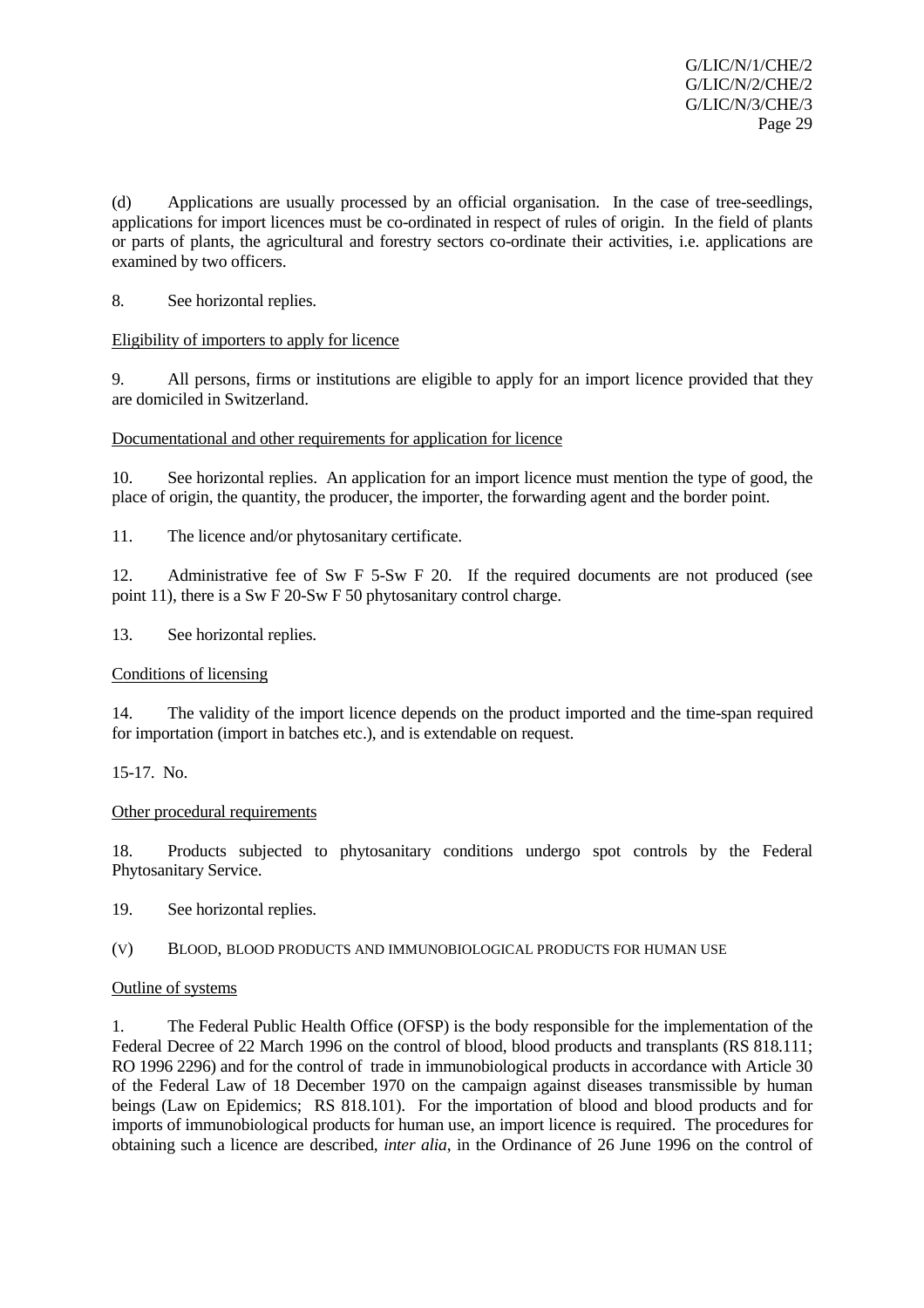blood, blood products and transplants (Ordinance on Blood Control; RS 818.111.3) and the Ordinance 23 August 1989 concerning immunobiological products (RS 812.111).

The Decree aims to guarantee safety in the handling of blood, blood products and transplants, in particular with a view to protecting donors and recipients.

## Purpose and coverage of licensing

2. A licence is required each time blood, blood products or immunobiological products are imported. For the products subject to this procedure, see the relevant Ordinances.

- 3. See horizontal replies.
- 4. The import licence granted when the products are in conformity with the relevant laws.
- 5. See horizontal replies and point 1.

## **Procedures**

- 6. Not applicable (no quantitative restrictions).
- 7.(a) See horizontal replies.
- (b) Exceptionally.
- (c) See horizontal replies.
- (d) The OFSP is the sole organ responsible for examining applications for authorisation.
- 8. See horizontal replies.

## Eligibility of importers to apply for licence

9. Institutions wishing to import products subject to authorisation must obtain the necessary authorisation from the OFSP in accordance with the relevant laws. The authorisation is granted if the institution meets certain specific operational and organisational conditions. The OFSP regularly controls compliance with these conditions. The procedure for obtaining authorisation is regulated by the relevant ordinance. The list of authorised concerns is regularly published in the OFSP Bulletin. Moreover, registered products may only be imported by the institutions in whose name they are registered.

## Documentational and other requirements for application for licence

10. See horizontal replies. Other certificates may be requested for a more detailed examination of the quality of the products.

- 11. See horizontal replies.
- 12. Sw F 50 per licence.
- 13. No.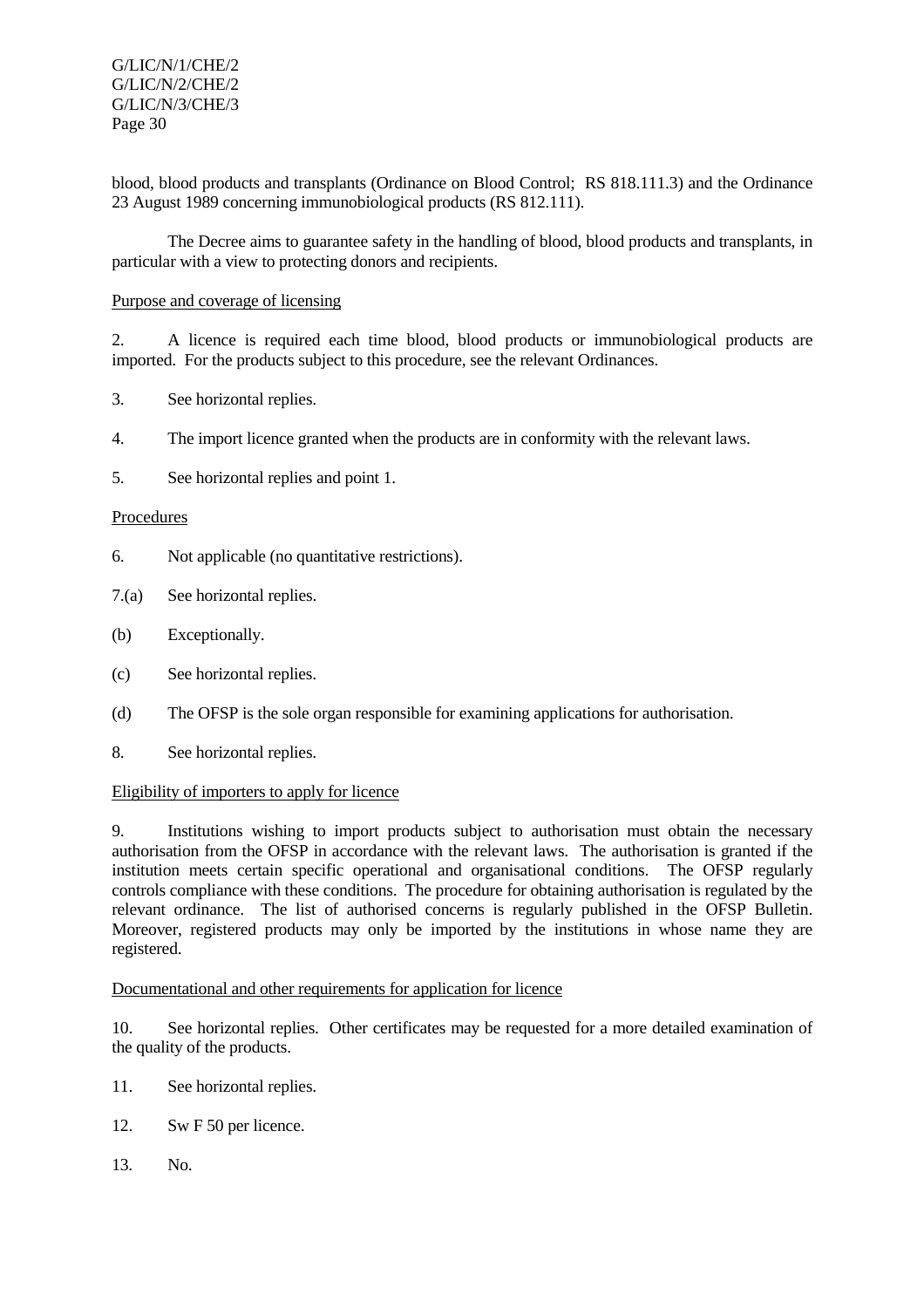#### Conditions of licensing

14. The period of validity of the licence is one month, generally without possibility of extension.

15-17. No

#### Other procedural requirements

18. Certain products, such as immunobiological products, must be registered beforehand by the OFSP or the Inter-cantonal Office for the Control of Medicaments. Moreover, imported batches of registered products are controlled by one of the above-mentioned organs before being introduced into the market.

- 19. See horizontal replies.
- (VI) NARCOTIC DRUGS, PSYCHOTROPIC SUBSTANCES AND PRECURSORS USED AND MARKETED FOR LEGAL PURPOSES

#### Outline of systems

1. Article 5 of the Federal Law on Narcotics of 3 October 1951 (LStup; RS 812.121) stipulates that a special permit is required from the OFSP for all imports (or exports) of narcotic drugs, psychotropic substances and precursors. Chapter 4 of the Federal Ordinance on Narcotic Drugs and Psychotropic Substances of 29 May 1996 (OStup; RS 812.121.1) and Section 3 of the Ordinance of 29 May 1996 on precursors and other chemical substances used in the manufacture of narcotic drugs and psychotropic substances (OPrec; RS 812.121.3) lay down the procedures for the granting of import permits (and export permits).

According to the substance involved, the OFSP may issue single permits valid once for import (or export), or general authorisations valid for imports (or exports) carried out over a specific period of time up to a maximum of one year (only for narcotic drugs partially exempted from control under Article 3, paragraph (b) of OStup, and precursors). All substances that are subject to the permit system appear in the OFSP Ordinance on Narcotic Drugs and Psychotropic Substances of 12 December 1996 (OFSP-OStup; RS 812.121.2) and OFSP Ordinance of 8 November 1996 on precursors and other chemical substances used in the manufacture of narcotic drugs and psychotropic substances (OFSP-OPrec; RS 812.121.31). The OFSP, through the Control and Licences Section of its Pharmacy Division, is the organ responsible for granting import/export permits. More detailed information may be obtained from that organ.

## Purposes and coverage of licensing

- 2. See point 1, paragraph 2.
- 3. No restrictions.

4. The purpose of the licensing system is to ensure that imports are carried out for the sole purpose of satisfying legitimate medical and industrial needs.

5. See point 1. The licensing system is maintained under Federal Law. The Government would not have the authority to abolish them. It can, however, change certain details of the system, i.e. the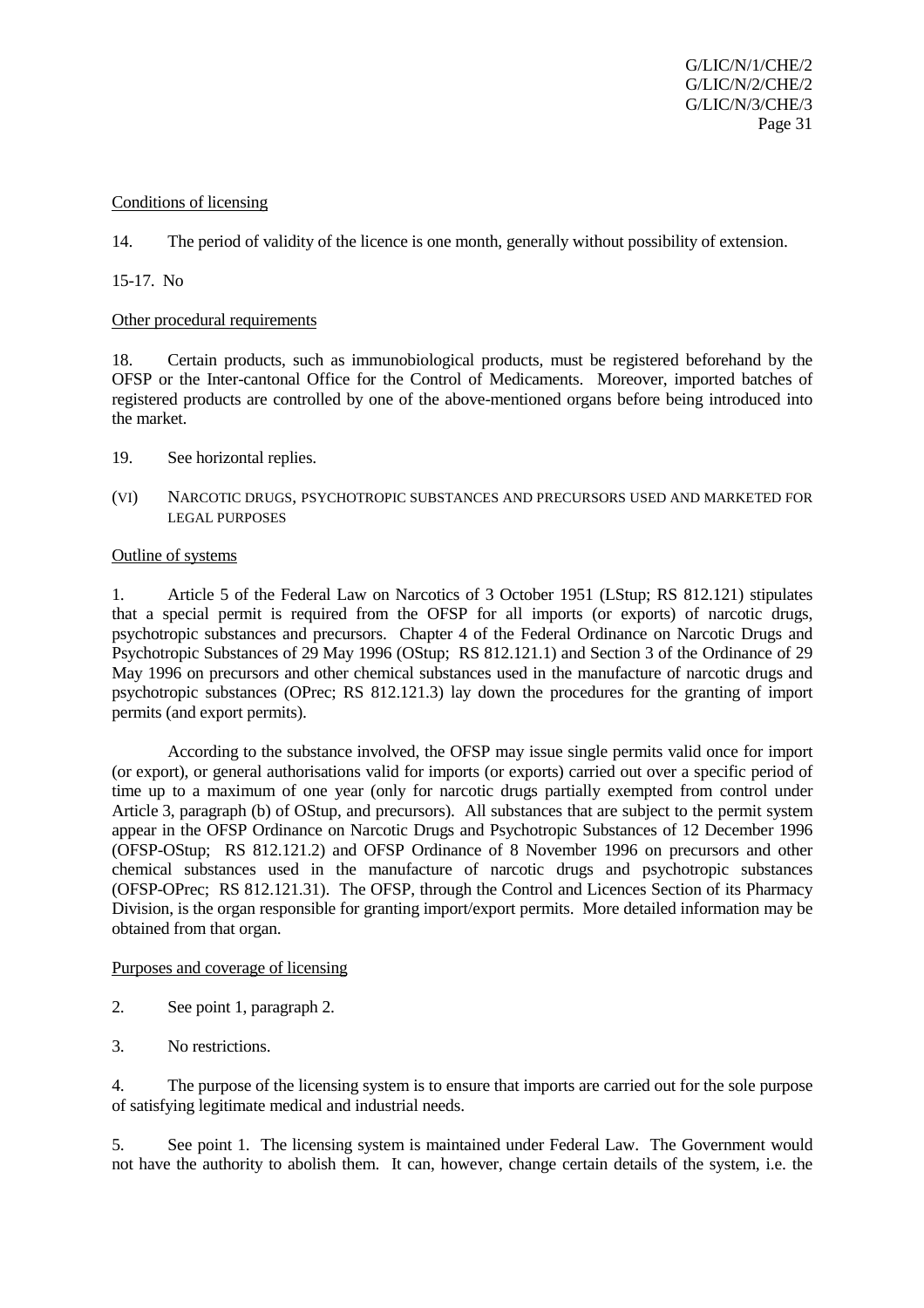above-mentioned Ordinances. There is no delegation of authority to the administration. There is however a limited delegation of authority to the administration (to the FOPH), because the Ordinances of the FOPH (812.121.2 of December 12, 1996 and 812.121.31 of November 8, 1996 which include lists of all controlled substances that are subject to the permit system, are under the authority of the FOPH.

#### Procedures

- 6.I. The quantities that can be imported (and exported) are limited through a system of estimates coordinated by the UN and its International Narcotics Control Board (INCB). Each country must report its annual needs in narcotic drugs and psychotropic substances to the INCB. If need be, requests for adaptations of the estimates may be submitted to the INCB, which approves them if they are legitimate. The INCB publishes the estimates for all of the countries, and updates them on a monthly basis.
- II. The estimates are sent once a year to the INCB. Import (and export) permits are issued only if the estimates have not been exceeded. Where they have been exceeded, a request for an additional estimate must be forwarded to the INCB.
- III. Licences are granted only to holders of a cantonal authorisation to manufacture or to market narcotic drugs, psychotropic substances or precursor chemicals. A copy of each licence granted is sent to the authorities concerned for each transaction.
- IV. There is no time-limit for the submission of applications provided the amount of the estimate permits the licence to be issued.
- V. The minimum length of time required for granting an import (or export) licence is 24 hours and the average time is 48 to 72 hours, assuming that all of the documentational and other requirements have been met. Where there is no estimate or the estimate is insufficient (a few cases each year), the time-limits are extended to as much as three weeks.
- VI. See horizontal replies.
- VII. As a rule, only the OFSP considers licence applications. If need be, the OFSP co-operates with the cantons concerned.
- VIII. As a rule, all applications for licences are satisfied.
- IX. See horizontal replies.
- X. The importing country is informed of any export licence granted by receiving a copy of the licence.
- XI. No.
- 7. Not applicable.
- 8. See horizontal replies.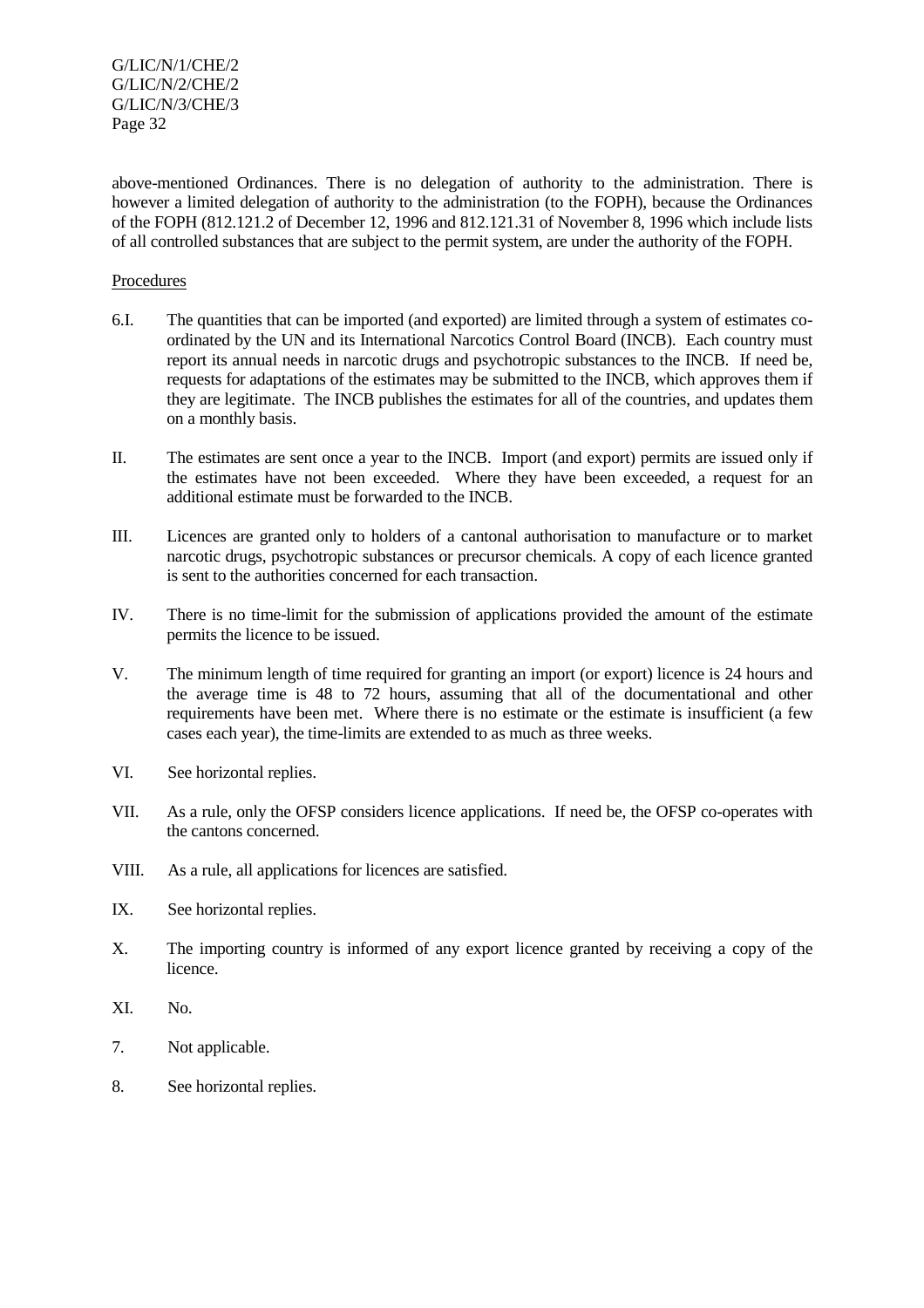#### Eligibility of importers to apply for licence

9. All persons, firms and institutions may apply for a licence provided they are holders of a cantonal authorisation to manufacture or market narcotic drugs, psychotropic substances or precursor chemicals. The OFSP publishes lists of persons, firms and institutions authorised by the cantons in accordance with the criteria of the Ordinance on Narcotic Drugs.

#### Documentational and other requirements for application for licence

10. The importer sends a written application for an import licence, listing the products to be imported and the corresponding quantities. There is no specific form.

11. A copy of the authorisation issued by the OFSP must be presented to customs.

12. Sw F 100 for a single licence, Sw F 200 for a general licence.

13. See horizontal replies.

#### Conditions of licensing

14. Single import licences are valid six months, extendable upon request by a maximum of twice three months. The validity of a general import licence is 12 months, extendable, upon request, by another 12 months.

15-16. See horizontal replies.

17. No.

Other procedural requirements

18-19. See horizontal replies.

(VII) ETHANOL

Outline of the systems

The private sector is allowed to import ethanol and spirits containing not more than 80 % by volume without restriction and without any permit. For control reasons, only the Swiss Confederation is entitled through the Swiss Alcohol Board to import ethanol whose alcohol content exceeds 80 % by volume. However, imports by the private sector are possible subject to prior authorisation by the Swiss Alcohol Board.

#### Purposes and Coverage of Licensing

- 1. See point 1.
- 2. These regulations apply to imports of all ethanol, whatever its origin.
- 3. No.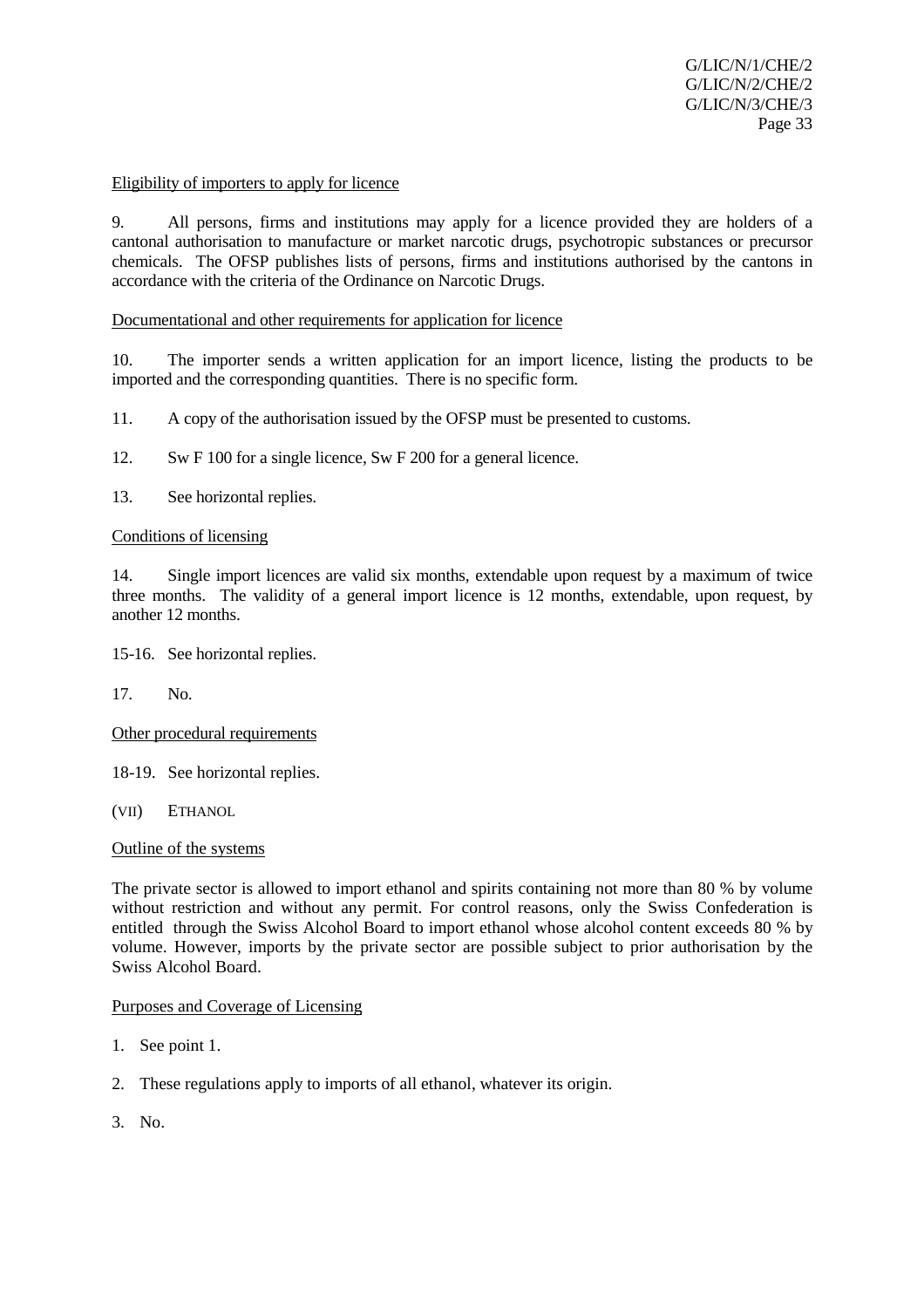4. The alcohol legislation is based on Article 105 of the Federal Constitution, which gives the Confederation the sole right to legislate in this field. The specific legal basis for the procedure of import licences is the Federal Law on Alcohol of 21 June 1932 (article 27).

# Procedures

- 5. Import licences are generally only granted for ethanol qualities which are not put on the market by the Swiss Alcohol Board itself. However, alcosuisse, a profit centre of the Swiss Alcohol Board which has responsibility for the importation and the sale of ethanol, endeavours to provide its clients with special ethanol qualities on request.
- 6. See horizontal replies.
- 7. See horizontal replies

## Conditions of Licensing

 The application has to be submitted to the Swiss Alcohol Board. The validity is of the licence is generally limited to a single importation.

## **III. GOODS OF VITAL AGRICULTURAL AND INDUSTRIAL IMPORTANCE SUBJECT TO COMPULSORY HOLDING OF STOCKS**

#### Outline of systems

1. In accordance with Article 8 of the Federal Law on National Economic Supply (LAP; RS 531), the Federal Council may subject certain goods of vital importance for which domestic production is nonexistent or insufficient to compulsory holding of stocks. To that end, it places the products concerned under the import licensing regime. The granting of a licence is conditional upon the conclusion of a reserve stock contract.

## Purposes and coverage of licensing

2. To ensure the compulsory holding of stocks, the Federal Council has placed the following goods of vital importance under the import licensing regime:

- Fuels, including liquid fuels (Swiss Central Office for the Import of Fuels, CARBURA);
- sugar, rice, edible oils and fats, coffee (Fiduciary Office of Swiss Foodstuff Importers, OFIDA);
- durum wheat and bread grain for human consumption (Fiduciary Office of Swiss Holders of Compulsory Cereal Stocks, OSSOC);
- feed grain and course grain (barley, oats and wheat) for human consumption (OSSOC);
- antibiotics (Fiduciary Office of Swiss Importers of Antibiotics, OFISA);
- fertilisers (Fiduciary Office of Swiss Owners of Compulsory Stocks of Fertilisers, OFSE);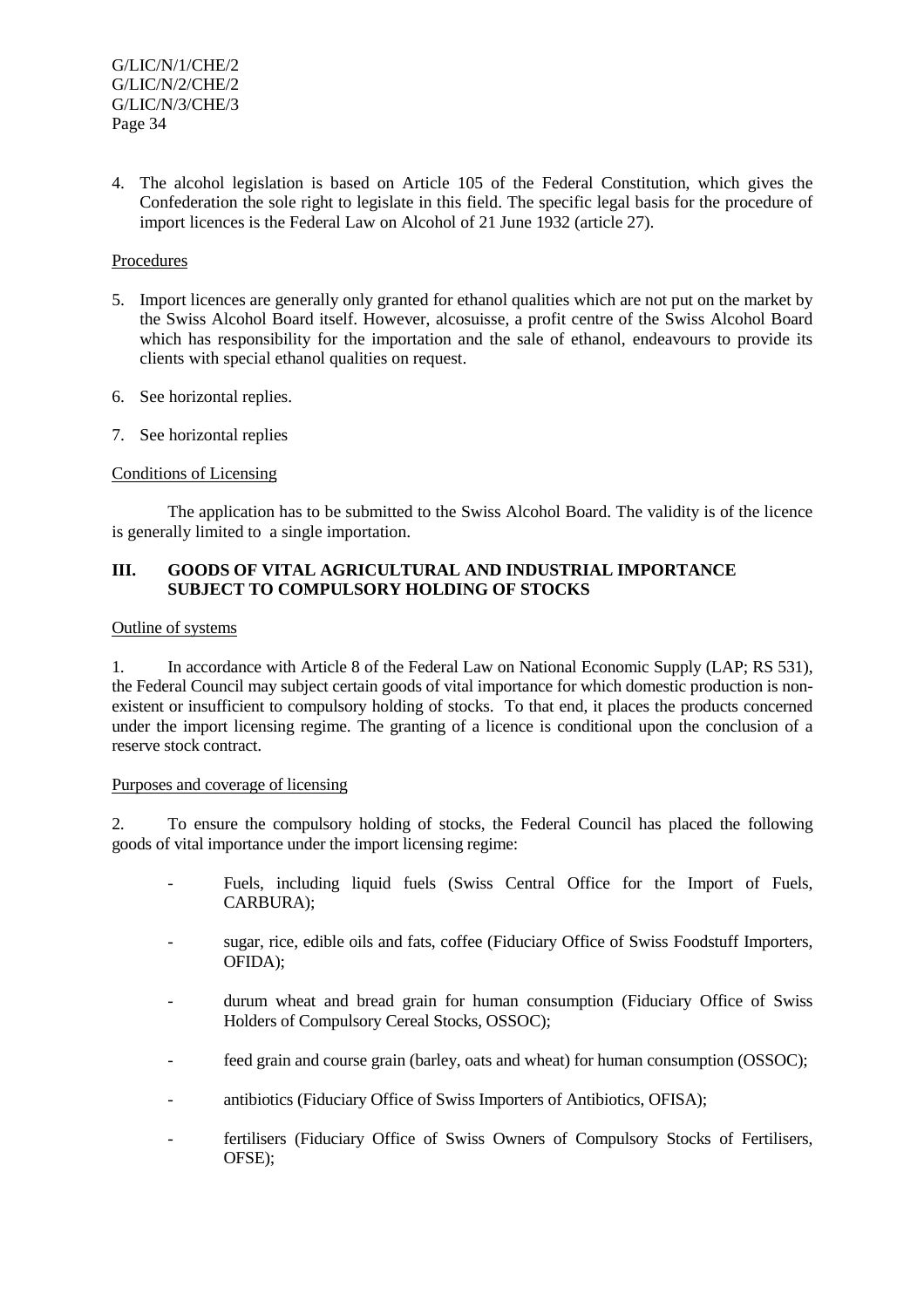- lubrication oil (Swiss Association of Importers of Lubrication Oil, VSS).

The above bodies grant general import licences under the authority of the Federal Office for National Economic Supply. They allow importers to import the listed goods from all countries without quantitative restrictions and for an unlimited period of time.

3. See horizontal replies.

4. No. The purpose of automatic licensing is to ensure the compulsory holding of stocks. The size of the compulsory reserve stocks of each importer is determined on the basis of the imports carried out (equal treatment for all importers).

5. Legal bases: Federal Law on National Economic Supply as well as the ordinances on compulsory reserve stocks specific to each product (SR 531. 215.11, 215.12, 215.13, 215.14, 215.17, 215.25, 215.31, 215.41, 215.48). The Government may place products of vital importance under the import licensing regime.

## Procedures

6. Not applicable (no quantitative restrictions).

7.(a-b) Applications for a general import licence must be submitted a few days before importation. In urgent cases, the licence may be granted immediately by fax.

(c) No.

(d) Applications are reviewed by a single service (see point 2).

8. See horizontal replies.

## Eligibility of importers to apply for licence

9. In principle, all persons, firms or institutions are eligible to apply for an import licence provided they are domiciled in Switzerland.

Documentational and other requirements for application for licence

10-13. See horizontal replies.

## Conditions of licensing

14-17. See horizontal replies.

Other procedural requirements

18-19. See horizontal replies.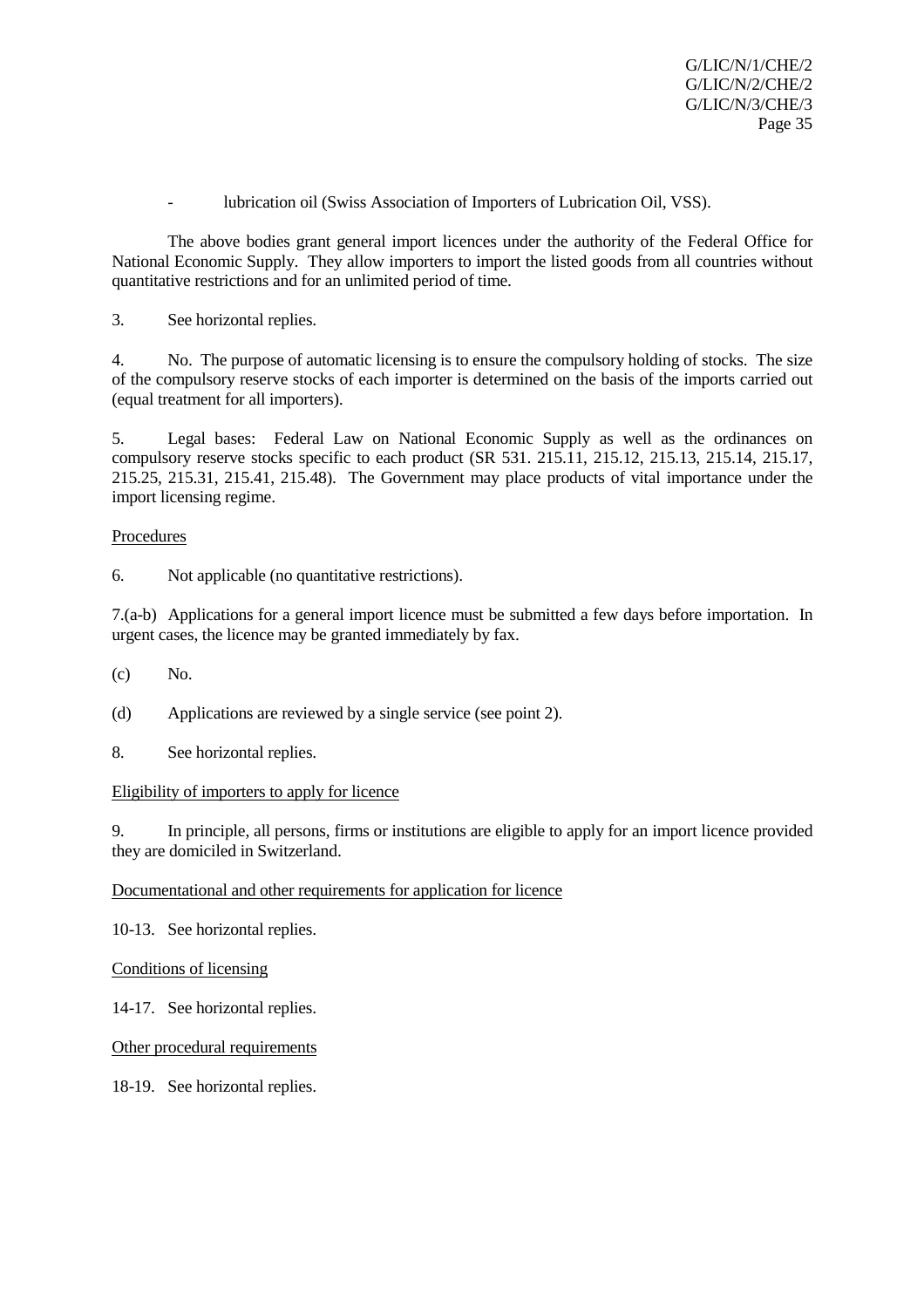# **IV. INDUSTRIAL PRODUCTS**

(I) WAR MATERIAL

#### Outline of systems

1. Importation of War Material is subject to the authorisation regime laid down in the Federal Law on War Material of 13 December 1996 (RS 514.51) and the Ordinance on War Material of 25 February 1998 (RS 514.511). The Law and the Ordinance do not apply to imports of war material for the Swiss Army.

#### Purposes and coverage of licensing

2. The war material whose import is subject to authorisation is listed in Annex 1 of the Ordinance.

3. All countries.

4. The purpose of the regime is to establish control on the origin, nature and destination of the war material in question.

5. The regime of authorisations for the import of war material is laid down in Article 107, paragraph 2 of the Federal Constitution (RS 101). Thus, the Government does not have the authority to abolish it. The products subjected to this regime are listed in Annex 1 to the Ordinance on War Material, which is a governmental text.

## Procedures

6. Not applicable (no quantitative restrictions).

7.(a-b) There are no standards required by the law nor the ordinance yet as a recommendation, applications for authorisation should be submitted at least seven days in advance of the scheduled date of importation. In exceptional cases, the treatment of applications may be accomplished in a shorter period.

(c) No.

(d) One single organ (the State Secretariat for Economic Affairs seco, Division export controls and sanctions, of the Federal Economic Department) is responsible for examining applications for authorisation.

8. Authorisations are not granted if they interfere with international law or if they are not in the interest of Switzerland. Refusals have to be announced in a decision that contain the reasons for the denial. The right to appeal is guaranteed by the federal law on procedures.

## Eligibility of importers to apply for licence

9. Any person, firm or institution is eligible to apply for an import licence.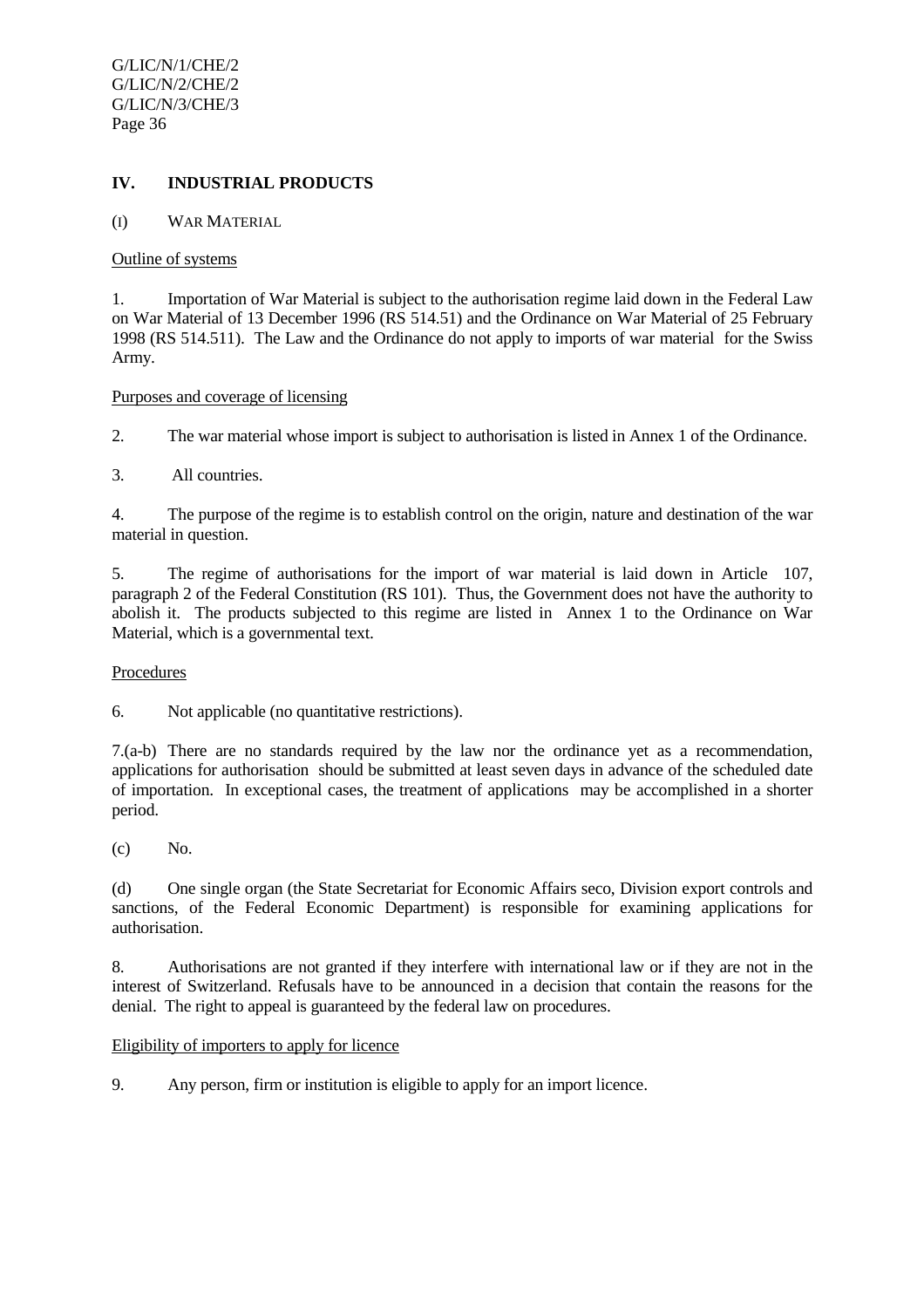Documentational and other requirements for application for licence

10. The applications for import-authorisations must contain the name and address of the supplier and of the importer/applicant, a precise description of the war material, its weight and its value, its customs tariff number and its category (in accordance with the list in annex 1 of the ordinance), the country from where the import will take place and (if possible) and the scheduled date of the import .

11. Import licence.

12. 0,8% of the value of the imported goods, but at least Sw F 50 and at the most Sw F 5'000 per licence.

13. No.

## Conditions of licensing

14. The authorisation to import is valid for one year. It is possible to obtain one extension of six month.

15-17. No.

## Other procedural requirements

- 18. No.
- 19. No.
- (II) IMPLEMENTATION OF THE CONVENTION ON THE PROHIBITION OF THE DEVELOPMENT, PRODUCTION, STOCKPILING, AND USE OF CHEMICAL WEAPONS AND ON THEIR DESTRUCTION (CWC)

## Outline of systems

1. The import of chemicals controlled by Schedule 1 of the CWC are subject to an import licence pursuant to the Swiss Federal Law on the Control of Goods for Civilian and Military Purposes and Specific Military Goods (RS 946.202) of December 13, 1996; the Ordinance of the Swiss Federal Government on dual-use chemicals (ChKV) of September 3, 1997, and the Ordinance of the Swiss Federal Department of Economic Affairs on dual-use chemicals (ChKV-EVD) of September 12, 1997 (RS 946.202.21) and the amendment of August 31, 1999 (RS 946.202.211).

## Purposes and coverage of licensing

2. The Schedule 1 chemicals which are concerned are listed in the Annex of the Ordinance of the Swiss Federal Department of Economic Affairs on dual-use chemicals (ChKV-EVD)

3. From all countries.

4. The purpose of the regime is to prevent the development, the production, the stockpiling and use of chemical weapons.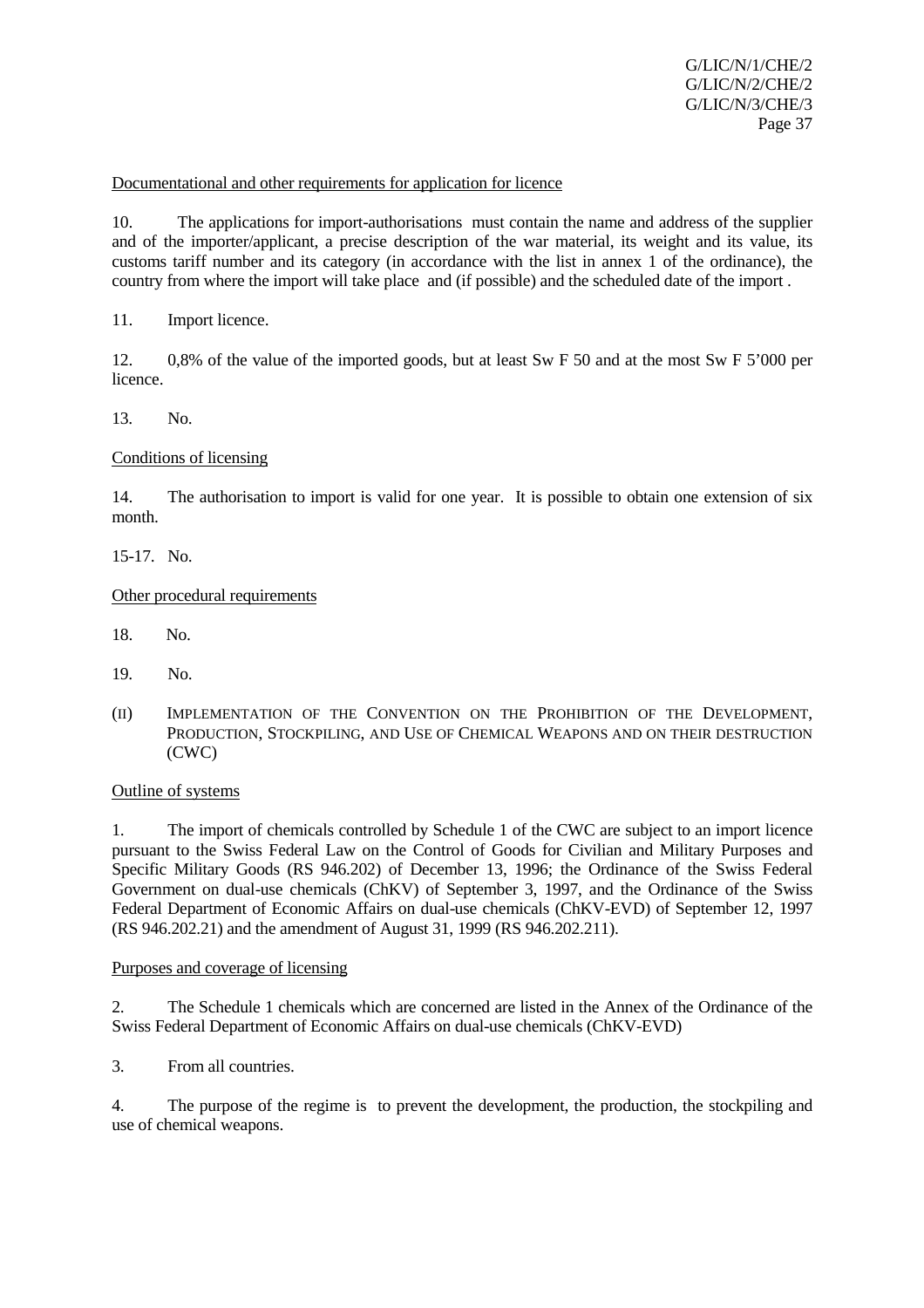5. Switzerland has signed the international binding CWC and is therefore obliged to comply with the provisions of this Convention. The products which are subject to this regime are listed in the Annex of the Ordinance of the Swiss Federal Department of Economic Affairs on dual-use chemicals CHKV-EDV).

# Procedures

6. The aggregate amount of such chemicals at any time must not exceed 1 tonne. Each importer has to notify the Government on the total amount of imported Schedule 1 chemicals . This has to be done at latest 60 days following the end of a calendar year.

7.(a-b) Applications for authorisations must be submitted at least 40 days in advance of the scheduled date of importation. In the relevant Ordinance there are no exceptions foreseen for a shorter period. Licences are granted on a case by case basis.

(c) No.

(d) The State Secretariat for Economic Affairs (seco), Division export controls and sanctions, industrial products is responsible for examining an application for a licence.

8. Licences are only granted if the purpose of the importation is not against the provisions of the CWC.

9. Any person, firm or institution is eligible to apply for an import licence.

# Documentational and other requirements for a licence application

10. The applications for import authorisations must contain the name and address of the supplier, the importer and applicant, the chemical name and the structural formula of the product inclusive the Chemical Abstracts Service registry number (CAS), the quantity, the country of origin, the shipping country, the scheduled date of the import. The following documents must be presented: Official application form, invoice, a detailed description with regard to the final end-use purpose of the chemicals. An undertaking that the chemicals will exclusively be used for research, medical, pharmaceutical or protective purposes in accordance with the provisions of the CWC.

11. Import licence.

12. There is no licensing fee or administrative charge.

13. No.

# Conditions of licensing

14. The import authorisation is valid for one year. However, this time frame can be extended for another six month period.

15-17. The importer has to notify the Government on the total amount of imported Schedule 1 chemicals during the passed year. This has to be done at latest 60 days following the end of a calendar year.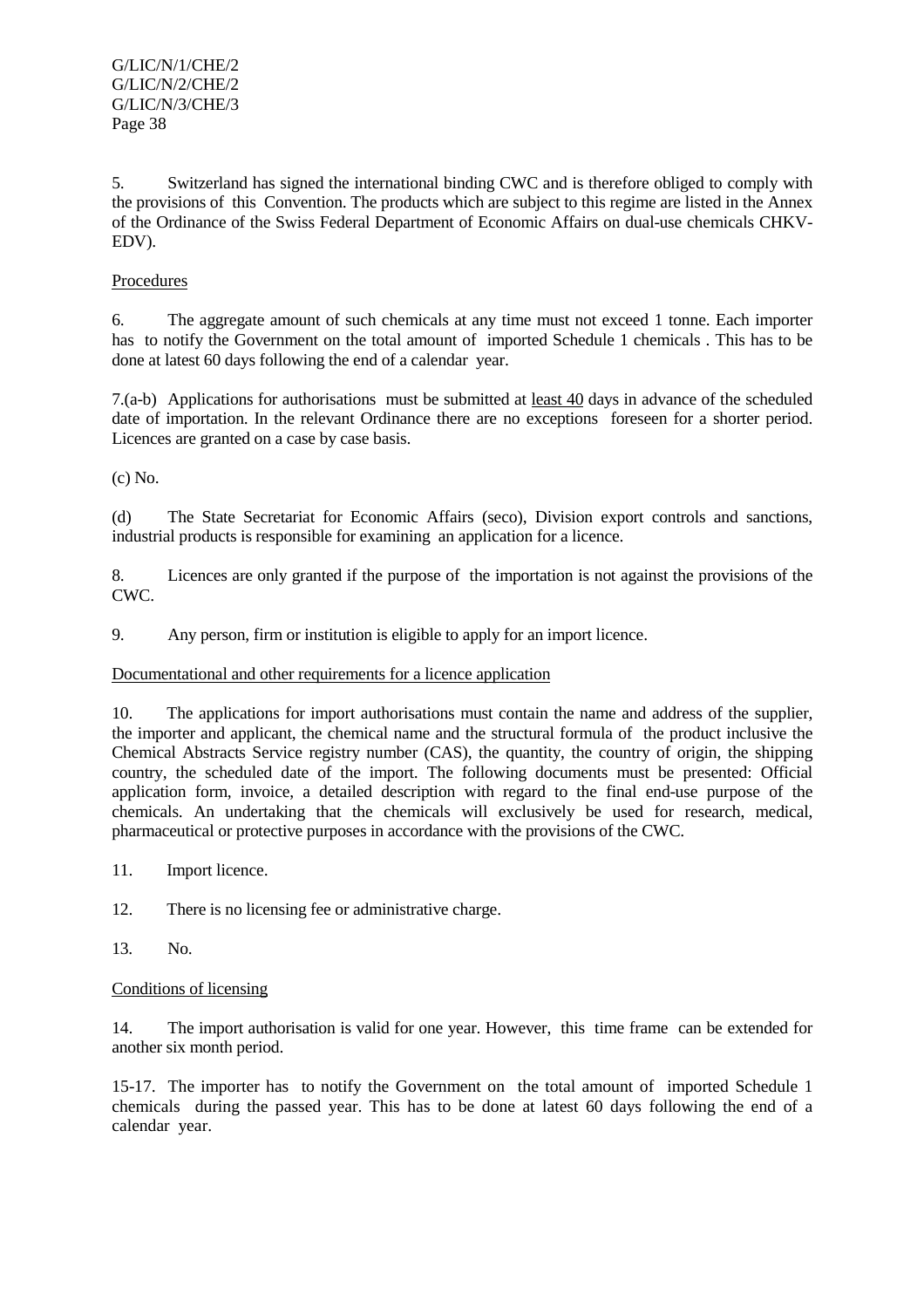#### Other procedural requirements

18. No.

19. Not concerned.

(III) WEAPONS, THEIR ACCESSORIES AND AMMUNITION

## Outline of systems

1. The new Federal Law on Weapons, Accessories and Ammunition (Weapons Act, RS 514.54) and the regulation of the same name (RS 514.541) became effective on January 1, 1999. These statutes supplement the federal Laws on War Material and on the Control of Dual-Use Goods. Small arms (shoulder weapons and handguns) and other weapons, such as knives, truncheons, as well as integral parts of weapons, accessories and ammunition are subject to these provisions. Some goods are subject to both the law on war material and the weapons legislation.

The import of goods that fall within the purview of the above federal laws is subject to licence. Goods imported for commercial or industrial purposes are subject to authorization by the Central Office for Arms at the Federal Office of Police (Federal Department of Justice and Police). Import of goods by private individuals for private ends or personal use is subject to authorization by cantonal authorities.

## Purposes and Coverage of Licensing

2. Article 4 of the Federal Weapons Act (WA) and articles 3, 4, and 5 of the Regulation on Weapons (RW) define the kind of weapons, integral parts of weapons, ammunition, and parts of ammunition that are subject to import licence. Pursuant to art. 48 of the Regulation, the import of weapons, integral parts of weapons and accessories as defined in article 4 (2) is subject to special licence.

3. The import of weapons, integral parts of weapons, accessories, ammunition, and parts of ammunition is governed by the Weapons Act and the Regulation on Weapons. These provisions apply irrespective of the country from which such goods are imported.

4. The purpose of import regulations is to prevent abuse of weapons, integral parts of weapons, accessories, ammunition, or parts of ammunition.

5. The import licensing procedure is governed by the above legal provisions, in particular articles 23–25 Weapons Act and articles 24–27 Regulation on Weapons. The executive branch has no power to abrogate these provisions. Under article 25 (4) Weapons Act, the Government has authority to make exceptional provisions regarding weapons, ammunition and parts of ammunition used in hunting and shooting (cf. art. 26 Regulation of Firearms). Procedures

6.(I.) Customs authorities supply statistical reports on imports (quantity, commodity value, country of consignment).

The import for noncommercial purposes of weapons, integral parts of weapons, ammunition, and parts of ammunition is subject to licence (art. 25 WA). The licence entitles the holder to import not more than three pieces of weapon or integral parts of weapons at a time (art.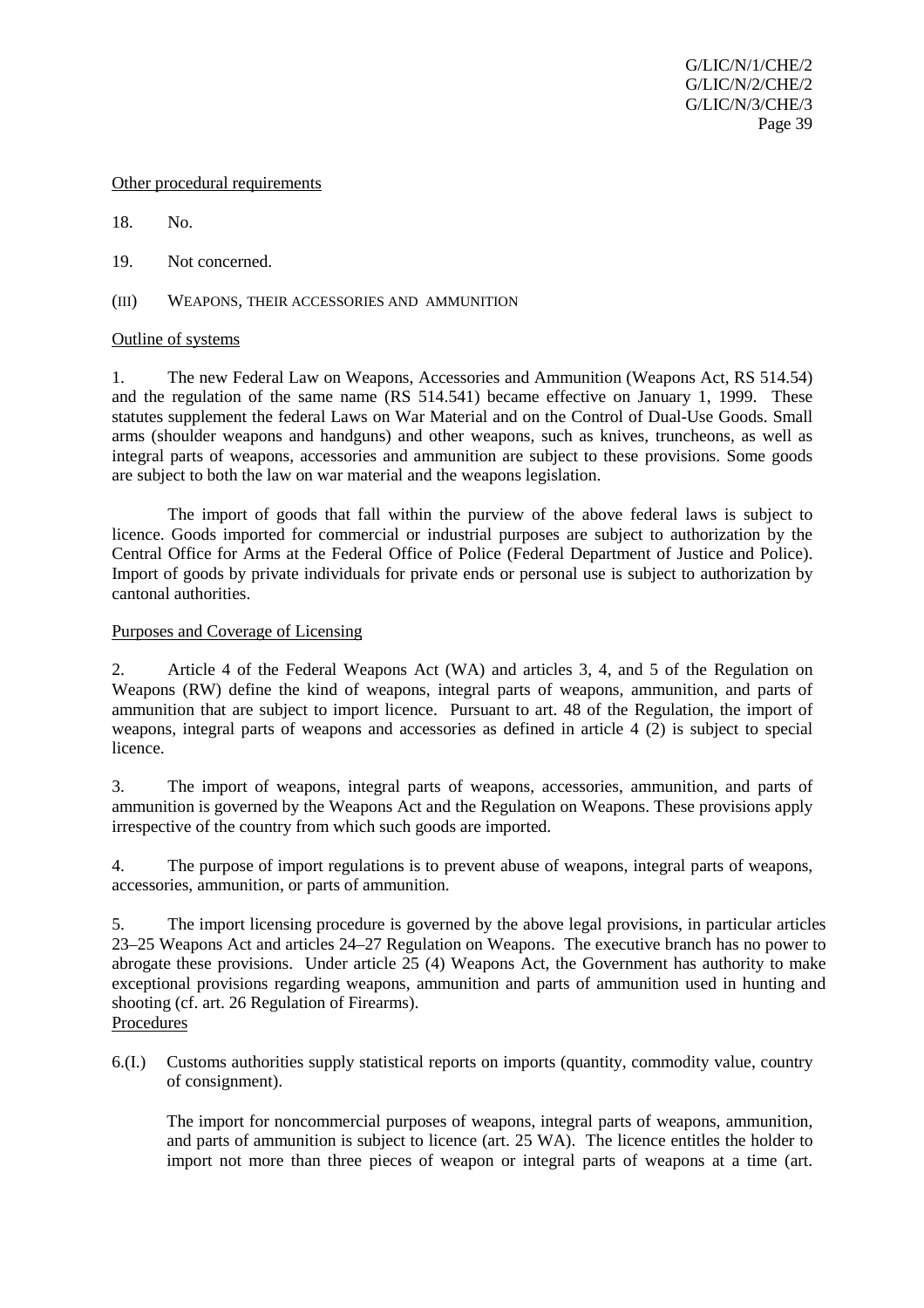24(3)RW). Under article 23 (1) Weapons Act imports must be declared officially and in accordance with the provisions laid down in article 6 (a) of the Customs Act.

Pursuant to art. 48 Regulation on Weapons, cantonal licensing authorities may issue a special import licence. This special licence will be issued to one specific person and by way of exception only. The granting of a special licence may be subject to certain obligations (art. 48) (2) RW).

- (II) Authorization for the import for noncommercial purposes of weapons, integral parts of weapons, ammunition, and parts of ammunition must be limited in time (art. 25 (3) WA). The import licence gives a right to import within the period specified not more than three pieces of weapon or integral parts of weapons at a time (art. 24 (3) RW).
- (III) Only weapons, integral parts of weapons, accessories, ammunition, and parts of ammunition itemized in article 4 Weapons Act and articles 3−5 Regulation on Weapons qualify for import. Pursuant to article 48 Regulation on Weapons, the import of weapons and integral parts of weapons that fall under the scope of art. 5 (1) Weapons Act, and accessories as defined in art. 4 (2) Weapons Act, requires a special import licence.

Licences issued for import for noncommercial purposes are valid for a limited period only and give a right to import not more than three pieces of weapon or integral parts of weapons at a time within the period specified (art. 24 Regulation of Firearms). After expiration of the period specified, a new licence may be applied for. Nonuse of a licence has no cumulative effect, that is, unused allocations may not be added to quotas for a succeeding period.

The names of authorized importers are made known on request only.

- (IV) Owing to different cantonal administrative structures, the handling of a licence application for noncommercial import of either of the goods in question may vary, depending on the canton responsible for the granting of a licence.
- (V) The law is silent on the validity of the licence for noncommercial imports.
- (VI.) After the granting of an import licence, the holder may effect import immediately.
- (VII) Owing to different cantonal administrative structures, more than one agency may be involved in the licensing procedure (art. 25 (3) WA).

Foreign nationals who are not in possession of a permission to reside in Switzerland permanently are required to submit an official confirmation issued by the competent authority of the place or state in which they have taken up residence, certifying that they are authorised to purchase a weapon or an integral part of a weapon (art. 24 WA in conjunction with art. 12(3) WA).

Article 17 Regulation on Weapons prohibits the import of certain types of ammunition. The Central Office for Arms and Ammunition may grant a special licence.

(VIII) Not applicable.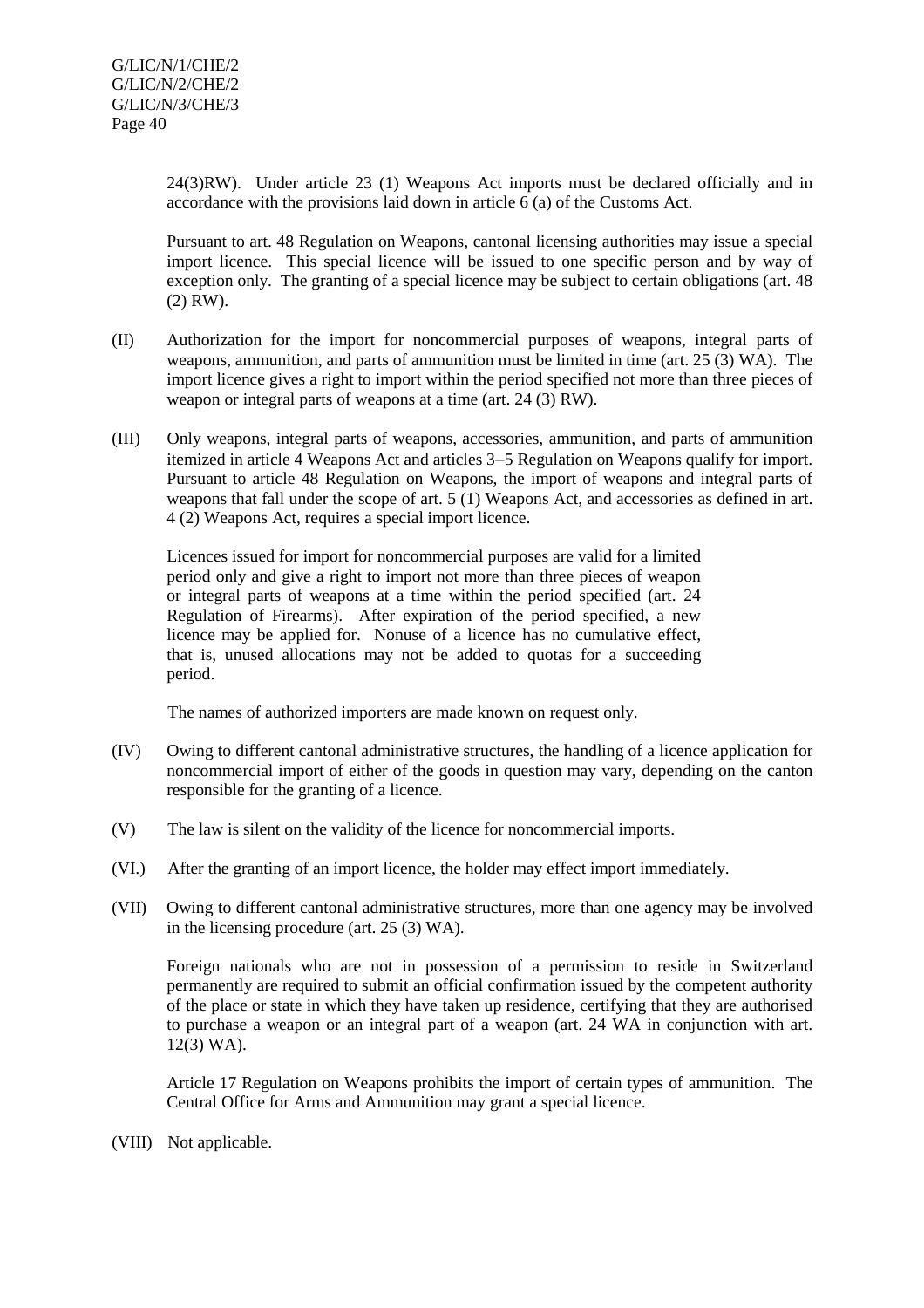- (IX.) Not applicable
- (X.) Not applicable
- (XI.) Not applicable
- 7.(a) The import for commercial purposes of weapons, integral parts of weapons, ammunition, or parts of ammunition is subject to licence. Under article 21 Regulation on Weapons import regulations also apply to goods placed under warehousing arrangements.

(b) Import licences are issued on request and provided that the applicant holds a gun dealer licence (art. 24. WA).

(c) The validity of the import licence is limited (art. 24 (5) WA) and valid for twelve months only (art. 22 (3) RW).

(d) Pursuant to article 24 (5) Weapons Act and article 17 (3) Regulation on Weapons, the Central Office for Arms and Ammunition issues licences for the import for commercial purposes of weapons, integral parts of weapons, ammunition, and parts of ammunition as defined in article 17 Regulation on Weapons.

8. The licence to import for commercial purposes weapons, integral parts of weapons, ammunition, and parts of ammunition will be issued provided that the applicant meets the requirements established in article 24 Weapons Act and article 22 Regulation on Weapons. The Central Office verifies the veracity of the statements made by the applicant (art. 22 (2) RW; art 24 (2) WA). The licensing authority has discretionary powers.

Article 30 Weapons Act provides the conditions under which a licence may be with revoked. The Federal Administrative Procedures Law (VwVG; SR 172.021) governs the appeals procedure in cases in which a licence application has been denied or revoked.

#### Eligibility of Importers to Apply for Licence

9.(a) Swiss citizens and foreign nationals resident in Switzerland are eligible for an import licence for non-commercial purposes. The same requirements apply irrespective of citizenship.

Foreign nationals who are not in possession of a permission to reside in Switzerland permanently are required to submit an official confirmation issued by the competent authority of the place or state in which they reside, certifying that they are authorized to purchase a weapon or an integral part of a weapon (art. 24 in conjunction with art 12 (3) WA). Under certain circumstances the Swiss Government may impose restrictions (art. 7 WA).

(b) Only holders of a gun dealer licence are eligible for a commercial import licence, authorizing to import weapons, integral parts of weapons, ammunition, and parts of ammunition (art. 24 (2) WA).

The Central Office maintains a database on the purchase of weapons by foreign nationals who are not in possession of a permission to reside in Switzerland permanently (art. 40 (2a) RW). The law does not provide for a list of authorized importers to be published.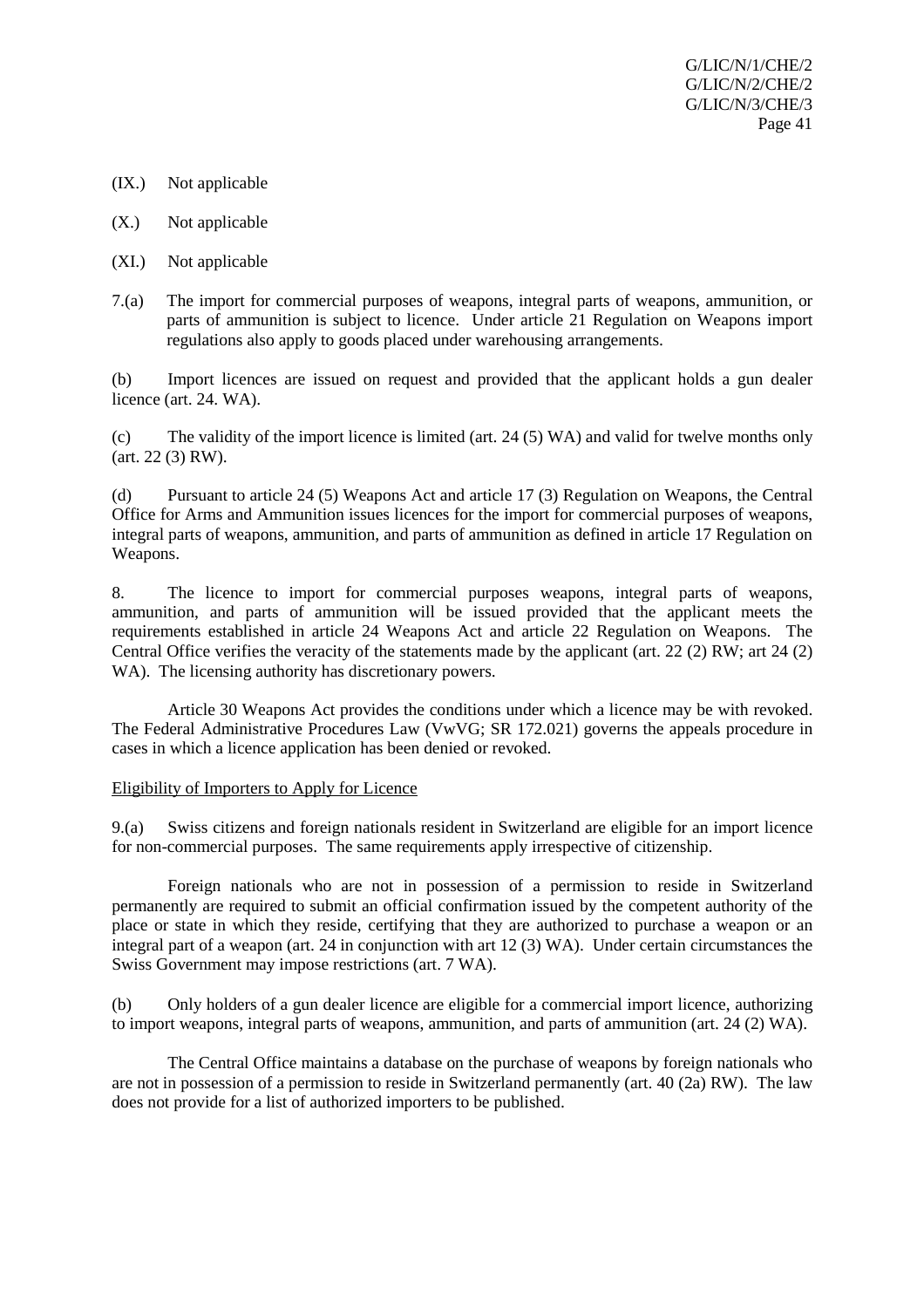Documentational and Other Requirements for Application for Licence

10. Applicants for a licence to import for commercial purposes weapons, integral parts of weapons, ammunition, and parts of ammunition are required to complete a printed form and file it, together with a photocopy of the gun dealer licence, to the Central Office for Arms (art. 22 (1) RW).

Applicants for a licence to import for noncommercial purposes weapons, integral parts of weapons, ammunition, and parts of ammunition are required to complete a printed form and file it to the competent licensing authority. The following documents must be included (art. 24 (1) RW):

- (a) extract from the register of convictions (not older than three months);
- (b) photocopy of an official identification card.

Foreign nationals who are not in possession of a permission to reside in Switzerland permanently are required to submit an official confirmation issued by the competent authority of the place or state in which they reside, certifying that they are authorized to purchase a weapon or an integral part of a weapon (art. 24 in conjunction with art. 12 (3) WA).

11. No further documents are required upon actual import.

12. The licensing fees are:

150 Swiss francs (import for commercial purposes (art. 35 (I) RW)); 50 Swiss francs (import for non-commercial purposes (art. 35 (n) RW)).

Fees for special licences to import weapons and integral parts of weapons as defined in article 5 (1) Weapons Act range from 20 to 150 Swiss francs (art. 35 (c) RW).

Fees up to 200 Swiss francs may be charged beforehand or collected on delivery. A deposit is not provided by the law.

#### Conditions of Licensing

14. The licence to import for commercial purposes weapons, integral parts of weapons, ammunition, and parts of ammunition is valid twelve months (art. 22 (3) RW). Upon expiration, a new licence may be applied for.

The licence to import for non-commercial purposes weapons, integral parts of weapons, ammunition, and parts of ammunition are limited in time (art. 25 (3) WA). Upon expiration, a new licence may be applied for.

The validity of special licences granted by the cantons to import weapons and accessories as listed in article 5 (1) a and e WA are limited in time. As a rule, special licences are valid six months. Upon expiration, a new licence may be applied for.

15. Holders of a licence are free to make use of the licence, or a portion of it, as they see fit. There is no penalty for the non-utilisation of a licence.

16. Import licences are made out to holder and are not transferable.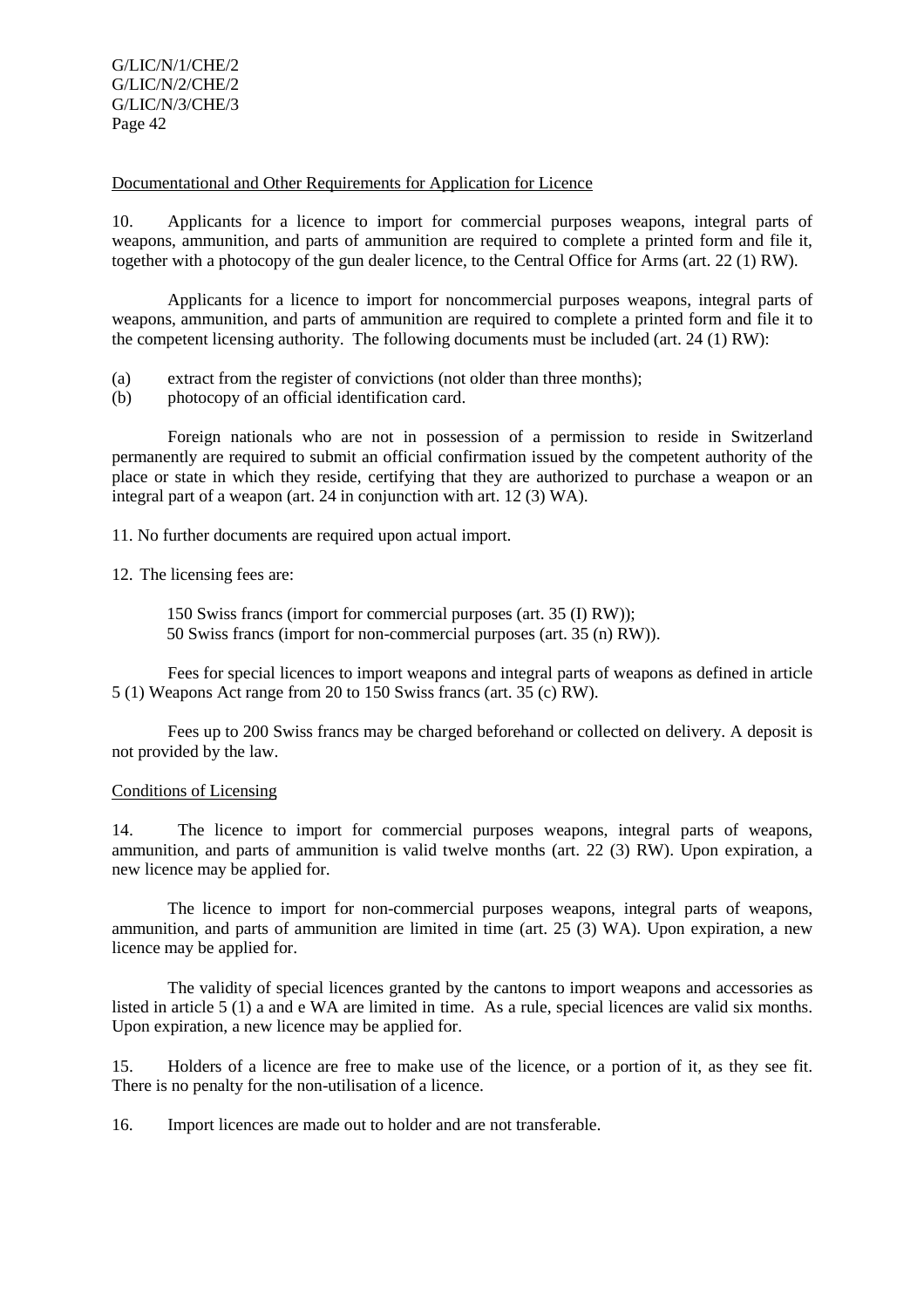17.(a) The Government may prohibit nationals of certain states from purchasing weapons, integral parts of weapons, ammunition, and parts of ammunition (art. 7 (1) in conjunction with art. 9 RW). Under article 17 Regulation on Weapons, the import of certain types of ammunition is prohibited.

(b) No further restrictions.

Other Procedural Requirements

13. No further restrictions

14. There is freedom of exchange operations.

(IV) EXPLOSIVE MATERIALS AND PYROTECHNIC DEVICES FOR CIVILIAN USE

## Outline of systems

1. The Federal Act on Explosive Substances of March 25, 1977 (SR 941.41) and the Regulation on Explosive Substances of March 26, 1980, (SR 941.411) govern the importation of explosives and pyrotechnic devices.

## Purposes and coverage of licensing

2. Articles 2, 3, and 4 of the Regulation define explosives and pyrotechnic devices which are subject to import authorization.

3. All countries.

4. The import licensing procedure is needed to guarantee public safety in Switzerland in the area in question.

5. The above statutory provisions govern the import licensing procedure. These provisions can not be repealed by the Government. However, article 15 (3) of the Regulation (as amended on March 9, 1998) provides that the Federal Department of Justice and Police may exempt certain pyrotechnic devices from the requirement of authorization, provided that these devices are an integral part of articles which themselves are subject to a recognized licensing procedure (e.g. pyrotechnic propellant charges as used in air bag units of cars).

## Procedures

6. Not applicable (no quantitative restrictions).

7 (a) The licence for the importation of current explosives and pyrotechnic devices shall be granted within a few days' time. The procedure for the licensing of articles which are subject to prior approval procedures may take up to six months.

(b) By way of exception, a licence may be granted by telephone and without delay.

- (c) See horizontal replies.
- (d) Applications for importation are dealt with by a single administrative organ.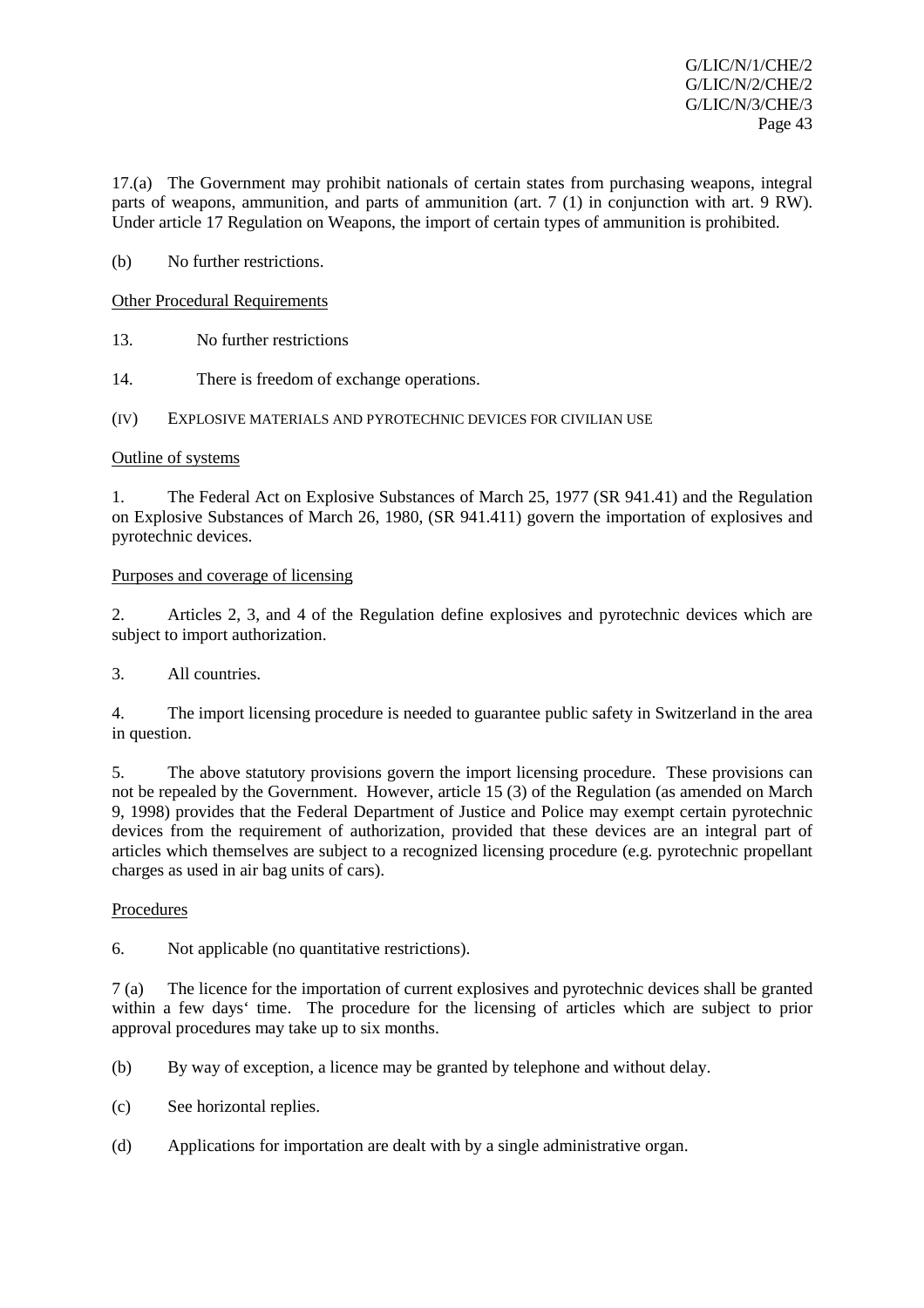8. See horizontal replies.

Eligibility of importers to apply for licence

9. Any person, firm and institution is eligible to apply for licences.

## Documentational and other requirements for application for licence

10. See horizontal replies. The following information is required in applications: applicant's name and address; type and quantity of the product to be imported and chemical composition; manufacturer's or importer's name; warehouse of destination in Switzerland. (Regarding explosives, information on impact and friction sensibility is also required.)

11. Import licence.

12. Depending on the time and effort spent, the licensing fees may range from 50 to 1000 Swiss francs.

#### 13. No Conditions of licensing

14. Import authorization is valid for three months. It is possible to obtain two extensions of three months each.

15.-17. No.

Other procedural requirements

18. - 19. See horizontal replies.

(V) NUCLEAR FUEL, DEBRIS AND WASTE

## Outline of systems

1. The import of nuclear fuel, debris and waste from nuclear facilities is subject to an authorisation regime under the Federal Law on Atomic Energy of 23 December 1959 (RS 732.0) and the Ordinance of 18 January 1984 on definitions and authorisations in the atomic energy field (RS 732.11).

Importation of radioactive materials other than nuclear fuel, debris and waste from nuclear facilities is subject to the authorisation regime set forth in the Federal Law on Radiation Protection of 22 March 1991 (RS 814.50) and the Ordinance on Radiation Protection of 22 June 1994 (RS 814.501).

Purposes and coverage of licensing

- 2. See point 1.
- 3. See horizontal replies.

4. The purpose of the regime is to establish control on the origin, nature and destination of nuclear fuel, debris and waste from nuclear facilities within the framework of the Non-Proliferation Treaty and bilateral co-operation agreements.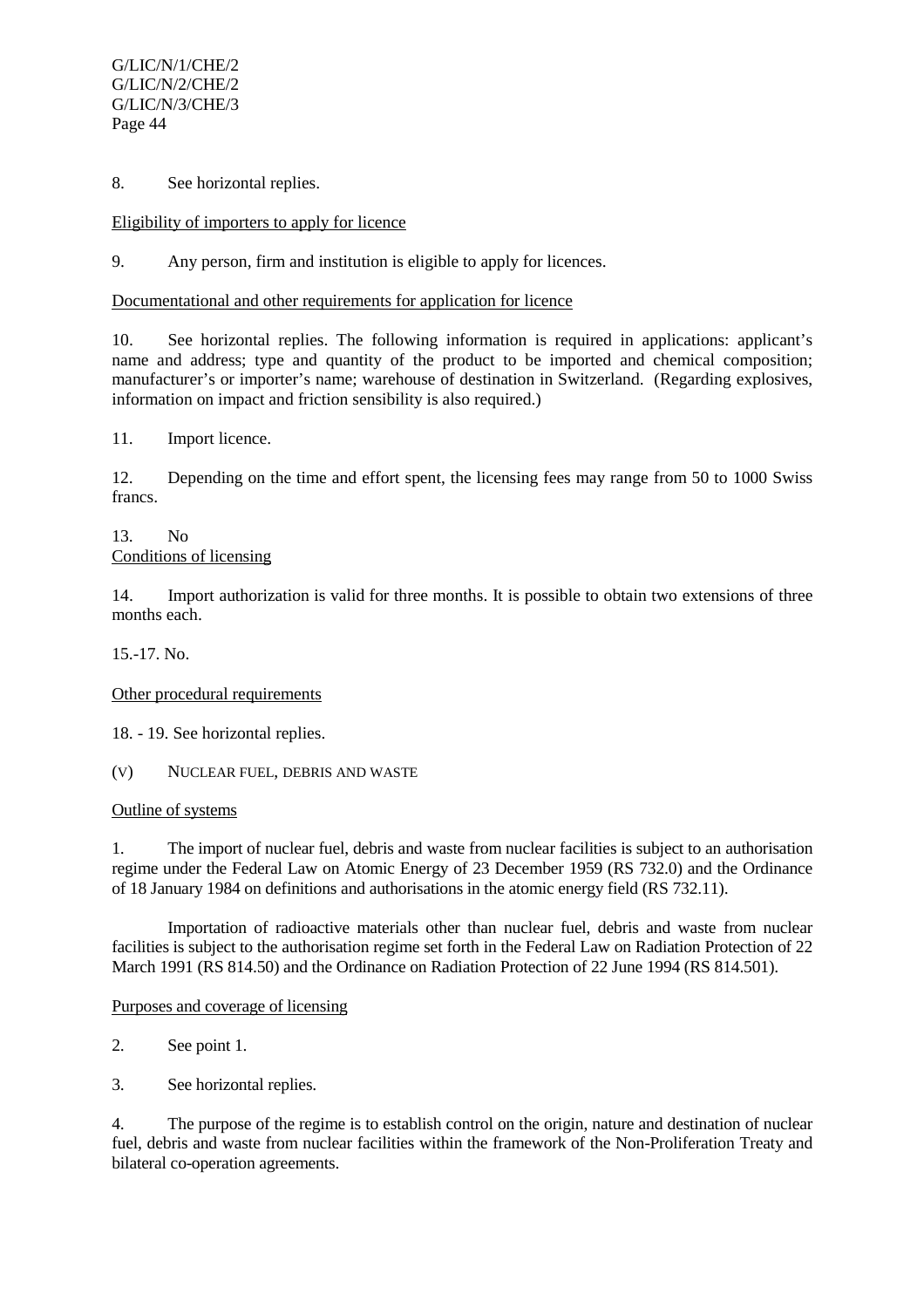5. See horizontal replies and point 1. The licensing regime is governed by federal laws which the Government does not have the authority to abolish. The Government may, however, change the details of the regime, i.e. the above-mentioned Ordinances. There is no delegation of authority to the administration.

# Procedures

6. Not applicable (no quantitative restrictions).

7.(a) The application for import must be submitted two months in advance of the scheduled importation date. In exceptional cases, the time-limit may be shortened.

(b) No.

(c) See horizontal replies.

(d) Applications for authorisation are examined by the Nuclear Energy Section of the Federal Energy Office (which has the authority to grant the licence) and the Main Division for the Safety of Nuclear Facilities (responsible for the transport of class 7 dangerous goods). No list of authorised importers is published.

8. See horizontal replies.

## Eligibility of importers to apply for licence

9. All persons, firms and institutions meeting the requirements set forth in the relevant laws and ordinances are eligible to apply for an import licence.

## Documentational and other requirements for application for licence

- 10. See horizontal replies. There is no specific form.
- 11. Import licence, container certificate and validation.
- 12. The licensing fee is Sw F 300 to Sw F 1,000.
- 13. No.

## Conditions of licensing

- 14. The import authorisation is valid for a maximum of 12 months. In principle, it is not renewable.
- 15-16. See horizontal replies.
- 17. No.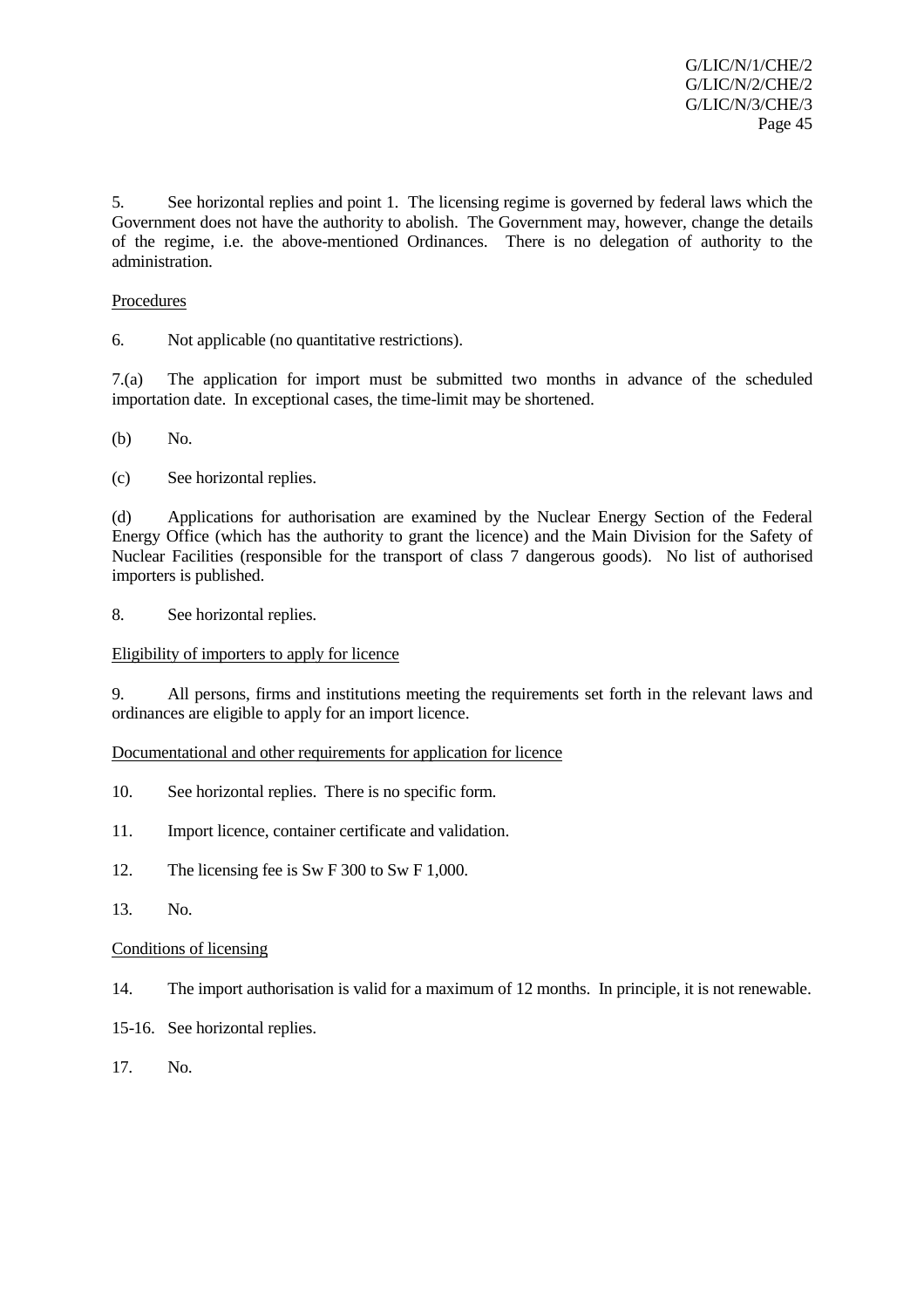# Other procedural requirements

18. An authorisation for heavy vehicles (more than 28 tonnes) could be required for road transport, as well as a licence for the transport of dangerous goods.

19. See horizontal replies.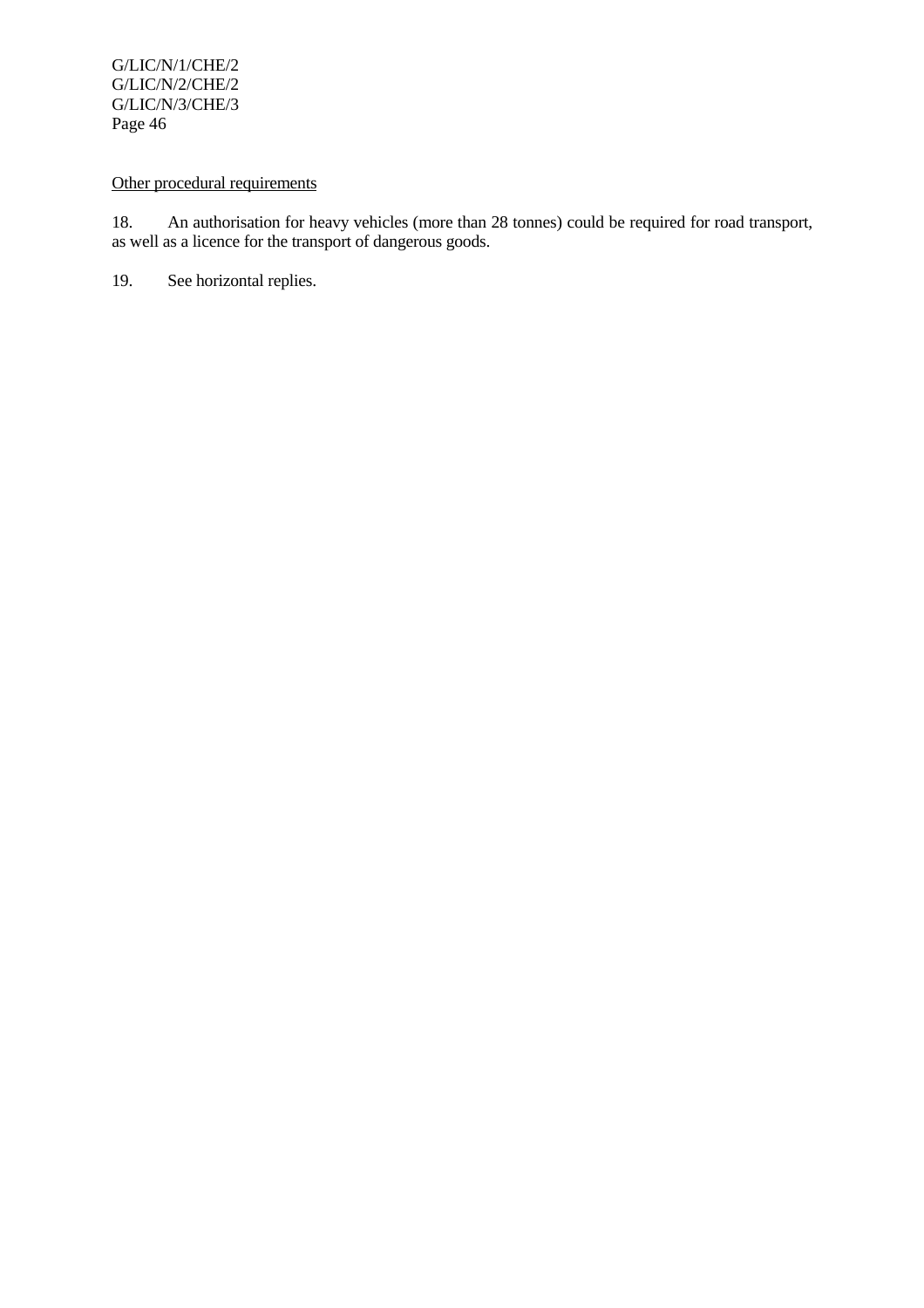# List of Documents $2$

## I. AGRICULTURAL PRODUCTS

- (i) Horses (A), livestock and breeding animals, bovine semen (B)
	- Form "Application for a general permit (PGI) for the importation of bovine, porcine, ovine and caprine livestock and breeding animals"
- Form " Application for a quota share for bovine, porcine, ovine 2. and caprine livestock" (green)
	- Form "Application for a general permit (PGI) for the importation of horses included under customs tariff headings 0101 ex. 0101.110/2099"
	- (ii) Animals for slaughter, meat, prepared meat products and eggs
- Form "Application for a general permit (PGI) for the importation of meat and meat products of animals included under customs 3. tariff headings 0101 to 0104 (including cattle for slaughter)"
	- Form "Application for a general permit (PGI) for dead poultry, edible offal etc."
	- Form "Application for a general permit (PGI) for prepared meat products"
	- Form "Application for a general permit (PGI) for eggs and egg products"
	- (iii) Milk, dairy produce (A), acid casein (B)
		- Form "Application for a general import permit (PGI) for cheese"
		- Form "General import permit (PGI) for milk and dairy produce"
		- Form "Application for a general permit (PGI) for acid casein"
	- (iv) Fresh fruit and vegetables (A), fruit for cider and fruit products (B), cut flowers, (C), frozen vegetables (D), potatoes (including seed potatoes) and potato products (E), fruit seedlings (F)
		- Form "General import permit (PGI) for fresh fruit and vegetables"
		- Form "General import permit (PGI) for fruit products"
		- Form "Application for a general import permit (PGI) for cut flowers"

 $\overline{a}$ 

<sup>&</sup>lt;sup>2</sup> Available for consultation at the Secretariat (Market Access Division) (in French only).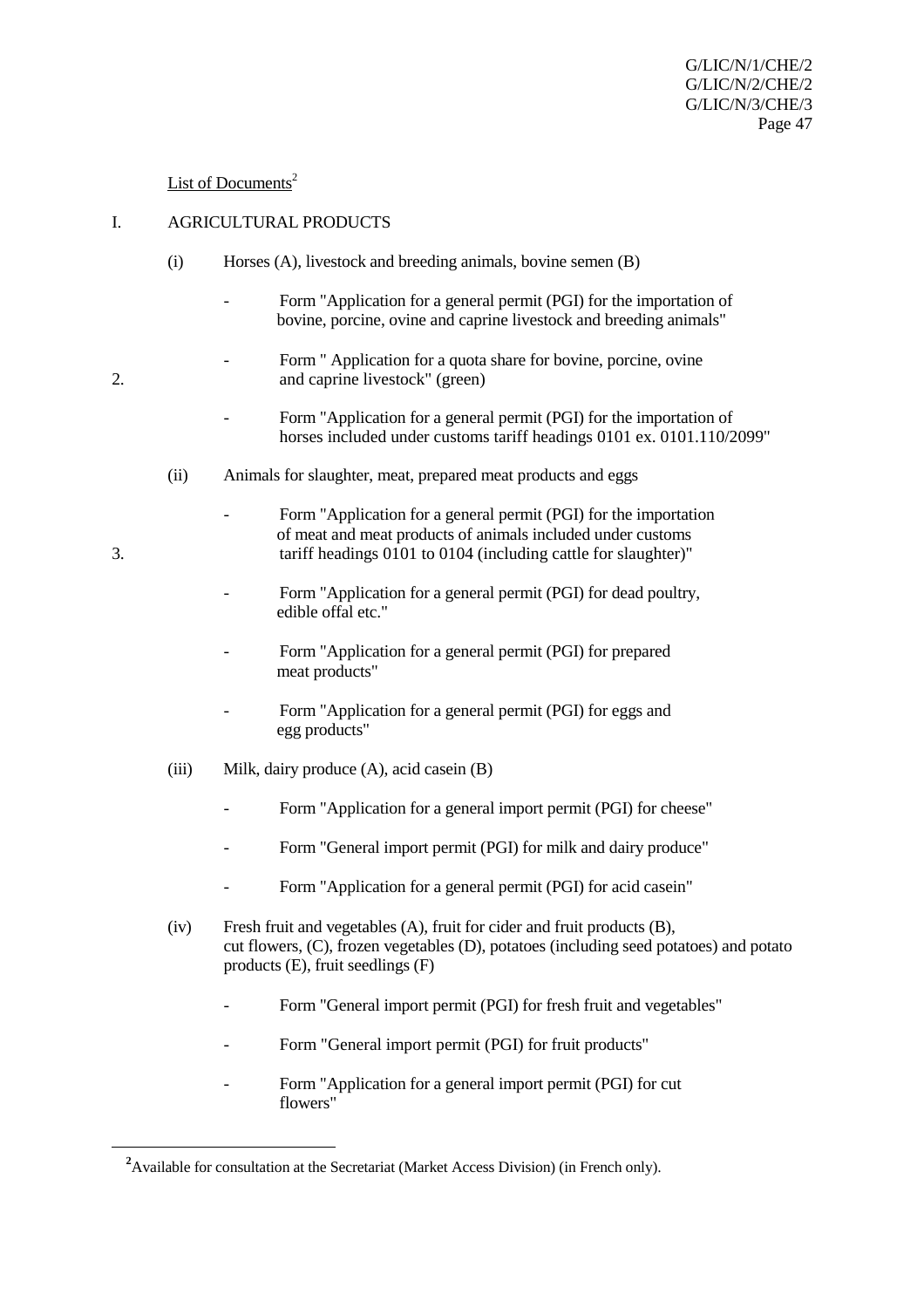- Form "General import permit (PGI) for frozen vegetables"
- Form "General import permit for table potatoes and potato products for human consumption"
- Form "General import permit for potatoes for transformation"
- Form "General import permit for seed potatoes"
- Form "General import permit for semifinished potatoes product and potato products for human consumption"
- Form "General import permit for seed-fruit and stone-fruit seedlings"
- Form "Application for import at reduced customs duty of fruit seedlings"
- (v) Feed grain
	- Ordinance of 6 July 1983 on the creation of compulsory reserve stocks of fodder products, oats, barley and maize for milling
	- Form "Application for a general import permit (PGI)"
	- Form "General permit for import (PGI)"
- (vii) Sugar (A), edible oils and fats (B)
	- Form "Application for general import permit (PGI)"
	- Form "General import permit for the import of sugar"

## II. SANITARY AND PHYTOSANITARY MEASURES

- (i) Import, transit and export of animals and animal products
	- Ordinance of 20 April 1988 concerning the import, transit and export of animals and animal products (OITE; RS 916.443.11)
	- Law on Epizootics of 1 July 1966 (LFE; RS 916.40)
	- Law on Foodstuffs of 9 October 1992 (RS 817.0)
	- Federal Law on Fishing of 21 June 1991 (RS 923.0)
	- Law on Protection of Animals of 9 March 1978 (RS 455)
	- Ordinance on the Conservation of Species of 19 August (OCE; RS 453)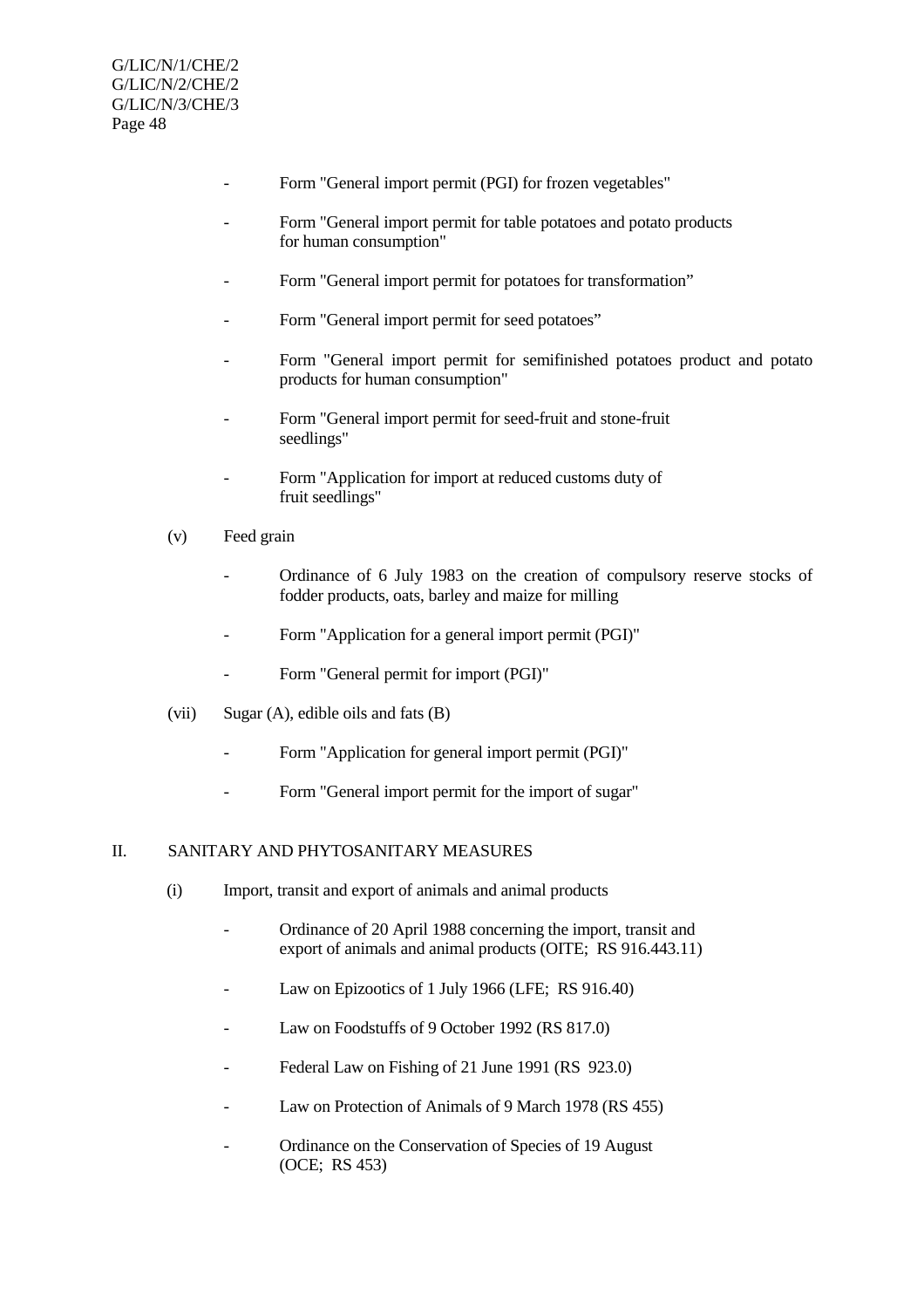- Convention on International Trade in Endangered Species of Wild Fauna and Flora of 3 March 1973 (CITES; SR 0.453)
- Law on Hunting of 20 June 1986 (RS  $922.0$ )
	- Amendments from 26 June 1996 to 1 November 1989 (2)
- Document "Conditions governing the import of one-day chicks" and eggs for hatching of breeding poultry"
- Document "Washington Convention on the Conservation of Species: authorization procedures for the import and export of animals"
- Form "Import authorization" (animals and animal products yellow)
- Form "Import authorization for protected animals and plants and their derivatives"
- Form "Authorization to export and re-import animals or import them temporarily"
- Form "Import authorization for prepared meat products"
- Form "Import authorization for meat and meat products on a basis of rabbit and game meat"
- Form "Import authorization for poultry meat and products on a basis of poultry meat"
- (ii) Plants and plant products
	- "Phytosanitary Certificate" according to IPPC (International Plant Protection Convention)
- (iii) Forest reproductive material
	- Federal Law on Forests of 4 October 1991 (LFo; RS 921.0)
	- Ordinance on Forests of 30 November 1992 (OFo; RS 921.01)
	- Ordinance on Forest Reproductive Material of 29 November 1994 (RS 921.552.1)
- (iv) Forest plants
	- $(RS 921.0; c.f. II(iii))$
	- Ordinance of 30 November 1992 on the protection of forest plants in connection with the trans-boundary traffic of goods (RS 921.541)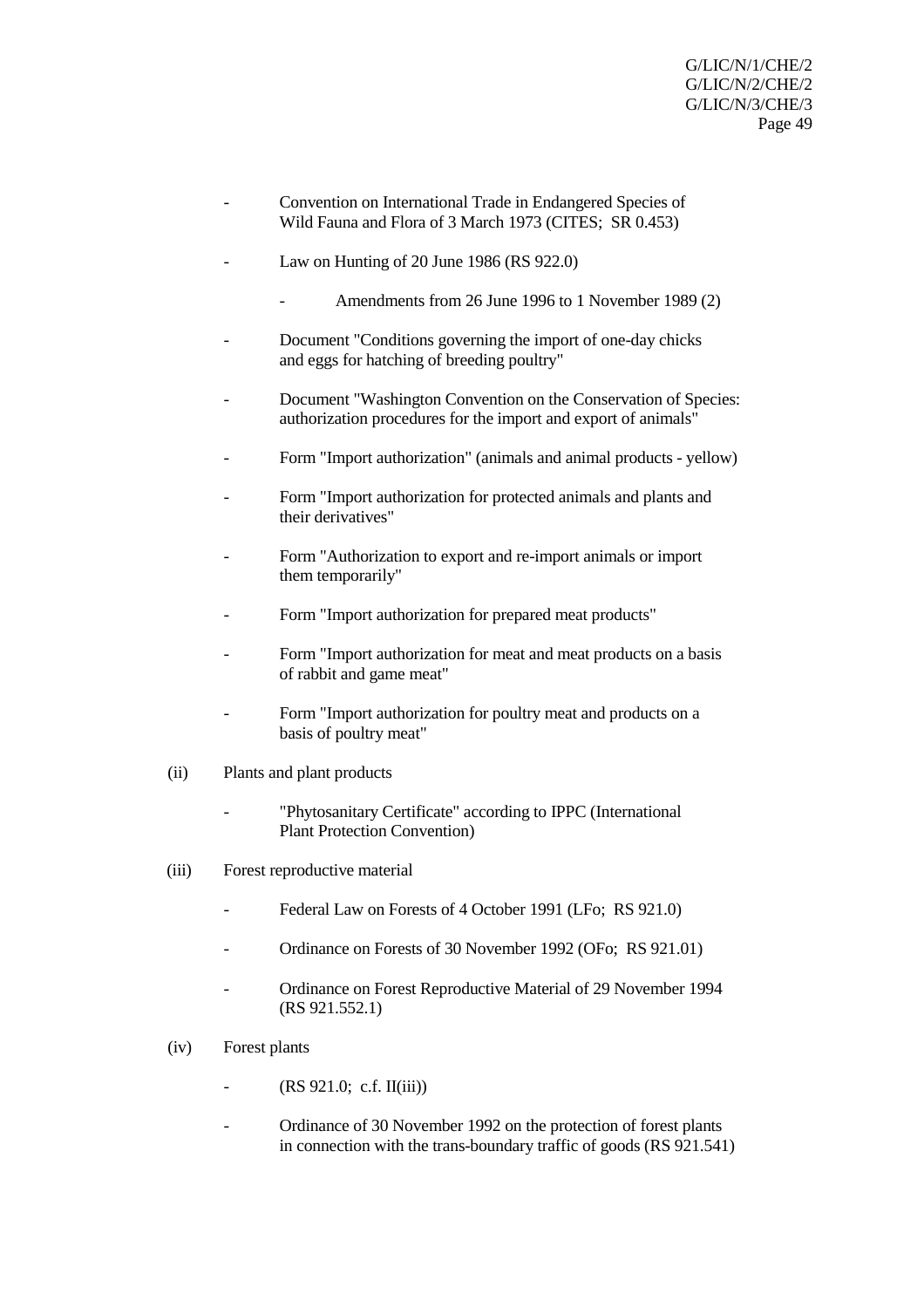- (v) Blood, blood products and immunobiological products for human use
	- Federal Decree of 22 March 1996 on the control of blood, blood products and transplants (RS 818.111; RO 1996 2296)
	- Federal Law of 18 December 1970 on the campaign against diseases transmissible through human beings (Law on Epidemics; RS 818.101)
	- Ordinance of 26 June 1996 on the control of blood, blood products and transplants (Ordinance on Blood Control; Rs 818.111.3)
	- Ordinance of 23 August 1989 concerning immunobiological products (RS 812.111)
	- Form "Import of blood, blood products and immunobiological products for human use"
	- Form "Declaration by the importer of blood and blood products"
- (vi) Narcotic drugs, psychotropic substances and precursors use and marketed for legal purposes
	- Federal Law on Narcotics of 3 October 1951 (LStup; RS 812.121)
	- Federal Ordinance on Narcotic Drugs and Psychotropic Substances of 29 May 1996 (OStup; RS 812.121.1)
	- Ordinance of 29 May 1996 on precursors and other chemical substances used in the manufacture of narcotic drugs and psychotropic substances (OPrec; RS 812.121.3)
	- OFSP Ordinance on Narcotic Drugs and Psychotropic Substances of 12 December 1996 (OFSP-OStup; RS 812.121.2)
	- OFSP Ordinance of 8 November 1996 on precursors and other chemical substances used in the manufacture of narcotic drugs and psychotropic substances (OFSP-OPrec; RS 812.121.5)
- (vii) Ethanol
	- Federal Law on Alcohol (RS 680)

## III. GOODS OF VITAL AGRICULTURAL AND INDUSTRIAL IMPORTANCE SUBJECT TO COMPULSORY HOLDING OF STOCKS

- Federal Law on National Economic Supply (LAP; RS 531)
- Ordinances on Compulsory Reserve Stocks Specific to Each Product (SR 531. 215.11, 215.12, 215.13, 215.14, 215.17, 215.25, 215.31, 215.41, 215.48)